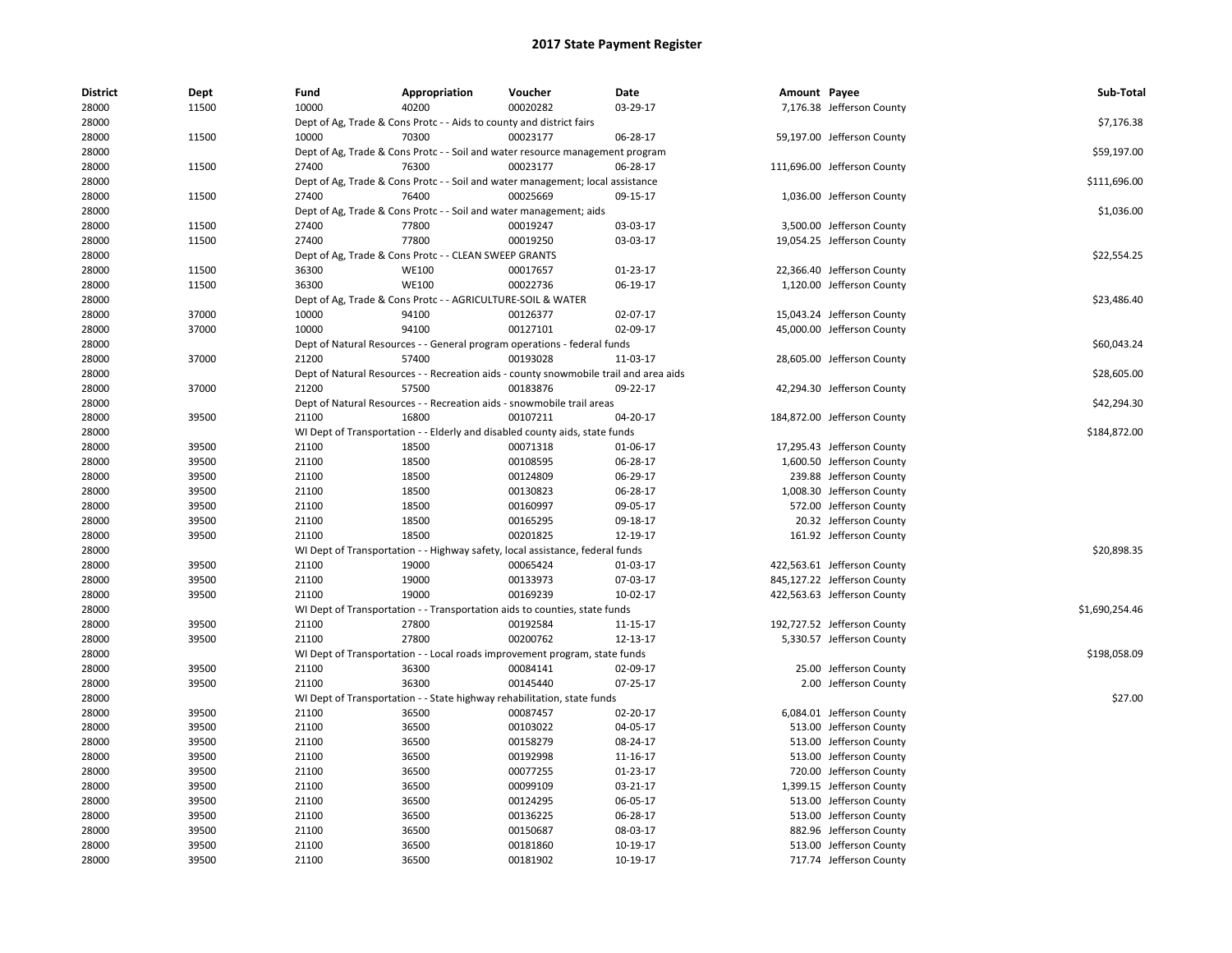| 28000<br>WI Dept of Transportation - - Highway system management and operations, state funds<br>00087457<br>28000<br>39500<br>21100<br>36800<br>02-20-17<br>502,879.79 Jefferson County<br>39500<br>00103022<br>04-05-17<br>28000<br>21100<br>36800<br>226,013.03 Jefferson County<br>28000<br>39500<br>21100<br>36800<br>00158279<br>08-24-17<br>114,741.16 Jefferson County<br>39500<br>36800<br>00183656<br>3,123.68 Jefferson County<br>28000<br>21100<br>10-25-17<br>39500<br>36800<br>00183657<br>10-25-17<br>777.14 Jefferson County<br>28000<br>21100<br>28000<br>39500<br>21100<br>36800<br>00192998<br>11-16-17<br>45,016.67 Jefferson County<br>28000<br>39500<br>21100<br>36800<br>00077255<br>01-23-17<br>375,117.42 Jefferson County<br>28000<br>39500<br>21100<br>36800<br>00094767<br>03-15-17<br>46,653.22 Jefferson County<br>00099109<br>341,422.23 Jefferson County<br>28000<br>39500<br>21100<br>36800<br>03-21-17<br>06-05-17<br>357,750.03 Jefferson County<br>28000<br>39500<br>21100<br>36800<br>00124295<br>28000<br>39500<br>21100<br>36800<br>00136149<br>06-28-17<br>271,697.28 Jefferson County<br>39500<br>36800<br>00136225<br>350,314.94 Jefferson County<br>28000<br>21100<br>06-28-17<br>28000<br>39500<br>21100<br>36800<br>00137769<br>06-30-17<br>3,445.11 Jefferson County<br>00150687<br>28000<br>39500<br>21100<br>36800<br>08-03-17<br>116,212.45 Jefferson County<br>00162253<br>5,952.96 Jefferson County<br>28000<br>39500<br>21100<br>36800<br>09-07-17<br>28000<br>39500<br>21100<br>36800<br>00181860<br>10-19-17<br>112,585.95 Jefferson County<br>00181902<br>51,349.60 Jefferson County<br>28000<br>39500<br>21100<br>36800<br>10-19-17<br>28000<br>39500<br>21100<br>36800<br>00186667<br>233,121.97 Jefferson County<br>11-01-17<br>21100<br>36800<br>00186679<br>$11 - 01 - 17$<br>57,737.11 Jefferson County<br>28000<br>39500<br>\$3,215,911.74<br>28000<br>WI Dept of Transportation - - Routine maintenance activities, state funds<br>28000<br>39500<br>21100<br>38000<br>00136225<br>06-28-17<br>515.44 Jefferson County<br>39500<br>21100<br>38000<br>00150687<br>08-03-17<br>85.39 Jefferson County<br>28000<br>39500<br>21100<br>00181860<br>696.42 Jefferson County<br>28000<br>38000<br>10-19-17<br>38000<br>00181902<br>10-19-17<br>354.15 Jefferson County<br>28000<br>39500<br>21100<br>\$1,651.40<br>28000<br>WI Dept of Transportation - - Routine maintenance activities, federal funds<br>39500<br>27600<br>00158279<br>28000<br>21100<br>08-24-17<br>2,280.44 Jefferson County<br>39500<br>21100<br>27600<br>00192998<br>4,723.51 Jefferson County<br>28000<br>11-16-17<br>215.66 Jefferson County<br>28000<br>39500<br>21100<br>27600<br>00077255<br>01-23-17<br>21100<br>27600<br>00181860<br>10-19-17<br>21,321.20 Jefferson County<br>28000<br>39500<br>27600<br>00181902<br>28000<br>39500<br>21100<br>10-19-17<br>4,903.79 Jefferson County<br>\$33,444.60<br>28000<br>WI Dept of Transportation - - Local transportation facility improvement assistance, local funds<br>41000<br>11600<br>00167963<br>11-07-17<br>55,209.68 Jefferson County<br>28000<br>10000<br>\$55,209.68<br>28000<br>Department of Corrections - - Reimbursing counties for probation, extended supervision and parole holds<br>10000<br>10700<br>28000<br>43500<br>00112383<br>03-22-17<br>18.88 Jefferson County<br>28000<br>43500<br>10000<br>10700<br>00125851<br>05-12-17<br>204.60 Jefferson County<br>28000<br>43500<br>10000<br>10700<br>00130848<br>06-08-17<br>27.90 Jefferson County<br>28000<br>43500<br>10000<br>10700<br>00142214<br>$07-18-17$<br>112.27 Jefferson County<br>00145861<br>56.57 Jefferson County<br>28000<br>43500<br>10000<br>10700<br>08-10-17<br>10000<br>10700<br>00151485<br>56.40 Jefferson County<br>28000<br>43500<br>09-15-17<br>\$476.62<br>28000<br>Department of Health Services - - Public health dispensaries and drugs<br>43500<br>10000<br>15000<br>00099060<br>2,630.75 Jefferson County<br>28000<br>01-20-17<br>28000<br>43500<br>10000<br>15000<br>00106241<br>02-08-17<br>604.20 Jefferson County<br>247.93 Jefferson County<br>28000<br>43500<br>10000<br>15000<br>00127537<br>05-25-17<br>10000<br>910.68 Jefferson County<br>28000<br>43500<br>15000<br>00136516<br>06-23-17<br>00147473<br>28000<br>43500<br>10000<br>15000<br>08-24-17<br>3,661.59 Jefferson County<br>\$8,055.15<br>28000<br>Department of Health Services - - Federal project aids<br>28000<br>43500<br>10000<br>00000<br>90708<br>$01-02-17$<br>9,444.00 Jefferson County<br>10000<br>00000<br>90710<br>78,502.00 Jefferson County<br>28000<br>43500<br>02-01-17<br>43500<br>10000<br>00000<br>90711<br>97,126.00 Jefferson County<br>28000<br>03-01-17<br>28000<br>43500<br>10000<br>00000<br>90715<br>05-01-17<br>159,062.00 Jefferson County<br>90716<br>28000<br>43500<br>10000<br>00000<br>06-01-17<br>389,706.00 Jefferson County | <b>District</b> | Dept | Fund | Appropriation | Voucher | Date | Amount Payee | Sub-Total   |
|-------------------------------------------------------------------------------------------------------------------------------------------------------------------------------------------------------------------------------------------------------------------------------------------------------------------------------------------------------------------------------------------------------------------------------------------------------------------------------------------------------------------------------------------------------------------------------------------------------------------------------------------------------------------------------------------------------------------------------------------------------------------------------------------------------------------------------------------------------------------------------------------------------------------------------------------------------------------------------------------------------------------------------------------------------------------------------------------------------------------------------------------------------------------------------------------------------------------------------------------------------------------------------------------------------------------------------------------------------------------------------------------------------------------------------------------------------------------------------------------------------------------------------------------------------------------------------------------------------------------------------------------------------------------------------------------------------------------------------------------------------------------------------------------------------------------------------------------------------------------------------------------------------------------------------------------------------------------------------------------------------------------------------------------------------------------------------------------------------------------------------------------------------------------------------------------------------------------------------------------------------------------------------------------------------------------------------------------------------------------------------------------------------------------------------------------------------------------------------------------------------------------------------------------------------------------------------------------------------------------------------------------------------------------------------------------------------------------------------------------------------------------------------------------------------------------------------------------------------------------------------------------------------------------------------------------------------------------------------------------------------------------------------------------------------------------------------------------------------------------------------------------------------------------------------------------------------------------------------------------------------------------------------------------------------------------------------------------------------------------------------------------------------------------------------------------------------------------------------------------------------------------------------------------------------------------------------------------------------------------------------------------------------------------------------------------------------------------------------------------------------------------------------------------------------------------------------------------------------------------------------------------------------------------------------------------------------------------------------------------------------------------------------------------------------------------------------------------------------------------------------------------------------------------------------------------------------------------------------------------------------------------------------------------------------------------------------------------------------------------------------------------------------------------------------------------------------------------------------------------------------------------------------------------------------------------------------------------------------------------------------------------------------------------------------------------------------------------------------------------------------------------------------------------------------------------------------------------------------------------------------------------------------------------------|-----------------|------|------|---------------|---------|------|--------------|-------------|
|                                                                                                                                                                                                                                                                                                                                                                                                                                                                                                                                                                                                                                                                                                                                                                                                                                                                                                                                                                                                                                                                                                                                                                                                                                                                                                                                                                                                                                                                                                                                                                                                                                                                                                                                                                                                                                                                                                                                                                                                                                                                                                                                                                                                                                                                                                                                                                                                                                                                                                                                                                                                                                                                                                                                                                                                                                                                                                                                                                                                                                                                                                                                                                                                                                                                                                                                                                                                                                                                                                                                                                                                                                                                                                                                                                                                                                                                                                                                                                                                                                                                                                                                                                                                                                                                                                                                                                                                                                                                                                                                                                                                                                                                                                                                                                                                                                                                                                                         |                 |      |      |               |         |      |              | \$12,881.86 |
|                                                                                                                                                                                                                                                                                                                                                                                                                                                                                                                                                                                                                                                                                                                                                                                                                                                                                                                                                                                                                                                                                                                                                                                                                                                                                                                                                                                                                                                                                                                                                                                                                                                                                                                                                                                                                                                                                                                                                                                                                                                                                                                                                                                                                                                                                                                                                                                                                                                                                                                                                                                                                                                                                                                                                                                                                                                                                                                                                                                                                                                                                                                                                                                                                                                                                                                                                                                                                                                                                                                                                                                                                                                                                                                                                                                                                                                                                                                                                                                                                                                                                                                                                                                                                                                                                                                                                                                                                                                                                                                                                                                                                                                                                                                                                                                                                                                                                                                         |                 |      |      |               |         |      |              |             |
|                                                                                                                                                                                                                                                                                                                                                                                                                                                                                                                                                                                                                                                                                                                                                                                                                                                                                                                                                                                                                                                                                                                                                                                                                                                                                                                                                                                                                                                                                                                                                                                                                                                                                                                                                                                                                                                                                                                                                                                                                                                                                                                                                                                                                                                                                                                                                                                                                                                                                                                                                                                                                                                                                                                                                                                                                                                                                                                                                                                                                                                                                                                                                                                                                                                                                                                                                                                                                                                                                                                                                                                                                                                                                                                                                                                                                                                                                                                                                                                                                                                                                                                                                                                                                                                                                                                                                                                                                                                                                                                                                                                                                                                                                                                                                                                                                                                                                                                         |                 |      |      |               |         |      |              |             |
|                                                                                                                                                                                                                                                                                                                                                                                                                                                                                                                                                                                                                                                                                                                                                                                                                                                                                                                                                                                                                                                                                                                                                                                                                                                                                                                                                                                                                                                                                                                                                                                                                                                                                                                                                                                                                                                                                                                                                                                                                                                                                                                                                                                                                                                                                                                                                                                                                                                                                                                                                                                                                                                                                                                                                                                                                                                                                                                                                                                                                                                                                                                                                                                                                                                                                                                                                                                                                                                                                                                                                                                                                                                                                                                                                                                                                                                                                                                                                                                                                                                                                                                                                                                                                                                                                                                                                                                                                                                                                                                                                                                                                                                                                                                                                                                                                                                                                                                         |                 |      |      |               |         |      |              |             |
|                                                                                                                                                                                                                                                                                                                                                                                                                                                                                                                                                                                                                                                                                                                                                                                                                                                                                                                                                                                                                                                                                                                                                                                                                                                                                                                                                                                                                                                                                                                                                                                                                                                                                                                                                                                                                                                                                                                                                                                                                                                                                                                                                                                                                                                                                                                                                                                                                                                                                                                                                                                                                                                                                                                                                                                                                                                                                                                                                                                                                                                                                                                                                                                                                                                                                                                                                                                                                                                                                                                                                                                                                                                                                                                                                                                                                                                                                                                                                                                                                                                                                                                                                                                                                                                                                                                                                                                                                                                                                                                                                                                                                                                                                                                                                                                                                                                                                                                         |                 |      |      |               |         |      |              |             |
|                                                                                                                                                                                                                                                                                                                                                                                                                                                                                                                                                                                                                                                                                                                                                                                                                                                                                                                                                                                                                                                                                                                                                                                                                                                                                                                                                                                                                                                                                                                                                                                                                                                                                                                                                                                                                                                                                                                                                                                                                                                                                                                                                                                                                                                                                                                                                                                                                                                                                                                                                                                                                                                                                                                                                                                                                                                                                                                                                                                                                                                                                                                                                                                                                                                                                                                                                                                                                                                                                                                                                                                                                                                                                                                                                                                                                                                                                                                                                                                                                                                                                                                                                                                                                                                                                                                                                                                                                                                                                                                                                                                                                                                                                                                                                                                                                                                                                                                         |                 |      |      |               |         |      |              |             |
|                                                                                                                                                                                                                                                                                                                                                                                                                                                                                                                                                                                                                                                                                                                                                                                                                                                                                                                                                                                                                                                                                                                                                                                                                                                                                                                                                                                                                                                                                                                                                                                                                                                                                                                                                                                                                                                                                                                                                                                                                                                                                                                                                                                                                                                                                                                                                                                                                                                                                                                                                                                                                                                                                                                                                                                                                                                                                                                                                                                                                                                                                                                                                                                                                                                                                                                                                                                                                                                                                                                                                                                                                                                                                                                                                                                                                                                                                                                                                                                                                                                                                                                                                                                                                                                                                                                                                                                                                                                                                                                                                                                                                                                                                                                                                                                                                                                                                                                         |                 |      |      |               |         |      |              |             |
|                                                                                                                                                                                                                                                                                                                                                                                                                                                                                                                                                                                                                                                                                                                                                                                                                                                                                                                                                                                                                                                                                                                                                                                                                                                                                                                                                                                                                                                                                                                                                                                                                                                                                                                                                                                                                                                                                                                                                                                                                                                                                                                                                                                                                                                                                                                                                                                                                                                                                                                                                                                                                                                                                                                                                                                                                                                                                                                                                                                                                                                                                                                                                                                                                                                                                                                                                                                                                                                                                                                                                                                                                                                                                                                                                                                                                                                                                                                                                                                                                                                                                                                                                                                                                                                                                                                                                                                                                                                                                                                                                                                                                                                                                                                                                                                                                                                                                                                         |                 |      |      |               |         |      |              |             |
|                                                                                                                                                                                                                                                                                                                                                                                                                                                                                                                                                                                                                                                                                                                                                                                                                                                                                                                                                                                                                                                                                                                                                                                                                                                                                                                                                                                                                                                                                                                                                                                                                                                                                                                                                                                                                                                                                                                                                                                                                                                                                                                                                                                                                                                                                                                                                                                                                                                                                                                                                                                                                                                                                                                                                                                                                                                                                                                                                                                                                                                                                                                                                                                                                                                                                                                                                                                                                                                                                                                                                                                                                                                                                                                                                                                                                                                                                                                                                                                                                                                                                                                                                                                                                                                                                                                                                                                                                                                                                                                                                                                                                                                                                                                                                                                                                                                                                                                         |                 |      |      |               |         |      |              |             |
|                                                                                                                                                                                                                                                                                                                                                                                                                                                                                                                                                                                                                                                                                                                                                                                                                                                                                                                                                                                                                                                                                                                                                                                                                                                                                                                                                                                                                                                                                                                                                                                                                                                                                                                                                                                                                                                                                                                                                                                                                                                                                                                                                                                                                                                                                                                                                                                                                                                                                                                                                                                                                                                                                                                                                                                                                                                                                                                                                                                                                                                                                                                                                                                                                                                                                                                                                                                                                                                                                                                                                                                                                                                                                                                                                                                                                                                                                                                                                                                                                                                                                                                                                                                                                                                                                                                                                                                                                                                                                                                                                                                                                                                                                                                                                                                                                                                                                                                         |                 |      |      |               |         |      |              |             |
|                                                                                                                                                                                                                                                                                                                                                                                                                                                                                                                                                                                                                                                                                                                                                                                                                                                                                                                                                                                                                                                                                                                                                                                                                                                                                                                                                                                                                                                                                                                                                                                                                                                                                                                                                                                                                                                                                                                                                                                                                                                                                                                                                                                                                                                                                                                                                                                                                                                                                                                                                                                                                                                                                                                                                                                                                                                                                                                                                                                                                                                                                                                                                                                                                                                                                                                                                                                                                                                                                                                                                                                                                                                                                                                                                                                                                                                                                                                                                                                                                                                                                                                                                                                                                                                                                                                                                                                                                                                                                                                                                                                                                                                                                                                                                                                                                                                                                                                         |                 |      |      |               |         |      |              |             |
|                                                                                                                                                                                                                                                                                                                                                                                                                                                                                                                                                                                                                                                                                                                                                                                                                                                                                                                                                                                                                                                                                                                                                                                                                                                                                                                                                                                                                                                                                                                                                                                                                                                                                                                                                                                                                                                                                                                                                                                                                                                                                                                                                                                                                                                                                                                                                                                                                                                                                                                                                                                                                                                                                                                                                                                                                                                                                                                                                                                                                                                                                                                                                                                                                                                                                                                                                                                                                                                                                                                                                                                                                                                                                                                                                                                                                                                                                                                                                                                                                                                                                                                                                                                                                                                                                                                                                                                                                                                                                                                                                                                                                                                                                                                                                                                                                                                                                                                         |                 |      |      |               |         |      |              |             |
|                                                                                                                                                                                                                                                                                                                                                                                                                                                                                                                                                                                                                                                                                                                                                                                                                                                                                                                                                                                                                                                                                                                                                                                                                                                                                                                                                                                                                                                                                                                                                                                                                                                                                                                                                                                                                                                                                                                                                                                                                                                                                                                                                                                                                                                                                                                                                                                                                                                                                                                                                                                                                                                                                                                                                                                                                                                                                                                                                                                                                                                                                                                                                                                                                                                                                                                                                                                                                                                                                                                                                                                                                                                                                                                                                                                                                                                                                                                                                                                                                                                                                                                                                                                                                                                                                                                                                                                                                                                                                                                                                                                                                                                                                                                                                                                                                                                                                                                         |                 |      |      |               |         |      |              |             |
|                                                                                                                                                                                                                                                                                                                                                                                                                                                                                                                                                                                                                                                                                                                                                                                                                                                                                                                                                                                                                                                                                                                                                                                                                                                                                                                                                                                                                                                                                                                                                                                                                                                                                                                                                                                                                                                                                                                                                                                                                                                                                                                                                                                                                                                                                                                                                                                                                                                                                                                                                                                                                                                                                                                                                                                                                                                                                                                                                                                                                                                                                                                                                                                                                                                                                                                                                                                                                                                                                                                                                                                                                                                                                                                                                                                                                                                                                                                                                                                                                                                                                                                                                                                                                                                                                                                                                                                                                                                                                                                                                                                                                                                                                                                                                                                                                                                                                                                         |                 |      |      |               |         |      |              |             |
|                                                                                                                                                                                                                                                                                                                                                                                                                                                                                                                                                                                                                                                                                                                                                                                                                                                                                                                                                                                                                                                                                                                                                                                                                                                                                                                                                                                                                                                                                                                                                                                                                                                                                                                                                                                                                                                                                                                                                                                                                                                                                                                                                                                                                                                                                                                                                                                                                                                                                                                                                                                                                                                                                                                                                                                                                                                                                                                                                                                                                                                                                                                                                                                                                                                                                                                                                                                                                                                                                                                                                                                                                                                                                                                                                                                                                                                                                                                                                                                                                                                                                                                                                                                                                                                                                                                                                                                                                                                                                                                                                                                                                                                                                                                                                                                                                                                                                                                         |                 |      |      |               |         |      |              |             |
|                                                                                                                                                                                                                                                                                                                                                                                                                                                                                                                                                                                                                                                                                                                                                                                                                                                                                                                                                                                                                                                                                                                                                                                                                                                                                                                                                                                                                                                                                                                                                                                                                                                                                                                                                                                                                                                                                                                                                                                                                                                                                                                                                                                                                                                                                                                                                                                                                                                                                                                                                                                                                                                                                                                                                                                                                                                                                                                                                                                                                                                                                                                                                                                                                                                                                                                                                                                                                                                                                                                                                                                                                                                                                                                                                                                                                                                                                                                                                                                                                                                                                                                                                                                                                                                                                                                                                                                                                                                                                                                                                                                                                                                                                                                                                                                                                                                                                                                         |                 |      |      |               |         |      |              |             |
|                                                                                                                                                                                                                                                                                                                                                                                                                                                                                                                                                                                                                                                                                                                                                                                                                                                                                                                                                                                                                                                                                                                                                                                                                                                                                                                                                                                                                                                                                                                                                                                                                                                                                                                                                                                                                                                                                                                                                                                                                                                                                                                                                                                                                                                                                                                                                                                                                                                                                                                                                                                                                                                                                                                                                                                                                                                                                                                                                                                                                                                                                                                                                                                                                                                                                                                                                                                                                                                                                                                                                                                                                                                                                                                                                                                                                                                                                                                                                                                                                                                                                                                                                                                                                                                                                                                                                                                                                                                                                                                                                                                                                                                                                                                                                                                                                                                                                                                         |                 |      |      |               |         |      |              |             |
|                                                                                                                                                                                                                                                                                                                                                                                                                                                                                                                                                                                                                                                                                                                                                                                                                                                                                                                                                                                                                                                                                                                                                                                                                                                                                                                                                                                                                                                                                                                                                                                                                                                                                                                                                                                                                                                                                                                                                                                                                                                                                                                                                                                                                                                                                                                                                                                                                                                                                                                                                                                                                                                                                                                                                                                                                                                                                                                                                                                                                                                                                                                                                                                                                                                                                                                                                                                                                                                                                                                                                                                                                                                                                                                                                                                                                                                                                                                                                                                                                                                                                                                                                                                                                                                                                                                                                                                                                                                                                                                                                                                                                                                                                                                                                                                                                                                                                                                         |                 |      |      |               |         |      |              |             |
|                                                                                                                                                                                                                                                                                                                                                                                                                                                                                                                                                                                                                                                                                                                                                                                                                                                                                                                                                                                                                                                                                                                                                                                                                                                                                                                                                                                                                                                                                                                                                                                                                                                                                                                                                                                                                                                                                                                                                                                                                                                                                                                                                                                                                                                                                                                                                                                                                                                                                                                                                                                                                                                                                                                                                                                                                                                                                                                                                                                                                                                                                                                                                                                                                                                                                                                                                                                                                                                                                                                                                                                                                                                                                                                                                                                                                                                                                                                                                                                                                                                                                                                                                                                                                                                                                                                                                                                                                                                                                                                                                                                                                                                                                                                                                                                                                                                                                                                         |                 |      |      |               |         |      |              |             |
|                                                                                                                                                                                                                                                                                                                                                                                                                                                                                                                                                                                                                                                                                                                                                                                                                                                                                                                                                                                                                                                                                                                                                                                                                                                                                                                                                                                                                                                                                                                                                                                                                                                                                                                                                                                                                                                                                                                                                                                                                                                                                                                                                                                                                                                                                                                                                                                                                                                                                                                                                                                                                                                                                                                                                                                                                                                                                                                                                                                                                                                                                                                                                                                                                                                                                                                                                                                                                                                                                                                                                                                                                                                                                                                                                                                                                                                                                                                                                                                                                                                                                                                                                                                                                                                                                                                                                                                                                                                                                                                                                                                                                                                                                                                                                                                                                                                                                                                         |                 |      |      |               |         |      |              |             |
|                                                                                                                                                                                                                                                                                                                                                                                                                                                                                                                                                                                                                                                                                                                                                                                                                                                                                                                                                                                                                                                                                                                                                                                                                                                                                                                                                                                                                                                                                                                                                                                                                                                                                                                                                                                                                                                                                                                                                                                                                                                                                                                                                                                                                                                                                                                                                                                                                                                                                                                                                                                                                                                                                                                                                                                                                                                                                                                                                                                                                                                                                                                                                                                                                                                                                                                                                                                                                                                                                                                                                                                                                                                                                                                                                                                                                                                                                                                                                                                                                                                                                                                                                                                                                                                                                                                                                                                                                                                                                                                                                                                                                                                                                                                                                                                                                                                                                                                         |                 |      |      |               |         |      |              |             |
|                                                                                                                                                                                                                                                                                                                                                                                                                                                                                                                                                                                                                                                                                                                                                                                                                                                                                                                                                                                                                                                                                                                                                                                                                                                                                                                                                                                                                                                                                                                                                                                                                                                                                                                                                                                                                                                                                                                                                                                                                                                                                                                                                                                                                                                                                                                                                                                                                                                                                                                                                                                                                                                                                                                                                                                                                                                                                                                                                                                                                                                                                                                                                                                                                                                                                                                                                                                                                                                                                                                                                                                                                                                                                                                                                                                                                                                                                                                                                                                                                                                                                                                                                                                                                                                                                                                                                                                                                                                                                                                                                                                                                                                                                                                                                                                                                                                                                                                         |                 |      |      |               |         |      |              |             |
|                                                                                                                                                                                                                                                                                                                                                                                                                                                                                                                                                                                                                                                                                                                                                                                                                                                                                                                                                                                                                                                                                                                                                                                                                                                                                                                                                                                                                                                                                                                                                                                                                                                                                                                                                                                                                                                                                                                                                                                                                                                                                                                                                                                                                                                                                                                                                                                                                                                                                                                                                                                                                                                                                                                                                                                                                                                                                                                                                                                                                                                                                                                                                                                                                                                                                                                                                                                                                                                                                                                                                                                                                                                                                                                                                                                                                                                                                                                                                                                                                                                                                                                                                                                                                                                                                                                                                                                                                                                                                                                                                                                                                                                                                                                                                                                                                                                                                                                         |                 |      |      |               |         |      |              |             |
|                                                                                                                                                                                                                                                                                                                                                                                                                                                                                                                                                                                                                                                                                                                                                                                                                                                                                                                                                                                                                                                                                                                                                                                                                                                                                                                                                                                                                                                                                                                                                                                                                                                                                                                                                                                                                                                                                                                                                                                                                                                                                                                                                                                                                                                                                                                                                                                                                                                                                                                                                                                                                                                                                                                                                                                                                                                                                                                                                                                                                                                                                                                                                                                                                                                                                                                                                                                                                                                                                                                                                                                                                                                                                                                                                                                                                                                                                                                                                                                                                                                                                                                                                                                                                                                                                                                                                                                                                                                                                                                                                                                                                                                                                                                                                                                                                                                                                                                         |                 |      |      |               |         |      |              |             |
|                                                                                                                                                                                                                                                                                                                                                                                                                                                                                                                                                                                                                                                                                                                                                                                                                                                                                                                                                                                                                                                                                                                                                                                                                                                                                                                                                                                                                                                                                                                                                                                                                                                                                                                                                                                                                                                                                                                                                                                                                                                                                                                                                                                                                                                                                                                                                                                                                                                                                                                                                                                                                                                                                                                                                                                                                                                                                                                                                                                                                                                                                                                                                                                                                                                                                                                                                                                                                                                                                                                                                                                                                                                                                                                                                                                                                                                                                                                                                                                                                                                                                                                                                                                                                                                                                                                                                                                                                                                                                                                                                                                                                                                                                                                                                                                                                                                                                                                         |                 |      |      |               |         |      |              |             |
|                                                                                                                                                                                                                                                                                                                                                                                                                                                                                                                                                                                                                                                                                                                                                                                                                                                                                                                                                                                                                                                                                                                                                                                                                                                                                                                                                                                                                                                                                                                                                                                                                                                                                                                                                                                                                                                                                                                                                                                                                                                                                                                                                                                                                                                                                                                                                                                                                                                                                                                                                                                                                                                                                                                                                                                                                                                                                                                                                                                                                                                                                                                                                                                                                                                                                                                                                                                                                                                                                                                                                                                                                                                                                                                                                                                                                                                                                                                                                                                                                                                                                                                                                                                                                                                                                                                                                                                                                                                                                                                                                                                                                                                                                                                                                                                                                                                                                                                         |                 |      |      |               |         |      |              |             |
|                                                                                                                                                                                                                                                                                                                                                                                                                                                                                                                                                                                                                                                                                                                                                                                                                                                                                                                                                                                                                                                                                                                                                                                                                                                                                                                                                                                                                                                                                                                                                                                                                                                                                                                                                                                                                                                                                                                                                                                                                                                                                                                                                                                                                                                                                                                                                                                                                                                                                                                                                                                                                                                                                                                                                                                                                                                                                                                                                                                                                                                                                                                                                                                                                                                                                                                                                                                                                                                                                                                                                                                                                                                                                                                                                                                                                                                                                                                                                                                                                                                                                                                                                                                                                                                                                                                                                                                                                                                                                                                                                                                                                                                                                                                                                                                                                                                                                                                         |                 |      |      |               |         |      |              |             |
|                                                                                                                                                                                                                                                                                                                                                                                                                                                                                                                                                                                                                                                                                                                                                                                                                                                                                                                                                                                                                                                                                                                                                                                                                                                                                                                                                                                                                                                                                                                                                                                                                                                                                                                                                                                                                                                                                                                                                                                                                                                                                                                                                                                                                                                                                                                                                                                                                                                                                                                                                                                                                                                                                                                                                                                                                                                                                                                                                                                                                                                                                                                                                                                                                                                                                                                                                                                                                                                                                                                                                                                                                                                                                                                                                                                                                                                                                                                                                                                                                                                                                                                                                                                                                                                                                                                                                                                                                                                                                                                                                                                                                                                                                                                                                                                                                                                                                                                         |                 |      |      |               |         |      |              |             |
|                                                                                                                                                                                                                                                                                                                                                                                                                                                                                                                                                                                                                                                                                                                                                                                                                                                                                                                                                                                                                                                                                                                                                                                                                                                                                                                                                                                                                                                                                                                                                                                                                                                                                                                                                                                                                                                                                                                                                                                                                                                                                                                                                                                                                                                                                                                                                                                                                                                                                                                                                                                                                                                                                                                                                                                                                                                                                                                                                                                                                                                                                                                                                                                                                                                                                                                                                                                                                                                                                                                                                                                                                                                                                                                                                                                                                                                                                                                                                                                                                                                                                                                                                                                                                                                                                                                                                                                                                                                                                                                                                                                                                                                                                                                                                                                                                                                                                                                         |                 |      |      |               |         |      |              |             |
|                                                                                                                                                                                                                                                                                                                                                                                                                                                                                                                                                                                                                                                                                                                                                                                                                                                                                                                                                                                                                                                                                                                                                                                                                                                                                                                                                                                                                                                                                                                                                                                                                                                                                                                                                                                                                                                                                                                                                                                                                                                                                                                                                                                                                                                                                                                                                                                                                                                                                                                                                                                                                                                                                                                                                                                                                                                                                                                                                                                                                                                                                                                                                                                                                                                                                                                                                                                                                                                                                                                                                                                                                                                                                                                                                                                                                                                                                                                                                                                                                                                                                                                                                                                                                                                                                                                                                                                                                                                                                                                                                                                                                                                                                                                                                                                                                                                                                                                         |                 |      |      |               |         |      |              |             |
|                                                                                                                                                                                                                                                                                                                                                                                                                                                                                                                                                                                                                                                                                                                                                                                                                                                                                                                                                                                                                                                                                                                                                                                                                                                                                                                                                                                                                                                                                                                                                                                                                                                                                                                                                                                                                                                                                                                                                                                                                                                                                                                                                                                                                                                                                                                                                                                                                                                                                                                                                                                                                                                                                                                                                                                                                                                                                                                                                                                                                                                                                                                                                                                                                                                                                                                                                                                                                                                                                                                                                                                                                                                                                                                                                                                                                                                                                                                                                                                                                                                                                                                                                                                                                                                                                                                                                                                                                                                                                                                                                                                                                                                                                                                                                                                                                                                                                                                         |                 |      |      |               |         |      |              |             |
|                                                                                                                                                                                                                                                                                                                                                                                                                                                                                                                                                                                                                                                                                                                                                                                                                                                                                                                                                                                                                                                                                                                                                                                                                                                                                                                                                                                                                                                                                                                                                                                                                                                                                                                                                                                                                                                                                                                                                                                                                                                                                                                                                                                                                                                                                                                                                                                                                                                                                                                                                                                                                                                                                                                                                                                                                                                                                                                                                                                                                                                                                                                                                                                                                                                                                                                                                                                                                                                                                                                                                                                                                                                                                                                                                                                                                                                                                                                                                                                                                                                                                                                                                                                                                                                                                                                                                                                                                                                                                                                                                                                                                                                                                                                                                                                                                                                                                                                         |                 |      |      |               |         |      |              |             |
|                                                                                                                                                                                                                                                                                                                                                                                                                                                                                                                                                                                                                                                                                                                                                                                                                                                                                                                                                                                                                                                                                                                                                                                                                                                                                                                                                                                                                                                                                                                                                                                                                                                                                                                                                                                                                                                                                                                                                                                                                                                                                                                                                                                                                                                                                                                                                                                                                                                                                                                                                                                                                                                                                                                                                                                                                                                                                                                                                                                                                                                                                                                                                                                                                                                                                                                                                                                                                                                                                                                                                                                                                                                                                                                                                                                                                                                                                                                                                                                                                                                                                                                                                                                                                                                                                                                                                                                                                                                                                                                                                                                                                                                                                                                                                                                                                                                                                                                         |                 |      |      |               |         |      |              |             |
|                                                                                                                                                                                                                                                                                                                                                                                                                                                                                                                                                                                                                                                                                                                                                                                                                                                                                                                                                                                                                                                                                                                                                                                                                                                                                                                                                                                                                                                                                                                                                                                                                                                                                                                                                                                                                                                                                                                                                                                                                                                                                                                                                                                                                                                                                                                                                                                                                                                                                                                                                                                                                                                                                                                                                                                                                                                                                                                                                                                                                                                                                                                                                                                                                                                                                                                                                                                                                                                                                                                                                                                                                                                                                                                                                                                                                                                                                                                                                                                                                                                                                                                                                                                                                                                                                                                                                                                                                                                                                                                                                                                                                                                                                                                                                                                                                                                                                                                         |                 |      |      |               |         |      |              |             |
|                                                                                                                                                                                                                                                                                                                                                                                                                                                                                                                                                                                                                                                                                                                                                                                                                                                                                                                                                                                                                                                                                                                                                                                                                                                                                                                                                                                                                                                                                                                                                                                                                                                                                                                                                                                                                                                                                                                                                                                                                                                                                                                                                                                                                                                                                                                                                                                                                                                                                                                                                                                                                                                                                                                                                                                                                                                                                                                                                                                                                                                                                                                                                                                                                                                                                                                                                                                                                                                                                                                                                                                                                                                                                                                                                                                                                                                                                                                                                                                                                                                                                                                                                                                                                                                                                                                                                                                                                                                                                                                                                                                                                                                                                                                                                                                                                                                                                                                         |                 |      |      |               |         |      |              |             |
|                                                                                                                                                                                                                                                                                                                                                                                                                                                                                                                                                                                                                                                                                                                                                                                                                                                                                                                                                                                                                                                                                                                                                                                                                                                                                                                                                                                                                                                                                                                                                                                                                                                                                                                                                                                                                                                                                                                                                                                                                                                                                                                                                                                                                                                                                                                                                                                                                                                                                                                                                                                                                                                                                                                                                                                                                                                                                                                                                                                                                                                                                                                                                                                                                                                                                                                                                                                                                                                                                                                                                                                                                                                                                                                                                                                                                                                                                                                                                                                                                                                                                                                                                                                                                                                                                                                                                                                                                                                                                                                                                                                                                                                                                                                                                                                                                                                                                                                         |                 |      |      |               |         |      |              |             |
|                                                                                                                                                                                                                                                                                                                                                                                                                                                                                                                                                                                                                                                                                                                                                                                                                                                                                                                                                                                                                                                                                                                                                                                                                                                                                                                                                                                                                                                                                                                                                                                                                                                                                                                                                                                                                                                                                                                                                                                                                                                                                                                                                                                                                                                                                                                                                                                                                                                                                                                                                                                                                                                                                                                                                                                                                                                                                                                                                                                                                                                                                                                                                                                                                                                                                                                                                                                                                                                                                                                                                                                                                                                                                                                                                                                                                                                                                                                                                                                                                                                                                                                                                                                                                                                                                                                                                                                                                                                                                                                                                                                                                                                                                                                                                                                                                                                                                                                         |                 |      |      |               |         |      |              |             |
|                                                                                                                                                                                                                                                                                                                                                                                                                                                                                                                                                                                                                                                                                                                                                                                                                                                                                                                                                                                                                                                                                                                                                                                                                                                                                                                                                                                                                                                                                                                                                                                                                                                                                                                                                                                                                                                                                                                                                                                                                                                                                                                                                                                                                                                                                                                                                                                                                                                                                                                                                                                                                                                                                                                                                                                                                                                                                                                                                                                                                                                                                                                                                                                                                                                                                                                                                                                                                                                                                                                                                                                                                                                                                                                                                                                                                                                                                                                                                                                                                                                                                                                                                                                                                                                                                                                                                                                                                                                                                                                                                                                                                                                                                                                                                                                                                                                                                                                         |                 |      |      |               |         |      |              |             |
|                                                                                                                                                                                                                                                                                                                                                                                                                                                                                                                                                                                                                                                                                                                                                                                                                                                                                                                                                                                                                                                                                                                                                                                                                                                                                                                                                                                                                                                                                                                                                                                                                                                                                                                                                                                                                                                                                                                                                                                                                                                                                                                                                                                                                                                                                                                                                                                                                                                                                                                                                                                                                                                                                                                                                                                                                                                                                                                                                                                                                                                                                                                                                                                                                                                                                                                                                                                                                                                                                                                                                                                                                                                                                                                                                                                                                                                                                                                                                                                                                                                                                                                                                                                                                                                                                                                                                                                                                                                                                                                                                                                                                                                                                                                                                                                                                                                                                                                         |                 |      |      |               |         |      |              |             |
|                                                                                                                                                                                                                                                                                                                                                                                                                                                                                                                                                                                                                                                                                                                                                                                                                                                                                                                                                                                                                                                                                                                                                                                                                                                                                                                                                                                                                                                                                                                                                                                                                                                                                                                                                                                                                                                                                                                                                                                                                                                                                                                                                                                                                                                                                                                                                                                                                                                                                                                                                                                                                                                                                                                                                                                                                                                                                                                                                                                                                                                                                                                                                                                                                                                                                                                                                                                                                                                                                                                                                                                                                                                                                                                                                                                                                                                                                                                                                                                                                                                                                                                                                                                                                                                                                                                                                                                                                                                                                                                                                                                                                                                                                                                                                                                                                                                                                                                         |                 |      |      |               |         |      |              |             |
|                                                                                                                                                                                                                                                                                                                                                                                                                                                                                                                                                                                                                                                                                                                                                                                                                                                                                                                                                                                                                                                                                                                                                                                                                                                                                                                                                                                                                                                                                                                                                                                                                                                                                                                                                                                                                                                                                                                                                                                                                                                                                                                                                                                                                                                                                                                                                                                                                                                                                                                                                                                                                                                                                                                                                                                                                                                                                                                                                                                                                                                                                                                                                                                                                                                                                                                                                                                                                                                                                                                                                                                                                                                                                                                                                                                                                                                                                                                                                                                                                                                                                                                                                                                                                                                                                                                                                                                                                                                                                                                                                                                                                                                                                                                                                                                                                                                                                                                         |                 |      |      |               |         |      |              |             |
|                                                                                                                                                                                                                                                                                                                                                                                                                                                                                                                                                                                                                                                                                                                                                                                                                                                                                                                                                                                                                                                                                                                                                                                                                                                                                                                                                                                                                                                                                                                                                                                                                                                                                                                                                                                                                                                                                                                                                                                                                                                                                                                                                                                                                                                                                                                                                                                                                                                                                                                                                                                                                                                                                                                                                                                                                                                                                                                                                                                                                                                                                                                                                                                                                                                                                                                                                                                                                                                                                                                                                                                                                                                                                                                                                                                                                                                                                                                                                                                                                                                                                                                                                                                                                                                                                                                                                                                                                                                                                                                                                                                                                                                                                                                                                                                                                                                                                                                         |                 |      |      |               |         |      |              |             |
|                                                                                                                                                                                                                                                                                                                                                                                                                                                                                                                                                                                                                                                                                                                                                                                                                                                                                                                                                                                                                                                                                                                                                                                                                                                                                                                                                                                                                                                                                                                                                                                                                                                                                                                                                                                                                                                                                                                                                                                                                                                                                                                                                                                                                                                                                                                                                                                                                                                                                                                                                                                                                                                                                                                                                                                                                                                                                                                                                                                                                                                                                                                                                                                                                                                                                                                                                                                                                                                                                                                                                                                                                                                                                                                                                                                                                                                                                                                                                                                                                                                                                                                                                                                                                                                                                                                                                                                                                                                                                                                                                                                                                                                                                                                                                                                                                                                                                                                         |                 |      |      |               |         |      |              |             |
|                                                                                                                                                                                                                                                                                                                                                                                                                                                                                                                                                                                                                                                                                                                                                                                                                                                                                                                                                                                                                                                                                                                                                                                                                                                                                                                                                                                                                                                                                                                                                                                                                                                                                                                                                                                                                                                                                                                                                                                                                                                                                                                                                                                                                                                                                                                                                                                                                                                                                                                                                                                                                                                                                                                                                                                                                                                                                                                                                                                                                                                                                                                                                                                                                                                                                                                                                                                                                                                                                                                                                                                                                                                                                                                                                                                                                                                                                                                                                                                                                                                                                                                                                                                                                                                                                                                                                                                                                                                                                                                                                                                                                                                                                                                                                                                                                                                                                                                         |                 |      |      |               |         |      |              |             |
|                                                                                                                                                                                                                                                                                                                                                                                                                                                                                                                                                                                                                                                                                                                                                                                                                                                                                                                                                                                                                                                                                                                                                                                                                                                                                                                                                                                                                                                                                                                                                                                                                                                                                                                                                                                                                                                                                                                                                                                                                                                                                                                                                                                                                                                                                                                                                                                                                                                                                                                                                                                                                                                                                                                                                                                                                                                                                                                                                                                                                                                                                                                                                                                                                                                                                                                                                                                                                                                                                                                                                                                                                                                                                                                                                                                                                                                                                                                                                                                                                                                                                                                                                                                                                                                                                                                                                                                                                                                                                                                                                                                                                                                                                                                                                                                                                                                                                                                         |                 |      |      |               |         |      |              |             |
|                                                                                                                                                                                                                                                                                                                                                                                                                                                                                                                                                                                                                                                                                                                                                                                                                                                                                                                                                                                                                                                                                                                                                                                                                                                                                                                                                                                                                                                                                                                                                                                                                                                                                                                                                                                                                                                                                                                                                                                                                                                                                                                                                                                                                                                                                                                                                                                                                                                                                                                                                                                                                                                                                                                                                                                                                                                                                                                                                                                                                                                                                                                                                                                                                                                                                                                                                                                                                                                                                                                                                                                                                                                                                                                                                                                                                                                                                                                                                                                                                                                                                                                                                                                                                                                                                                                                                                                                                                                                                                                                                                                                                                                                                                                                                                                                                                                                                                                         |                 |      |      |               |         |      |              |             |
|                                                                                                                                                                                                                                                                                                                                                                                                                                                                                                                                                                                                                                                                                                                                                                                                                                                                                                                                                                                                                                                                                                                                                                                                                                                                                                                                                                                                                                                                                                                                                                                                                                                                                                                                                                                                                                                                                                                                                                                                                                                                                                                                                                                                                                                                                                                                                                                                                                                                                                                                                                                                                                                                                                                                                                                                                                                                                                                                                                                                                                                                                                                                                                                                                                                                                                                                                                                                                                                                                                                                                                                                                                                                                                                                                                                                                                                                                                                                                                                                                                                                                                                                                                                                                                                                                                                                                                                                                                                                                                                                                                                                                                                                                                                                                                                                                                                                                                                         |                 |      |      |               |         |      |              |             |
|                                                                                                                                                                                                                                                                                                                                                                                                                                                                                                                                                                                                                                                                                                                                                                                                                                                                                                                                                                                                                                                                                                                                                                                                                                                                                                                                                                                                                                                                                                                                                                                                                                                                                                                                                                                                                                                                                                                                                                                                                                                                                                                                                                                                                                                                                                                                                                                                                                                                                                                                                                                                                                                                                                                                                                                                                                                                                                                                                                                                                                                                                                                                                                                                                                                                                                                                                                                                                                                                                                                                                                                                                                                                                                                                                                                                                                                                                                                                                                                                                                                                                                                                                                                                                                                                                                                                                                                                                                                                                                                                                                                                                                                                                                                                                                                                                                                                                                                         |                 |      |      |               |         |      |              |             |
|                                                                                                                                                                                                                                                                                                                                                                                                                                                                                                                                                                                                                                                                                                                                                                                                                                                                                                                                                                                                                                                                                                                                                                                                                                                                                                                                                                                                                                                                                                                                                                                                                                                                                                                                                                                                                                                                                                                                                                                                                                                                                                                                                                                                                                                                                                                                                                                                                                                                                                                                                                                                                                                                                                                                                                                                                                                                                                                                                                                                                                                                                                                                                                                                                                                                                                                                                                                                                                                                                                                                                                                                                                                                                                                                                                                                                                                                                                                                                                                                                                                                                                                                                                                                                                                                                                                                                                                                                                                                                                                                                                                                                                                                                                                                                                                                                                                                                                                         |                 |      |      |               |         |      |              |             |
|                                                                                                                                                                                                                                                                                                                                                                                                                                                                                                                                                                                                                                                                                                                                                                                                                                                                                                                                                                                                                                                                                                                                                                                                                                                                                                                                                                                                                                                                                                                                                                                                                                                                                                                                                                                                                                                                                                                                                                                                                                                                                                                                                                                                                                                                                                                                                                                                                                                                                                                                                                                                                                                                                                                                                                                                                                                                                                                                                                                                                                                                                                                                                                                                                                                                                                                                                                                                                                                                                                                                                                                                                                                                                                                                                                                                                                                                                                                                                                                                                                                                                                                                                                                                                                                                                                                                                                                                                                                                                                                                                                                                                                                                                                                                                                                                                                                                                                                         |                 |      |      |               |         |      |              |             |
|                                                                                                                                                                                                                                                                                                                                                                                                                                                                                                                                                                                                                                                                                                                                                                                                                                                                                                                                                                                                                                                                                                                                                                                                                                                                                                                                                                                                                                                                                                                                                                                                                                                                                                                                                                                                                                                                                                                                                                                                                                                                                                                                                                                                                                                                                                                                                                                                                                                                                                                                                                                                                                                                                                                                                                                                                                                                                                                                                                                                                                                                                                                                                                                                                                                                                                                                                                                                                                                                                                                                                                                                                                                                                                                                                                                                                                                                                                                                                                                                                                                                                                                                                                                                                                                                                                                                                                                                                                                                                                                                                                                                                                                                                                                                                                                                                                                                                                                         |                 |      |      |               |         |      |              |             |
|                                                                                                                                                                                                                                                                                                                                                                                                                                                                                                                                                                                                                                                                                                                                                                                                                                                                                                                                                                                                                                                                                                                                                                                                                                                                                                                                                                                                                                                                                                                                                                                                                                                                                                                                                                                                                                                                                                                                                                                                                                                                                                                                                                                                                                                                                                                                                                                                                                                                                                                                                                                                                                                                                                                                                                                                                                                                                                                                                                                                                                                                                                                                                                                                                                                                                                                                                                                                                                                                                                                                                                                                                                                                                                                                                                                                                                                                                                                                                                                                                                                                                                                                                                                                                                                                                                                                                                                                                                                                                                                                                                                                                                                                                                                                                                                                                                                                                                                         |                 |      |      |               |         |      |              |             |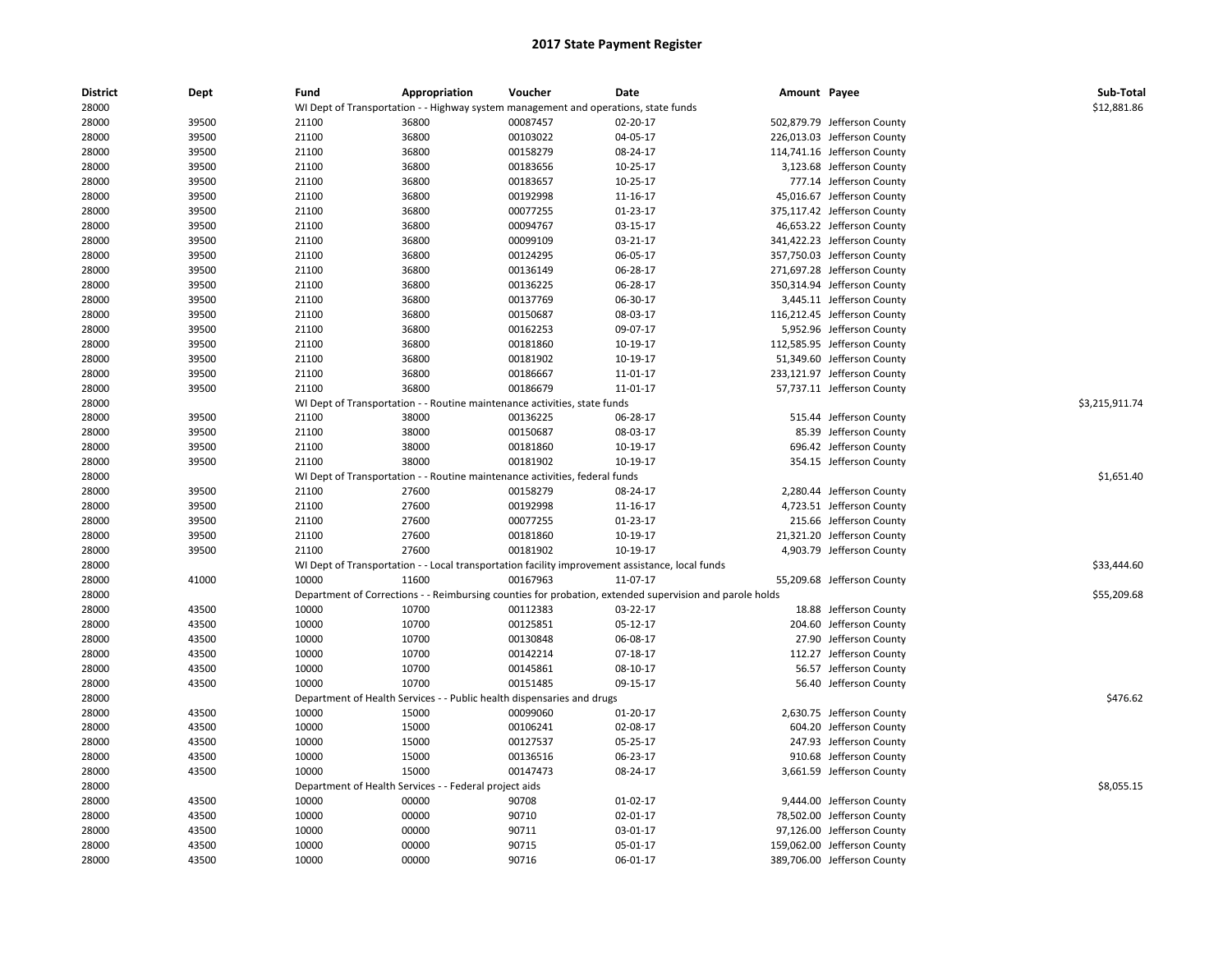| <b>District</b> | Dept  | Fund                                  | Appropriation                                                     | Voucher                                                                                               | Date                                                                                                                                          | Amount Payee |                               | Sub-Total      |
|-----------------|-------|---------------------------------------|-------------------------------------------------------------------|-------------------------------------------------------------------------------------------------------|-----------------------------------------------------------------------------------------------------------------------------------------------|--------------|-------------------------------|----------------|
| 28000           | 43500 | 10000                                 | 00000                                                             | 90717                                                                                                 | 06-15-17                                                                                                                                      |              | 169,782.00 Jefferson County   |                |
| 28000           | 43500 | 10000                                 | 00000                                                             | 90800                                                                                                 | 07-01-17                                                                                                                                      |              | 308,454.00 Jefferson County   |                |
| 28000           | 43500 | 10000                                 | 00000                                                             | 90801                                                                                                 | 08-01-17                                                                                                                                      |              | 1,605,590.00 Jefferson County |                |
| 28000           | 43500 | 10000                                 | 00000                                                             | 90802                                                                                                 | 09-01-17                                                                                                                                      |              | 175,011.00 Jefferson County   |                |
| 28000           | 43500 | 10000                                 | 00000                                                             | 90805                                                                                                 | 10-02-17                                                                                                                                      |              | 107,693.00 Jefferson County   |                |
| 28000           | 43500 | 10000                                 | 00000                                                             | 90806                                                                                                 | 11-01-17                                                                                                                                      |              | 116,599.00 Jefferson County   |                |
| 28000           | 43500 | 10000                                 | 00000                                                             | 90807                                                                                                 | 12-01-17                                                                                                                                      |              | 122,618.00 Jefferson County   |                |
| 28000           | 43500 | 10000                                 | 00000                                                             | 90713                                                                                                 | 04-01-17                                                                                                                                      |              | 115,402.00 Jefferson County   |                |
| 28000           | 43500 | 10000                                 | 00000                                                             | 90714                                                                                                 | 04-03-17                                                                                                                                      |              | 26,707.00 Jefferson County    |                |
| 28000           |       |                                       | Department of Health Services - - State/Federal Aids              |                                                                                                       |                                                                                                                                               |              |                               | \$3,481,696.00 |
| 28000           | 45500 | 10000                                 | 21700                                                             | 00023634                                                                                              | $02 - 10 - 17$                                                                                                                                |              | 31,754.00 Jefferson County    |                |
| 28000           |       | Department of Justice - - Drug courts |                                                                   |                                                                                                       |                                                                                                                                               |              |                               | \$31,754.00    |
| 28000           | 45500 | 10000                                 | 22100                                                             | 00035909                                                                                              | 10-13-17                                                                                                                                      |              | 5,100.00 Jefferson County     |                |
| 28000           |       |                                       |                                                                   | Department of Justice - - Crime laboratories; deoxyribonucleic acid analysis                          |                                                                                                                                               |              |                               | \$5,100.00     |
| 28000           | 45500 | 10000                                 | 23100                                                             | 00039121                                                                                              | 12-20-17                                                                                                                                      |              | 14,400.00 Jefferson County    |                |
| 28000           |       |                                       |                                                                   | Department of Justice - - Law enforcement training fund, local assistance                             |                                                                                                                                               |              |                               | \$14,400.00    |
| 28000           | 45500 | 10000                                 | 27100                                                             | 00029102                                                                                              | 05-31-17                                                                                                                                      |              | 21,969.70 Jefferson County    |                |
| 28000           | 45500 | 10000                                 | 27100                                                             | 00035648                                                                                              | 10-06-17                                                                                                                                      |              | 25,723.54 Jefferson County    |                |
| 28000           | 45500 | 10000                                 | 27100                                                             | 00039048                                                                                              | 12-28-17                                                                                                                                      |              | 31,530.23 Jefferson County    |                |
| 28000           |       |                                       |                                                                   |                                                                                                       | Department of Justice - - Alternatives to prosecution and incarceration for persons who use alcohol or other drugs; presentencing assessments |              |                               | \$79,223.47    |
| 28000           | 45500 | 10000                                 | 28400                                                             | 00032925                                                                                              | 08-09-17                                                                                                                                      |              | 252.50 Jefferson County       |                |
| 28000           | 45500 | 10000                                 | 28400                                                             | 00033736                                                                                              | 08-28-17                                                                                                                                      |              | 82.00 Jefferson County        |                |
| 28000           | 45500 | 10000                                 | 28400                                                             | 00037767                                                                                              | 11-21-17                                                                                                                                      |              | 1,370.96 Jefferson County     |                |
| 28000           |       |                                       | Department of Justice - - Internet Crimes Against Childr          |                                                                                                       |                                                                                                                                               |              |                               | \$1,705.46     |
| 28000           | 45500 | 10000                                 | 53200                                                             | 00024961                                                                                              | 03-03-17                                                                                                                                      |              | 20,577.57 Jefferson County    |                |
| 28000           | 45500 | 10000                                 | 53200                                                             | 00031706                                                                                              | 07-20-17                                                                                                                                      |              | 21,369.29 Jefferson County    |                |
|                 |       |                                       |                                                                   |                                                                                                       |                                                                                                                                               |              |                               |                |
| 28000           |       | 10000                                 | 30500                                                             | Department of Justice - - Crime victim and witness assistance surcharge, general services<br>00028754 | 07-03-17                                                                                                                                      |              |                               | \$41,946.86    |
| 28000           | 46500 |                                       |                                                                   |                                                                                                       |                                                                                                                                               |              | 138,684.50 Jefferson County   |                |
| 28000           |       | 10000                                 | 34200                                                             |                                                                                                       | Department of Military Affairs - - Disaster recovery aid; public health emergency quarantine costs                                            |              |                               | \$138,684.50   |
| 28000           | 46500 |                                       |                                                                   | 00020117                                                                                              | 01-12-17                                                                                                                                      |              | 515.61 Jefferson County       |                |
| 28000           | 46500 | 10000                                 | 34200                                                             | 00020679                                                                                              | 01-17-17                                                                                                                                      |              | 1,859.38 Jefferson County     |                |
| 28000           | 46500 | 10000                                 | 34200                                                             | 00028754                                                                                              | 07-03-17                                                                                                                                      |              | 838,957.00 Jefferson County   |                |
| 28000           | 46500 | 10000                                 | 34200                                                             | 00030316                                                                                              | 08-11-17                                                                                                                                      |              | 3,983.12 Jefferson County     |                |
| 28000           | 46500 | 10000                                 | 34200                                                             | 00030723                                                                                              | 08-23-17                                                                                                                                      |              | 27,953.42 Jefferson County    |                |
| 28000           |       |                                       | Department of Military Affairs - - Federal aid, local assistance  |                                                                                                       |                                                                                                                                               |              |                               | \$873,268.53   |
| 28000           | 46500 | 10000                                 | 35000                                                             | 00021236                                                                                              | 01-31-17                                                                                                                                      |              | 950.18 Jefferson County       |                |
| 28000           |       |                                       | Department of Military Affairs - - Federal aid, homeland security |                                                                                                       |                                                                                                                                               |              |                               | \$950.18       |
| 28000           | 46500 | 27200                                 | 36400                                                             | 00027681                                                                                              | 06-14-17                                                                                                                                      |              | 20,664.00 Jefferson County    |                |
| 28000           |       |                                       |                                                                   |                                                                                                       | Department of Military Affairs - - Division of emergency management; petroleum inspection fund                                                |              |                               | \$20,664.00    |
| 28000           | 48500 | 15200                                 | 12700                                                             | 00024195                                                                                              | 01-24-17                                                                                                                                      |              | 650.00 Jefferson County       |                |
| 28000           | 48500 | 15200                                 | 12700                                                             | 00031954                                                                                              | 06-29-17                                                                                                                                      |              | 650.00 Jefferson County       |                |
| 28000           |       |                                       | Department of Veterans Affairs - - Grants to counties             |                                                                                                       |                                                                                                                                               |              |                               | \$1,300.00     |
| 28000           | 48500 | 58200                                 | 26700                                                             | 00024195                                                                                              | 01-24-17                                                                                                                                      |              | 2,925.00 Jefferson County     |                |
| 28000           | 48500 | 58200                                 | 26700                                                             | 00031954                                                                                              | 06-29-17                                                                                                                                      |              | 2,925.00 Jefferson County     |                |
| 28000           |       |                                       | Department of Veterans Affairs - - County grants                  |                                                                                                       |                                                                                                                                               |              |                               | \$5,850.00     |
| 28000           | 48500 | 58200                                 | 28000                                                             | 00037710                                                                                              | 10-25-17                                                                                                                                      |              | 3,184.89 Jefferson County     |                |
| 28000           |       |                                       | Department of Veterans Affairs - - Transportation payment         |                                                                                                       |                                                                                                                                               |              |                               | \$3,184.89     |
| 28000           | 48500 | 58300                                 | 37000                                                             | 00024195                                                                                              | 01-24-17                                                                                                                                      |              | 2,925.00 Jefferson County     |                |
| 28000           | 48500 | 58300                                 | 37000                                                             | 00031954                                                                                              | 06-29-17                                                                                                                                      |              | 2,925.00 Jefferson County     |                |
| 28000           |       |                                       | Department of Veterans Affairs - - County grants                  |                                                                                                       |                                                                                                                                               |              |                               | \$5,850.00     |
| 28000           | 50500 | 10000                                 | 15500                                                             | 00043741                                                                                              | 02-28-17                                                                                                                                      |              | 11,969.10 Jefferson County    |                |
| 28000           | 50500 | 10000                                 | 15500                                                             | 00045011                                                                                              | 03-14-17                                                                                                                                      |              | 10,831.43 Jefferson County    |                |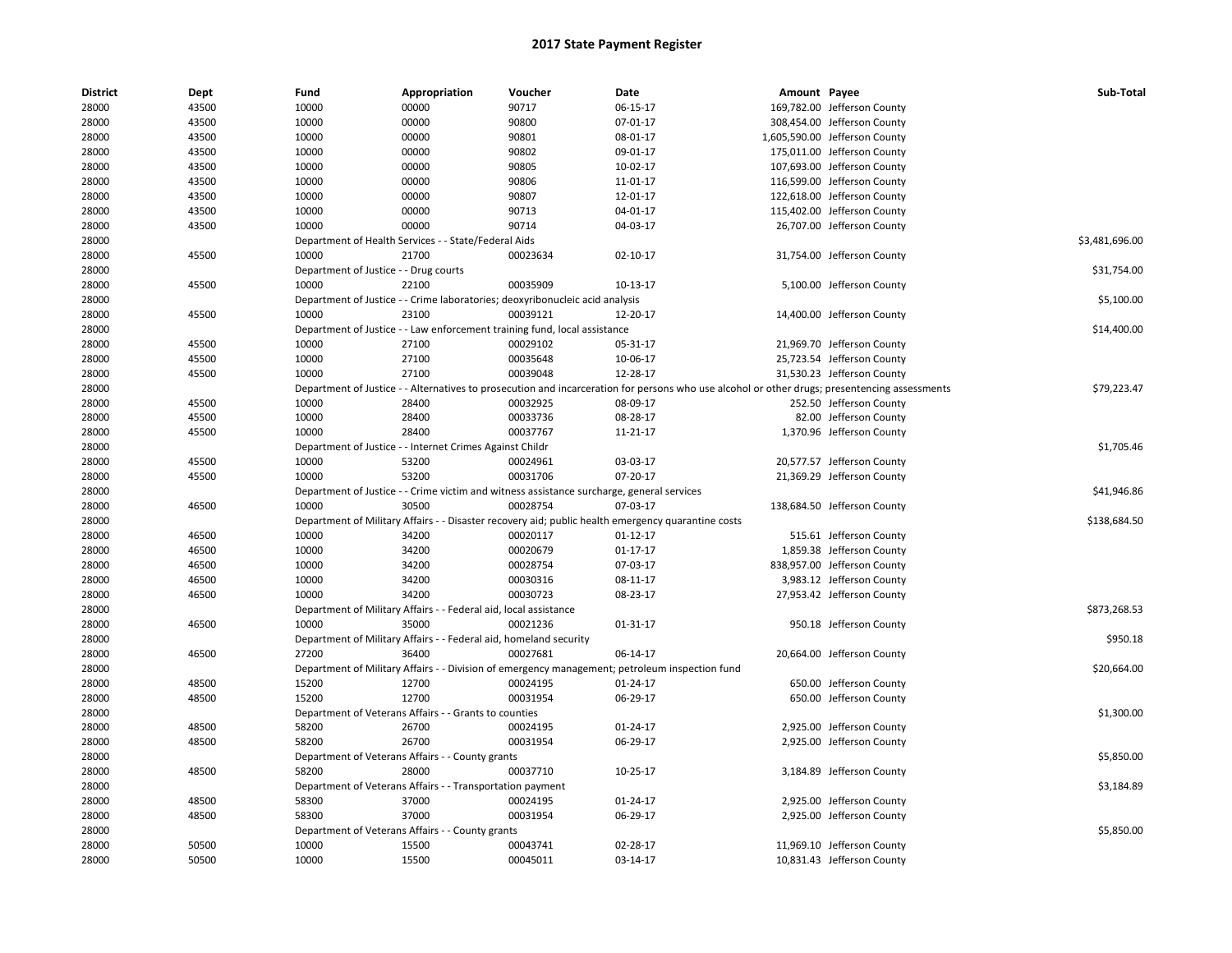| <b>District</b> | Dept  | Fund                                  | Appropriation                                                                    | Voucher                         | Date       | Amount Payee |                                | Sub-Total       |
|-----------------|-------|---------------------------------------|----------------------------------------------------------------------------------|---------------------------------|------------|--------------|--------------------------------|-----------------|
| 28000           | 50500 | 10000                                 | 15500                                                                            | 00046124                        | 03-28-17   |              | 10,912.87 Jefferson County     |                 |
| 28000           | 50500 | 10000                                 | 15500                                                                            | 00047638                        | 04-14-17   |              | 13,719.76 Jefferson County     |                 |
| 28000           | 50500 | 10000                                 | 15500                                                                            | 00050375                        | 05-15-17   |              | 7,639.86 Jefferson County      |                 |
| 28000           | 50500 | 10000                                 | 15500                                                                            | 00053061                        | 06-14-17   |              | 3,927.29 Jefferson County      |                 |
| 28000           | 50500 | 10000                                 | 15500                                                                            | 00055738                        | 07-14-17   |              | 4,935.07 Jefferson County      |                 |
| 28000           | 50500 | 10000                                 | 15500                                                                            | 00058901                        | 08-28-17   |              | 2,644.50 Jefferson County      |                 |
| 28000           | 50500 | 10000                                 | 15500                                                                            | 00066464                        | 11-28-17   |              | 4,612.02 Jefferson County      |                 |
| 28000           | 50500 | 10000                                 | 15500                                                                            | 00068715                        | 12-28-17   |              | 5,278.73 Jefferson County      |                 |
| 28000           |       | Department of Administration          |                                                                                  | - Federal aid; local assistance |            |              |                                | \$76,470.63     |
| 28000           | 50500 | 23500                                 | 37100                                                                            | 00043741                        | 02-28-17   |              | 8,397.56 Jefferson County      |                 |
| 28000           | 50500 | 23500                                 | 37100                                                                            | 00045011                        | 03-14-17   |              | 4,792.83 Jefferson County      |                 |
| 28000           | 50500 | 23500                                 | 37100                                                                            | 00046124                        | 03-28-17   |              | 3,690.97 Jefferson County      |                 |
| 28000           | 50500 | 23500                                 | 37100                                                                            | 00047638                        | 04-14-17   |              | 1,883.47 Jefferson County      |                 |
| 28000           | 50500 | 23500                                 | 37100                                                                            | 00050375                        | 05-15-17   |              | 7,753.87 Jefferson County      |                 |
| 28000           | 50500 | 23500                                 | 37100                                                                            | 00053061                        | 06-14-17   |              | 3,690.23 Jefferson County      |                 |
| 28000           | 50500 | 23500                                 | 37100                                                                            | 00055738                        | $07-14-17$ |              | 5,586.27 Jefferson County      |                 |
| 28000           | 50500 | 23500                                 | 37100                                                                            | 00058901                        | 08-28-17   |              | 4,637.65 Jefferson County      |                 |
| 28000           | 50500 | 23500                                 | 37100                                                                            | 00063973                        | 10-30-17   |              | 11,997.00 Jefferson County     |                 |
| 28000           | 50500 | 23500                                 | 37100                                                                            | 00066464                        | 11-28-17   |              | 3,557.68 Jefferson County      |                 |
| 28000           | 50500 | 23500                                 | 37100                                                                            | 00068715                        | 12-28-17   |              | 4,071.99 Jefferson County      |                 |
| 28000           |       |                                       | Department of Administration - - Low-income assistance grants                    |                                 |            |              |                                | \$60,059.52     |
| 28000           | 50500 | 26900                                 | 16600                                                                            | 00041081                        | 02-07-17   |              | 1,000.00 Jefferson County      |                 |
| 28000           | 50500 | 26900                                 | 16600                                                                            | 00047055                        | 04-17-17   |              | 25,000.00 Jefferson County     |                 |
| 28000           | 50500 | 26900                                 | 16600                                                                            | 00052879                        | 06-15-17   |              | 25,000.00 Jefferson County     |                 |
| 28000           |       | Department of Administration - - Land |                                                                                  |                                 |            |              |                                | \$51,000.00     |
| 28000           | 51000 | 10000                                 | 12000                                                                            | 00000276                        | 01-13-17   |              | 25,070.27 Jefferson County     |                 |
| 28000           |       | Elections Commission - - Recount fees |                                                                                  |                                 |            |              |                                | \$25,070.27     |
| 28000           | 83500 | 10000                                 | 10500                                                                            | 00020963                        | 07-24-17   |              | 176,589.60 Jefferson County    |                 |
| 28000           | 83500 | 10000                                 | 10500                                                                            | 00023983                        | 11-20-17   |              | 1,000,674.38 Jefferson County  |                 |
| 28000           |       |                                       | Shared Revenue and Tax Relief - - County and municipal aid account               |                                 |            |              |                                | \$1,177,263.98  |
| 28000           | 83500 | 10000                                 | 10900                                                                            | 00017342                        | 07-24-17   |              | 63,977.00 Jefferson County     |                 |
| 28000           |       |                                       | Shared Revenue and Tax Relief - - State aid; tax exempt property                 |                                 |            |              |                                | \$63,977.00     |
| 28000           | 83500 | 10000                                 | 11000                                                                            | 00020963                        | 07-24-17   |              | 136,703.02 Jefferson County    |                 |
| 28000           | 83500 | 10000                                 | 11000                                                                            | 00023983                        | 11-20-17   |              | 783,078.10 Jefferson County    |                 |
| 28000           |       |                                       | Shared Revenue and Tax Relief - - Public utility distribution account            |                                 |            |              |                                | \$919,781.12    |
| 28000           | 83500 | 10000                                 | 30200                                                                            | 00020101                        | 07-24-17   |              | 1,848,263.43 Jefferson County  |                 |
| 28000           | 83500 | 10000                                 | 30200                                                                            | 00022146                        | 07-24-17   |              | 10,305,338.53 Jefferson County |                 |
| 28000           |       |                                       | Shared Revenue and Tax Relief - - School levy tax credit and first dollar credit |                                 |            |              |                                | \$12,153,601.96 |
| 28000           | 83500 | 52100                                 | 36300                                                                            | 00016151                        | 03-27-17   |              | 2,367,333.65 Jefferson County  |                 |
| 28000           |       |                                       | Shared Revenue and Tax Relief - - Lottery and gaming credit                      |                                 |            |              |                                | \$2,367,333.65  |
| 28000 Total     |       |                                       |                                                                                  |                                 |            |              |                                | \$27,377,965.54 |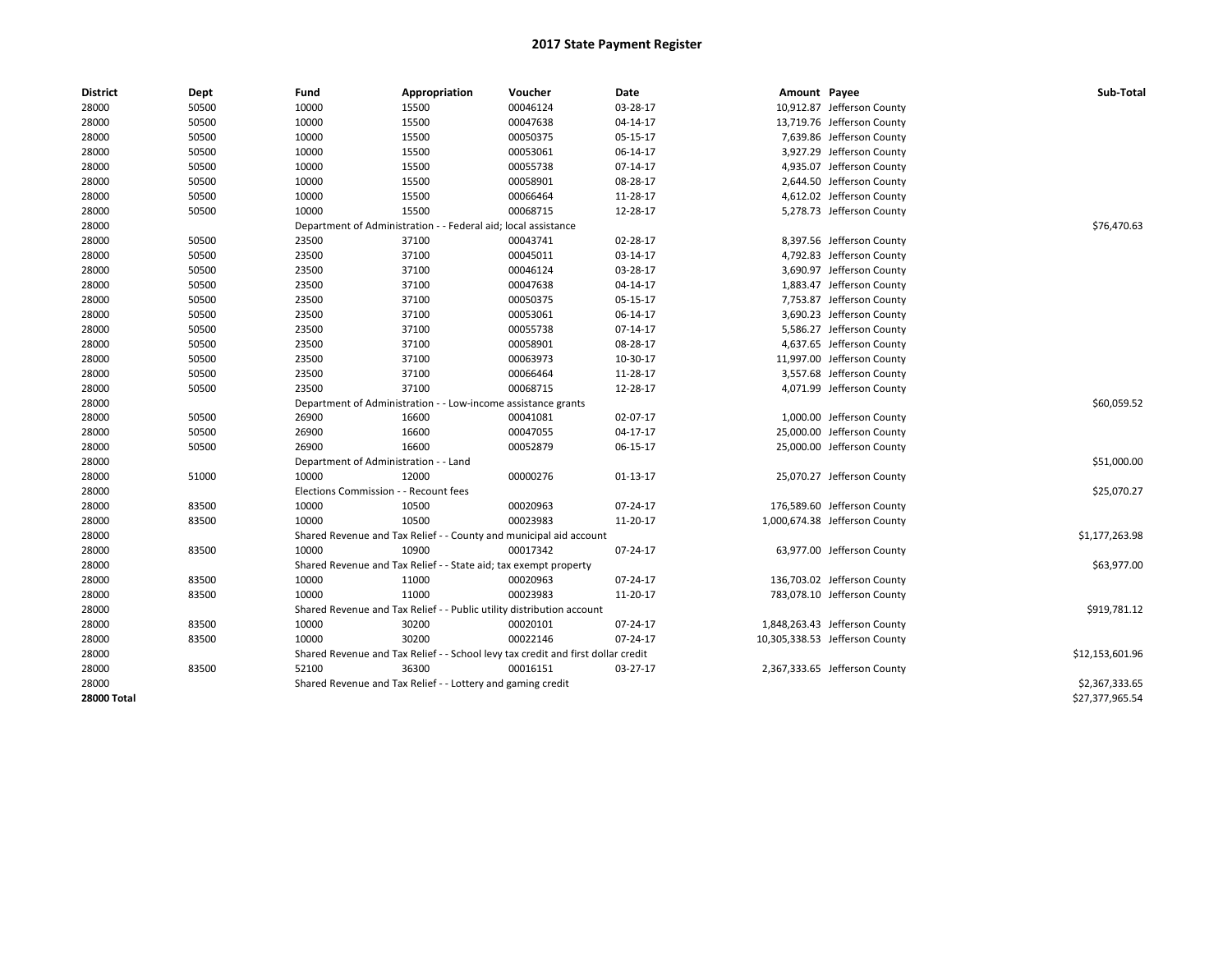| <b>District</b>    | Dept  | Fund  | Appropriation                                                                                                | Voucher  | Date     | Amount Payee |                           | Sub-Total    |  |  |
|--------------------|-------|-------|--------------------------------------------------------------------------------------------------------------|----------|----------|--------------|---------------------------|--------------|--|--|
| 28002              | 16500 | 10000 | 22500                                                                                                        | 00011163 | 06-27-17 |              | 5,086.67 Town of Aztalan  |              |  |  |
| 28002              |       |       | Dept of Safety & Prof Services - - Fire dues distribution                                                    |          |          |              |                           | \$5,086.67   |  |  |
| 28002              | 37000 | 10000 | 50300                                                                                                        | 00126103 | 02-06-17 |              | 4.217.10 Town of Aztalan  |              |  |  |
| 28002              | 37000 | 10000 | 50300                                                                                                        | 00143375 | 04-21-17 |              | 177.83 Town of Aztalan    |              |  |  |
| 28002              |       |       | Dept of Natural Resources - - Aids in lieu of taxes - general fund                                           |          |          |              |                           | \$4,394.93   |  |  |
| 28002              | 37000 | 21200 | 16600                                                                                                        | 00157478 | 06-19-17 |              | 75.16 Town of Aztalan     |              |  |  |
| 28002              |       |       | Dept of Natural Resources - - General program operations - state funds; forestry                             |          |          |              |                           | \$75.16      |  |  |
| 28002              | 37000 | 21200 | 57100                                                                                                        | 00157478 | 06-19-17 |              | 34.40 Town of Aztalan     |              |  |  |
| 28002              |       |       | Dept of Natural Resources - - Resource aids -- county forests, forest croplands and managed forest land aids |          |          |              |                           | \$34.40      |  |  |
| 28002              | 37000 | 21200 | 57900                                                                                                        | 00143376 | 04-21-17 |              | 109.97 Town of Aztalan    |              |  |  |
| 28002              |       |       | Dept of Natural Resources - - Aids in lieu of taxes - sum sufficient                                         |          |          |              |                           | \$109.97     |  |  |
| 28002              | 37000 | 21200 | 58900                                                                                                        | 00157478 | 06-19-17 |              | 345.74 Town of Aztalan    |              |  |  |
| 28002              |       |       | Dept of Natural Resources - - Resource aids - distribution of closed acreage fees.                           |          |          |              |                           |              |  |  |
| 28002              | 37000 | 27400 | 67000                                                                                                        | 00154551 | 06-01-17 |              | 5,059.34 Town of Aztalan  |              |  |  |
| 28002              |       |       | Dept of Natural Resources - - Financial assistance for responsible units                                     |          |          |              |                           | \$5,059.34   |  |  |
| 28002              | 39500 | 21100 | 19100                                                                                                        | 00066184 | 01-03-17 |              | 19,300.53 Town of Aztalan |              |  |  |
| 28002              | 39500 | 21100 | 19100                                                                                                        | 00097307 | 04-03-17 |              | 19.300.53 Town of Aztalan |              |  |  |
| 28002              | 39500 | 21100 | 19100                                                                                                        | 00134733 | 07-03-17 |              | 19,300.53 Town of Aztalan |              |  |  |
| 28002              | 39500 | 21100 | 19100                                                                                                        | 00169999 | 10-02-17 |              | 19,300.53 Town of Aztalan |              |  |  |
| 28002              |       |       | WI Dept of Transportation - - Transportation aids to municipalities, state funds                             |          |          |              |                           | \$77,202.12  |  |  |
| 28002              | 83500 | 10000 | 10500                                                                                                        | 00020939 | 07-24-17 |              | 4,519.21 Town of Aztalan  |              |  |  |
| 28002              | 83500 | 10000 | 10500                                                                                                        | 00023959 | 11-20-17 |              | 25,608.88 Town of Aztalan |              |  |  |
| 28002              |       |       | Shared Revenue and Tax Relief - - County and municipal aid account                                           |          |          |              |                           | \$30,128.09  |  |  |
| 28002              | 83500 | 10000 | 10900                                                                                                        | 00018062 | 07-24-17 |              | 562.00 Town of Aztalan    |              |  |  |
| 28002              |       |       | Shared Revenue and Tax Relief - - State aid; tax exempt property                                             |          |          |              |                           | \$562.00     |  |  |
| 28002              | 83500 | 10000 | 50100                                                                                                        | 00015272 | 01-31-17 |              | 140.86 Town of Aztalan    |              |  |  |
| 28002              |       |       | Shared Revenue and Tax Relief - - Payments for municipal services                                            |          |          |              |                           | \$140.86     |  |  |
| <b>28002 Total</b> |       |       |                                                                                                              |          |          |              |                           | \$123,139.28 |  |  |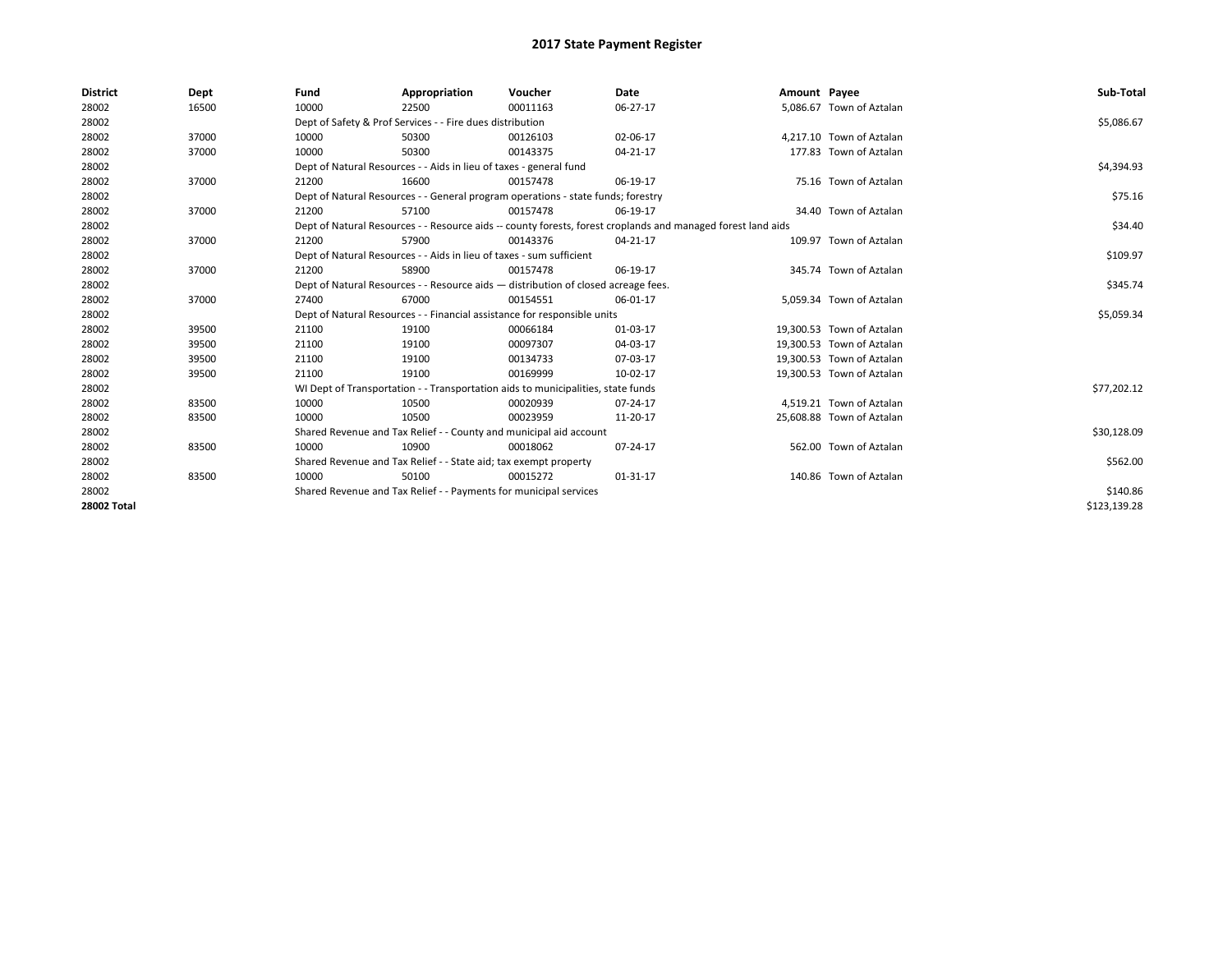| <b>District</b>    | Dept  | Fund                                                               | Appropriation                                                                      | Voucher     | Date                                                                                                         | Amount Payee |                               | Sub-Total   |  |  |
|--------------------|-------|--------------------------------------------------------------------|------------------------------------------------------------------------------------|-------------|--------------------------------------------------------------------------------------------------------------|--------------|-------------------------------|-------------|--|--|
| 28004              | 16500 | 10000                                                              | 22500                                                                              | 00011164    | 06-26-17                                                                                                     |              | 2,676.67 Town Of Cold Spring  |             |  |  |
| 28004              |       |                                                                    | Dept of Safety & Prof Services - - Fire dues distribution                          |             |                                                                                                              |              |                               | \$2,676.67  |  |  |
| 28004              | 37000 | 10000                                                              | 50300                                                                              | 00125856    | 02-06-17                                                                                                     |              | 1,919.77 Town Of Cold Spring  |             |  |  |
| 28004              | 37000 | 10000                                                              | 50300                                                                              | 00142769    | 04-21-17                                                                                                     |              | 16.00 Town Of Cold Spring     |             |  |  |
| 28004              |       |                                                                    | Dept of Natural Resources - - Aids in lieu of taxes - general fund                 |             |                                                                                                              |              |                               | \$1,935.77  |  |  |
| 28004              | 37000 | 21200                                                              | 16600                                                                              | 00157479    | 06-19-17                                                                                                     |              | 13.98 Town Of Cold Spring     |             |  |  |
| 28004              |       |                                                                    | Dept of Natural Resources - - General program operations - state funds; forestry   |             |                                                                                                              |              |                               | \$13.98     |  |  |
| 28004              | 37000 | 21200                                                              | 57100                                                                              | 00157479    | 06-19-17                                                                                                     |              | 6.40 Town Of Cold Spring      |             |  |  |
| 28004              |       |                                                                    |                                                                                    |             | Dept of Natural Resources - - Resource aids -- county forests, forest croplands and managed forest land aids |              |                               | \$6.40      |  |  |
| 28004              | 37000 | 21200                                                              | 57900                                                                              | 00142768    | 04-21-17                                                                                                     |              | 296.62 Town Of Cold Spring    |             |  |  |
| 28004              |       |                                                                    | Dept of Natural Resources - - Aids in lieu of taxes - sum sufficient               |             |                                                                                                              |              |                               | \$296.62    |  |  |
| 28004              | 37000 | 21200                                                              | 58900                                                                              | 00157479    | 06-19-17                                                                                                     |              | 64.32 Town Of Cold Spring     |             |  |  |
| 28004              |       |                                                                    | Dept of Natural Resources - - Resource aids - distribution of closed acreage fees. |             |                                                                                                              |              |                               |             |  |  |
| 28004              | 37000 | 27400                                                              | 67000                                                                              | 00154973    | 06-01-17                                                                                                     |              | 2,501.42 Town Of Cold Spring  |             |  |  |
| 28004              |       |                                                                    | Dept of Natural Resources - - Financial assistance for responsible units           |             |                                                                                                              |              |                               | \$2,501.42  |  |  |
| 28004              | 39500 | 21100                                                              | 19100                                                                              | 00066185    | 01-03-17                                                                                                     |              | 13,470.73 Town Of Cold Spring |             |  |  |
| 28004              | 39500 | 21100                                                              | 19100                                                                              | 00097308    | 04-03-17                                                                                                     |              | 13,470.73 Town Of Cold Spring |             |  |  |
| 28004              | 39500 | 21100                                                              | 19100                                                                              | 00134734    | 07-03-17                                                                                                     |              | 13,470.73 Town Of Cold Spring |             |  |  |
| 28004              | 39500 | 21100                                                              | 19100                                                                              | 00170000    | 10-02-17                                                                                                     |              | 13,470.75 Town Of Cold Spring |             |  |  |
| 28004              |       |                                                                    | WI Dept of Transportation - - Transportation aids to municipalities, state funds   |             |                                                                                                              |              |                               | \$53,882.94 |  |  |
| 28004              | 83500 | 10000                                                              | 10500                                                                              | 00020940    | 07-24-17                                                                                                     |              | 1,567.54 Town Of Cold Spring  |             |  |  |
| 28004              | 83500 | 10000                                                              | 10500                                                                              | 00023960    | 11-20-17                                                                                                     |              | 8,882.72 Town Of Cold Spring  |             |  |  |
| 28004              |       | Shared Revenue and Tax Relief - - County and municipal aid account |                                                                                    | \$10,450.26 |                                                                                                              |              |                               |             |  |  |
| 28004              | 83500 | 10000                                                              | 10900                                                                              | 00018063    | 07-24-17                                                                                                     |              | 1.00 Town Of Cold Spring      |             |  |  |
| 28004              |       | Shared Revenue and Tax Relief - - State aid; tax exempt property   |                                                                                    | \$1.00      |                                                                                                              |              |                               |             |  |  |
| <b>28004 Total</b> |       |                                                                    |                                                                                    |             |                                                                                                              |              |                               | \$71,829.38 |  |  |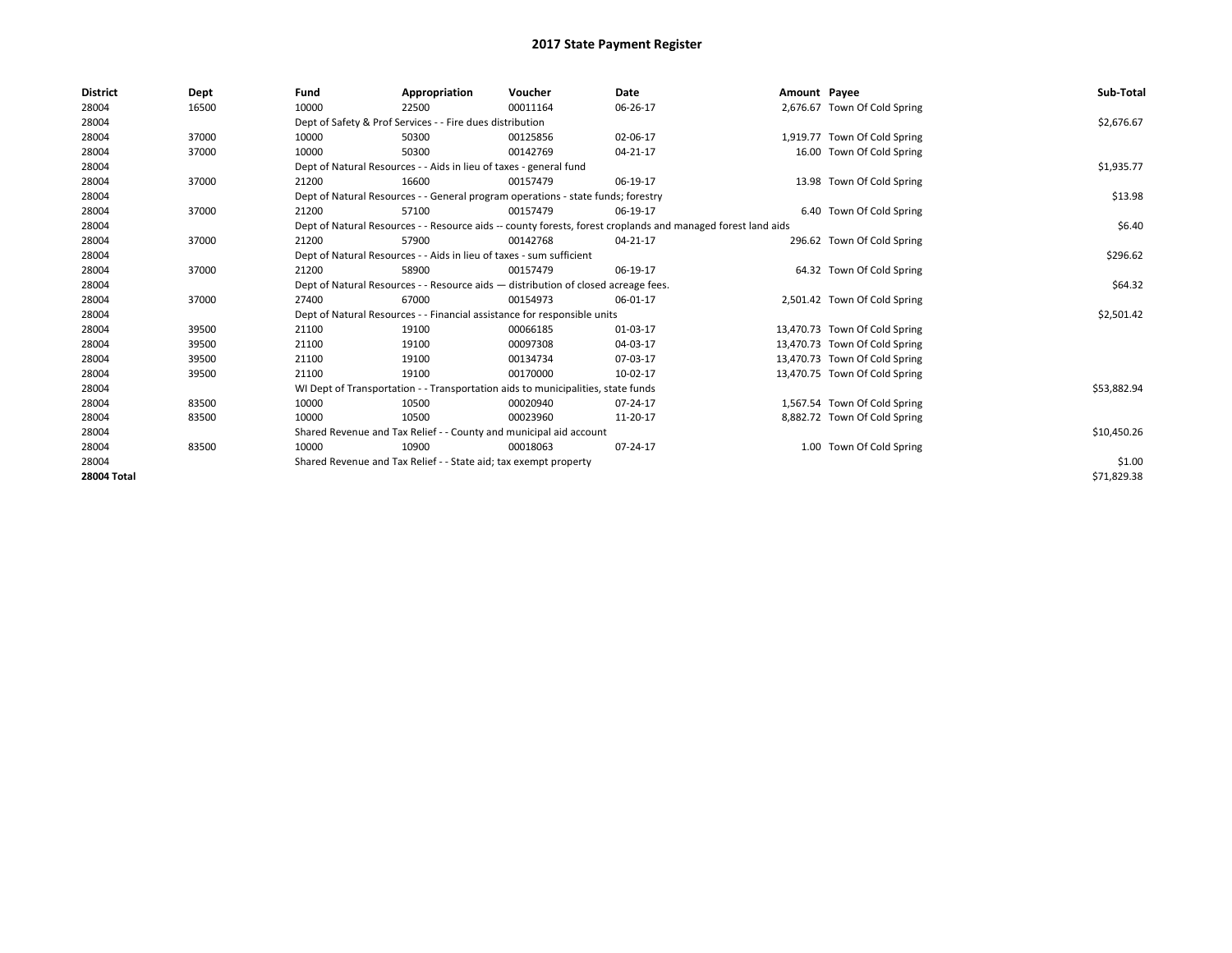| <b>District</b> | Dept  | Fund                                                                             | Appropriation                                                                      | Voucher     | Date                                                                                                         | Amount Payee |                           | Sub-Total    |
|-----------------|-------|----------------------------------------------------------------------------------|------------------------------------------------------------------------------------|-------------|--------------------------------------------------------------------------------------------------------------|--------------|---------------------------|--------------|
| 28006           | 16500 | 10000                                                                            | 22500                                                                              | 00011165    | 06-26-17                                                                                                     |              | 6,961.62 Town Of Concord  |              |
| 28006           |       |                                                                                  | Dept of Safety & Prof Services - - Fire dues distribution                          |             |                                                                                                              |              |                           | \$6,961.62   |
| 28006           | 37000 | 10000                                                                            | 50300                                                                              | 00142499    | 04-21-17                                                                                                     |              | 347.60 Town Of Concord    |              |
| 28006           | 37000 | 10000                                                                            | 50300                                                                              | 00142500    | 04-21-17                                                                                                     |              | 26.80 Town Of Concord     |              |
| 28006           |       |                                                                                  | Dept of Natural Resources - - Aids in lieu of taxes - general fund                 |             |                                                                                                              |              |                           | \$374.40     |
| 28006           | 37000 | 21200                                                                            | 16600                                                                              | 00157480    | 06-19-17                                                                                                     |              | 19.66 Town Of Concord     |              |
| 28006           |       | Dept of Natural Resources - - General program operations - state funds; forestry |                                                                                    | \$19.66     |                                                                                                              |              |                           |              |
| 28006           | 37000 | 21200                                                                            | 57100                                                                              | 00157480    | 06-19-17                                                                                                     |              | 9.00 Town Of Concord      |              |
| 28006           |       |                                                                                  |                                                                                    |             | Dept of Natural Resources - - Resource aids -- county forests, forest croplands and managed forest land aids |              |                           | \$9.00       |
| 28006           | 37000 | 21200                                                                            | 57900                                                                              | 00142498    | 04-21-17                                                                                                     |              | 2.68 Town Of Concord      |              |
| 28006           | 37000 | 21200                                                                            | 57900                                                                              | 00142501    | 04-21-17                                                                                                     |              | 119.14 Town Of Concord    |              |
| 28006           |       | Dept of Natural Resources - - Aids in lieu of taxes - sum sufficient             |                                                                                    | \$121.82    |                                                                                                              |              |                           |              |
| 28006           | 37000 | 21200                                                                            | 58900                                                                              | 00157480    | 06-19-17                                                                                                     |              | 90.46 Town Of Concord     |              |
| 28006           |       |                                                                                  | Dept of Natural Resources - - Resource aids - distribution of closed acreage fees. |             |                                                                                                              |              |                           | \$90.46      |
| 28006           | 39500 | 21100                                                                            | 19100                                                                              | 00066186    | 01-03-17                                                                                                     |              | 27.899.34 Town Of Concord |              |
| 28006           | 39500 | 21100                                                                            | 19100                                                                              | 00097309    | 04-03-17                                                                                                     |              | 27,899.34 Town Of Concord |              |
| 28006           | 39500 | 21100                                                                            | 19100                                                                              | 00134735    | 07-03-17                                                                                                     |              | 27,899.34 Town Of Concord |              |
| 28006           | 39500 | 21100                                                                            | 19100                                                                              | 00170001    | 10-02-17                                                                                                     |              | 27,899.34 Town Of Concord |              |
| 28006           |       |                                                                                  | WI Dept of Transportation - - Transportation aids to municipalities, state funds   |             |                                                                                                              |              |                           | \$111,597.36 |
| 28006           | 83500 | 10000                                                                            | 10500                                                                              | 00020941    | $07 - 24 - 17$                                                                                               |              | 5,088.88 Town Of Concord  |              |
| 28006           | 83500 | 10000                                                                            | 10500                                                                              | 00023961    | 11-20-17                                                                                                     |              | 28.836.97 Town Of Concord |              |
| 28006           |       | Shared Revenue and Tax Relief - - County and municipal aid account               |                                                                                    | \$33,925.85 |                                                                                                              |              |                           |              |
| 28006           | 83500 | 10000                                                                            | 10900                                                                              | 00018064    | 07-24-17                                                                                                     |              | 61.00 Town Of Concord     |              |
| 28006           |       |                                                                                  | Shared Revenue and Tax Relief - - State aid; tax exempt property                   |             |                                                                                                              |              |                           | \$61.00      |
| 28006 Total     |       |                                                                                  |                                                                                    |             |                                                                                                              |              |                           | \$153,161.17 |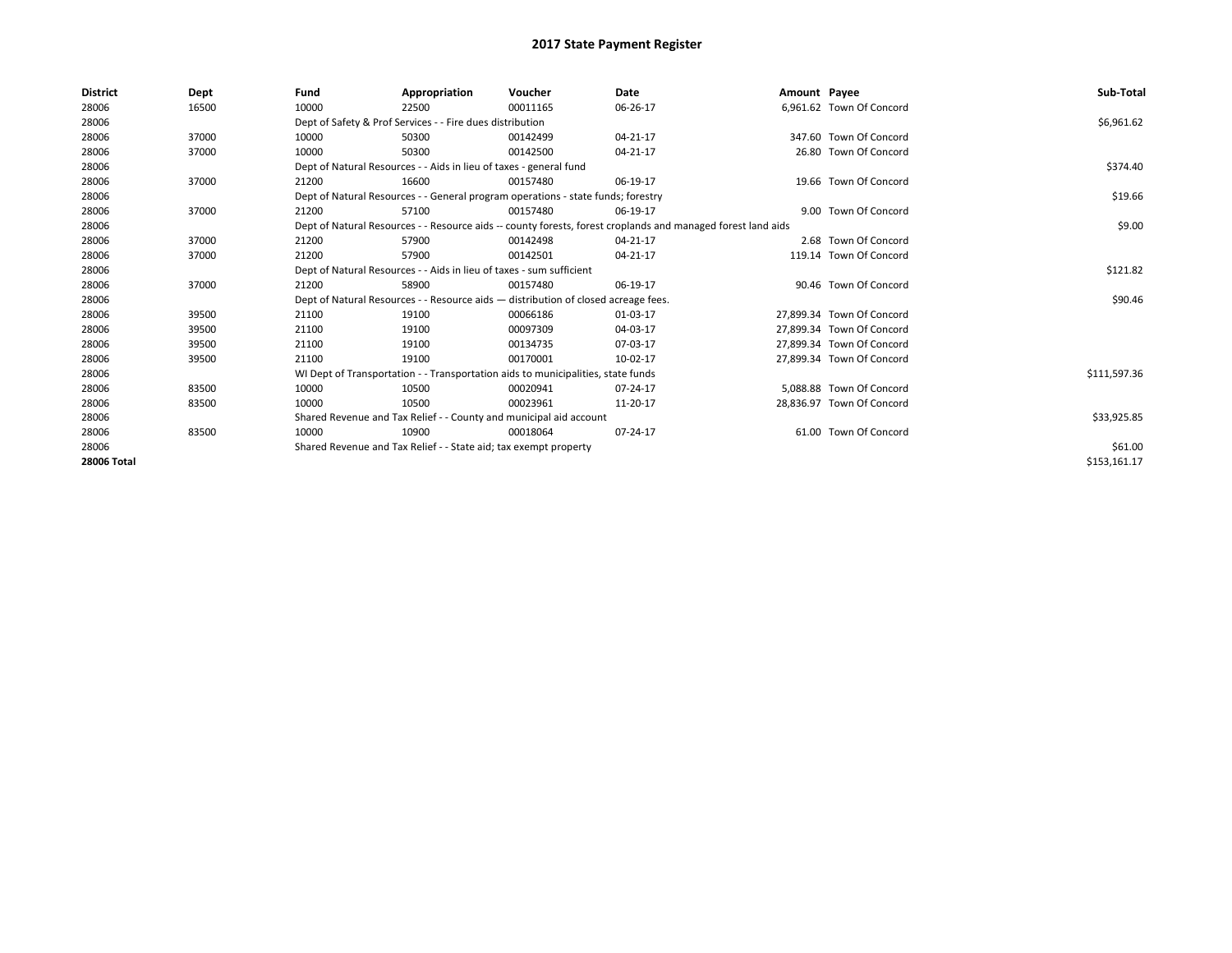| <b>District</b>    | Dept  | Fund                                                                 | Appropriation                                                      | Voucher                                                                            | Date                                                                                                         | Amount Payee |                              | Sub-Total    |
|--------------------|-------|----------------------------------------------------------------------|--------------------------------------------------------------------|------------------------------------------------------------------------------------|--------------------------------------------------------------------------------------------------------------|--------------|------------------------------|--------------|
| 28008              | 16500 | 10000                                                                | 22500                                                              | 00011166                                                                           | 06-26-17                                                                                                     |              | 5,256.54 Town Of Farmington  |              |
| 28008              |       |                                                                      | Dept of Safety & Prof Services - - Fire dues distribution          |                                                                                    |                                                                                                              |              |                              | \$5,256.54   |
| 28008              | 37000 | 10000                                                                | 50300                                                              | 00125862                                                                           | 02-06-17                                                                                                     |              | 387.89 Town Of Farmington    |              |
| 28008              | 37000 | 10000                                                                | 50300                                                              | 00142793                                                                           | 04-21-17                                                                                                     |              | 16.51 Town Of Farmington     |              |
| 28008              | 37000 | 10000                                                                | 50300                                                              | 00142794                                                                           | 04-21-17                                                                                                     |              | 459.46 Town Of Farmington    |              |
| 28008              |       |                                                                      | Dept of Natural Resources - - Aids in lieu of taxes - general fund |                                                                                    |                                                                                                              |              |                              | \$863.86     |
| 28008              | 37000 | 21200                                                                | 16600                                                              | 00157481                                                                           | 06-19-17                                                                                                     |              | 128.45 Town Of Farmington    |              |
| 28008              |       |                                                                      |                                                                    | Dept of Natural Resources - - General program operations - state funds; forestry   |                                                                                                              |              |                              | \$128.45     |
| 28008              | 37000 | 21200                                                                | 57100                                                              | 00157481                                                                           | 06-19-17                                                                                                     |              | 58.79 Town Of Farmington     |              |
| 28008              |       |                                                                      |                                                                    |                                                                                    | Dept of Natural Resources - - Resource aids -- county forests, forest croplands and managed forest land aids |              |                              | \$58.79      |
| 28008              | 37000 | 21200                                                                | 57900                                                              | 00142795                                                                           | 04-21-17                                                                                                     |              | 152.15 Town Of Farmington    |              |
| 28008              |       | Dept of Natural Resources - - Aids in lieu of taxes - sum sufficient |                                                                    | \$152.15                                                                           |                                                                                                              |              |                              |              |
| 28008              | 37000 | 21200                                                                | 58900                                                              | 00157481                                                                           | 06-19-17                                                                                                     |              | 590.86 Town Of Farmington    |              |
| 28008              |       |                                                                      |                                                                    | Dept of Natural Resources - - Resource aids - distribution of closed acreage fees. |                                                                                                              |              |                              | \$590.86     |
| 28008              | 39500 | 21100                                                                | 19100                                                              | 00066187                                                                           | 01-03-17                                                                                                     |              | 30,073.81 Town Of Farmington |              |
| 28008              | 39500 | 21100                                                                | 19100                                                              | 00097310                                                                           | 04-03-17                                                                                                     |              | 30,073.81 Town Of Farmington |              |
| 28008              | 39500 | 21100                                                                | 19100                                                              | 00134736                                                                           | 07-03-17                                                                                                     |              | 30,073.81 Town Of Farmington |              |
| 28008              | 39500 | 21100                                                                | 19100                                                              | 00170002                                                                           | 10-02-17                                                                                                     |              | 30,073.83 Town Of Farmington |              |
| 28008              |       |                                                                      |                                                                    | WI Dept of Transportation - - Transportation aids to municipalities, state funds   |                                                                                                              |              |                              | \$120,295.26 |
| 28008              | 83500 | 10000                                                                | 10500                                                              | 00020942                                                                           | $07 - 24 - 17$                                                                                               |              | 3,362.66 Town Of Farmington  |              |
| 28008              | 83500 | 10000                                                                | 10500                                                              | 00023962                                                                           | 11-20-17                                                                                                     |              | 19,055.05 Town Of Farmington |              |
| 28008              |       | Shared Revenue and Tax Relief - - County and municipal aid account   |                                                                    |                                                                                    |                                                                                                              |              |                              | \$22,417.71  |
| 28008              | 83500 | 10000                                                                | 10900                                                              | 00018065                                                                           | 07-24-17                                                                                                     |              | 6.00 Town Of Farmington      |              |
| 28008              |       |                                                                      | Shared Revenue and Tax Relief - - State aid; tax exempt property   |                                                                                    |                                                                                                              |              |                              | \$6.00       |
| <b>28008 Total</b> |       |                                                                      |                                                                    |                                                                                    |                                                                                                              |              |                              | \$149,769.62 |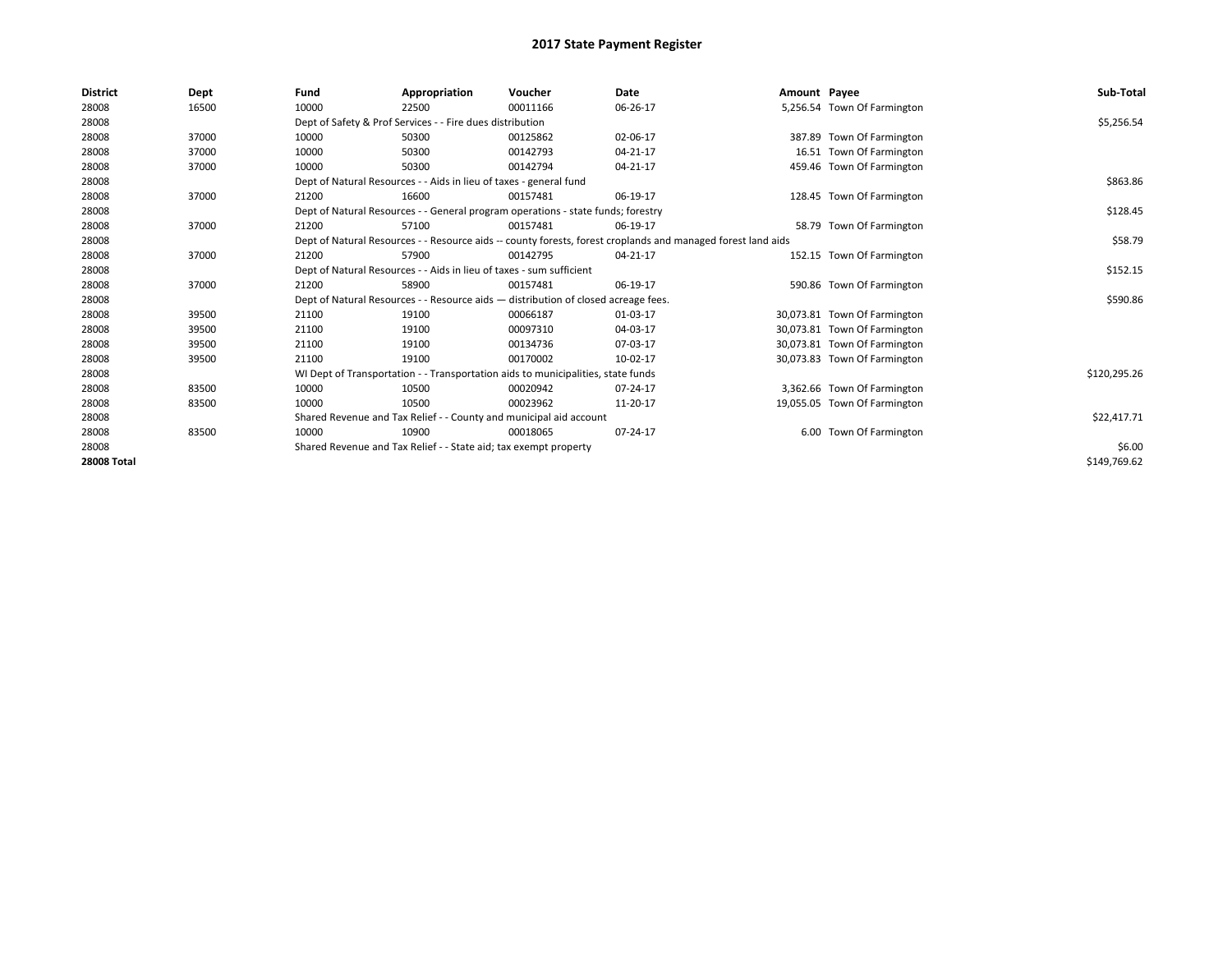| <b>District</b>    | Dept  | Fund                                                                                                         | Appropriation                                                        | Voucher                                                                          | Date     | Amount Payee |                          | Sub-Total    |
|--------------------|-------|--------------------------------------------------------------------------------------------------------------|----------------------------------------------------------------------|----------------------------------------------------------------------------------|----------|--------------|--------------------------|--------------|
| 28010              | 16500 | 10000                                                                                                        | 22500                                                                | 00011167                                                                         | 06-26-17 |              | 3,473.06 Town Of Hebron  |              |
| 28010              |       |                                                                                                              | Dept of Safety & Prof Services - - Fire dues distribution            |                                                                                  |          |              |                          | \$3,473.06   |
| 28010              | 37000 | 10000                                                                                                        | 50300                                                                | 00125897                                                                         | 02-06-17 |              | 39,118.68 Town Of Hebron |              |
| 28010              | 37000 | 10000                                                                                                        | 50300                                                                | 00142872                                                                         | 04-21-17 |              | 509.97 Town Of Hebron    |              |
| 28010              |       | Dept of Natural Resources - - Aids in lieu of taxes - general fund                                           |                                                                      | \$39,628.65                                                                      |          |              |                          |              |
| 28010              | 37000 | 21200                                                                                                        | 16600                                                                | 00157482                                                                         | 06-19-17 |              | 269.18 Town Of Hebron    |              |
| 28010              |       | Dept of Natural Resources - - General program operations - state funds; forestry                             |                                                                      | \$269.18                                                                         |          |              |                          |              |
| 28010              | 37000 | 21200                                                                                                        | 57100                                                                | 00157482                                                                         | 06-19-17 |              | 123.20 Town Of Hebron    |              |
| 28010              |       | Dept of Natural Resources - - Resource aids -- county forests, forest croplands and managed forest land aids |                                                                      | \$123.20                                                                         |          |              |                          |              |
| 28010              | 37000 | 21200                                                                                                        | 57900                                                                | 00142873                                                                         | 04-21-17 |              | 428.39 Town Of Hebron    |              |
| 28010              |       |                                                                                                              | Dept of Natural Resources - - Aids in lieu of taxes - sum sufficient |                                                                                  |          |              |                          | \$428.39     |
| 28010              | 37000 | 21200                                                                                                        | 58900                                                                | 00157482                                                                         | 06-19-17 |              | 1,238.24 Town Of Hebron  |              |
| 28010              |       | Dept of Natural Resources - - Resource aids - distribution of closed acreage fees.                           |                                                                      | \$1,238.24                                                                       |          |              |                          |              |
| 28010              | 37000 | 27400                                                                                                        | 67000                                                                | 00154522                                                                         | 06-01-17 |              | 3.651.28 Town Of Hebron  |              |
| 28010              |       |                                                                                                              |                                                                      | Dept of Natural Resources - - Financial assistance for responsible units         |          |              |                          | \$3,651.28   |
| 28010              | 39500 | 21100                                                                                                        | 19100                                                                | 00066188                                                                         | 01-03-17 |              | 20.385.01 Town Of Hebron |              |
| 28010              | 39500 | 21100                                                                                                        | 19100                                                                | 00097311                                                                         | 04-03-17 |              | 20,385.01 Town Of Hebron |              |
| 28010              | 39500 | 21100                                                                                                        | 19100                                                                | 00134737                                                                         | 07-03-17 |              | 20,385.01 Town Of Hebron |              |
| 28010              | 39500 | 21100                                                                                                        | 19100                                                                | 00170003                                                                         | 10-02-17 |              | 20,385.03 Town Of Hebron |              |
| 28010              |       |                                                                                                              |                                                                      | WI Dept of Transportation - - Transportation aids to municipalities, state funds |          |              |                          | \$81,540.06  |
| 28010              | 83500 | 10000                                                                                                        | 10500                                                                | 00020943                                                                         | 07-24-17 |              | 2.304.64 Town Of Hebron  |              |
| 28010              | 83500 | 10000                                                                                                        | 10500                                                                | 00023963                                                                         | 11-20-17 |              | 13,059.62 Town Of Hebron |              |
| 28010              |       |                                                                                                              |                                                                      | Shared Revenue and Tax Relief - - County and municipal aid account               |          |              |                          | \$15,364.26  |
| 28010              | 83500 | 10000                                                                                                        | 10900                                                                | 00018066                                                                         | 07-24-17 |              | 3.00 Town Of Hebron      |              |
| 28010              |       |                                                                                                              | Shared Revenue and Tax Relief - - State aid; tax exempt property     |                                                                                  |          |              |                          | \$3.00       |
| 28010              | 83500 | 10000                                                                                                        | 50100                                                                | 00015273                                                                         | 01-31-17 |              | 608.20 Town Of Hebron    |              |
| 28010              |       |                                                                                                              | Shared Revenue and Tax Relief - - Payments for municipal services    |                                                                                  |          |              |                          | \$608.20     |
| <b>28010 Total</b> |       |                                                                                                              |                                                                      |                                                                                  |          |              |                          | \$146.327.52 |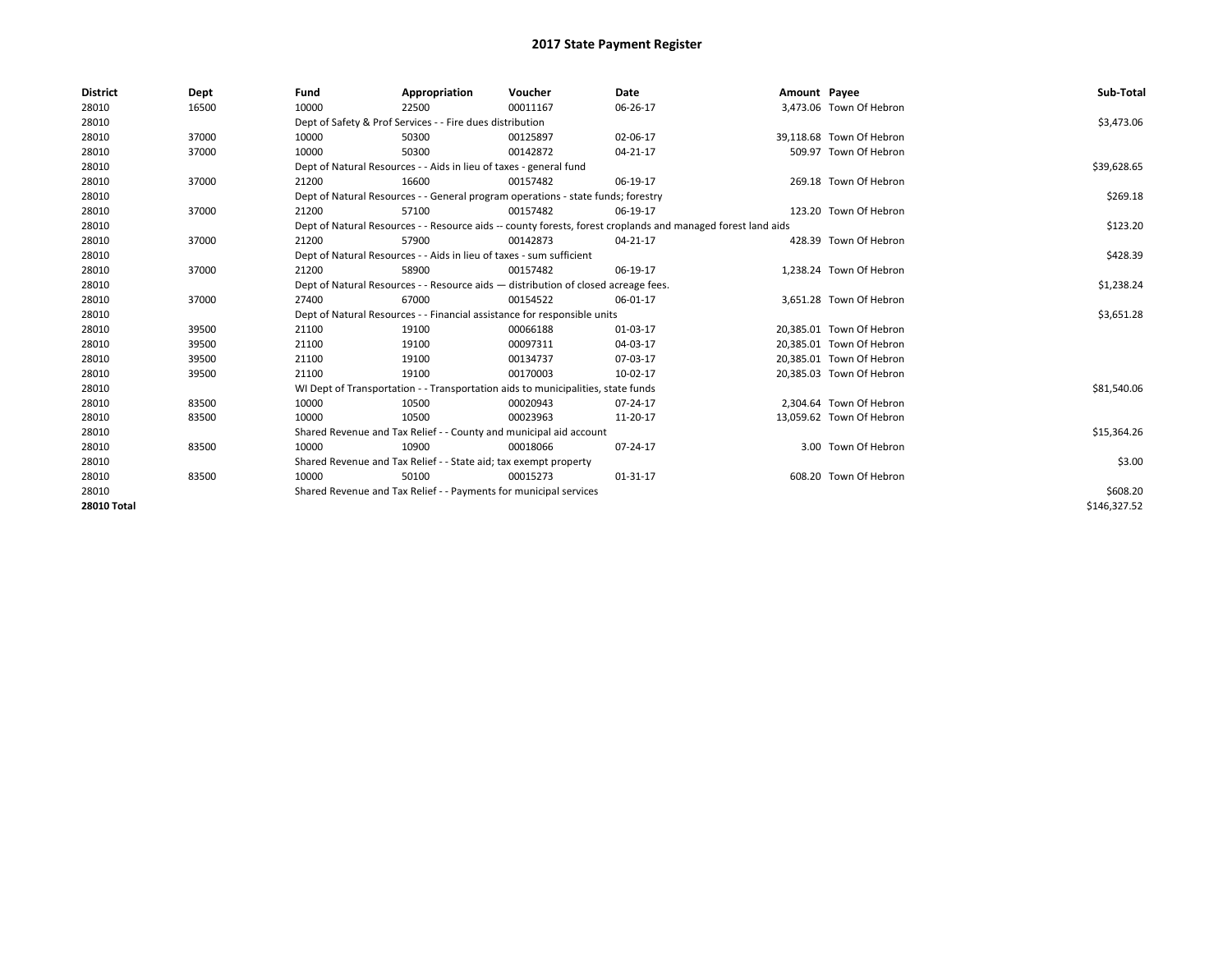| <b>District</b>    | Dept  | Fund                                                                  | Appropriation                                                                      | Voucher    | Date                                                                                                         | Amount Payee |                          | Sub-Total    |  |  |
|--------------------|-------|-----------------------------------------------------------------------|------------------------------------------------------------------------------------|------------|--------------------------------------------------------------------------------------------------------------|--------------|--------------------------|--------------|--|--|
| 28012              | 16500 | 10000                                                                 | 22500                                                                              | 00011168   | 06-26-17                                                                                                     |              | 18,099.58 Town Of Ixonia |              |  |  |
| 28012              |       |                                                                       | Dept of Safety & Prof Services - - Fire dues distribution                          |            |                                                                                                              |              |                          | \$18,099.58  |  |  |
| 28012              | 37000 | 21200                                                                 | 16600                                                                              | 00157483   | 06-19-17                                                                                                     |              | 182.26 Town Of Ixonia    |              |  |  |
| 28012              |       |                                                                       | Dept of Natural Resources - - General program operations - state funds; forestry   |            |                                                                                                              |              |                          | \$182.26     |  |  |
| 28012              | 37000 | 21200                                                                 | 54500                                                                              | 00147352   | 05-16-17                                                                                                     |              | 9,409.49 Town Of Ixonia  |              |  |  |
| 28012              |       |                                                                       | Dept of Natural Resources - - Resource aids -- fire suppression grants             |            |                                                                                                              |              |                          | \$9,409.49   |  |  |
| 28012              | 37000 | 21200                                                                 | 57100                                                                              | 00157483   | 06-19-17                                                                                                     |              | 83.42 Town Of Ixonia     |              |  |  |
| 28012              |       |                                                                       |                                                                                    |            | Dept of Natural Resources - - Resource aids -- county forests, forest croplands and managed forest land aids |              |                          | \$83.42      |  |  |
| 28012              | 37000 | 21200                                                                 | 58900                                                                              | 00157483   | 06-19-17                                                                                                     |              | 838.40 Town Of Ixonia    |              |  |  |
| 28012              |       |                                                                       | Dept of Natural Resources - - Resource aids - distribution of closed acreage fees. |            |                                                                                                              |              |                          | \$838.40     |  |  |
| 28012              | 37000 | 27400                                                                 | 67000                                                                              | 00154935   | 06-01-17                                                                                                     |              | 7,738.31 Town Of Ixonia  |              |  |  |
| 28012              |       |                                                                       | Dept of Natural Resources - - Financial assistance for responsible units           |            |                                                                                                              |              |                          | \$7,738.31   |  |  |
| 28012              | 37000 | 27400                                                                 | 67300                                                                              | 00154935   | 06-01-17                                                                                                     |              | 1,742.16 Town Of Ixonia  |              |  |  |
| 28012              |       |                                                                       | Dept of Natural Resources - - Recycling consolidation grants                       |            |                                                                                                              |              |                          |              |  |  |
| 28012              | 39500 | 21100                                                                 | 19100                                                                              | 00066189   | 01-03-17                                                                                                     |              | 39,234.13 Town Of Ixonia |              |  |  |
| 28012              | 39500 | 21100                                                                 | 19100                                                                              | 00097312   | 04-03-17                                                                                                     |              | 39.234.13 Town Of Ixonia |              |  |  |
| 28012              | 39500 | 21100                                                                 | 19100                                                                              | 00134738   | 07-03-17                                                                                                     |              | 39,234.13 Town Of Ixonia |              |  |  |
| 28012              | 39500 | 21100                                                                 | 19100                                                                              | 00170004   | 10-02-17                                                                                                     |              | 39,234.15 Town Of Ixonia |              |  |  |
| 28012              |       |                                                                       | WI Dept of Transportation - - Transportation aids to municipalities, state funds   |            |                                                                                                              |              |                          | \$156,936.54 |  |  |
| 28012              | 43500 | 10000                                                                 | 11900                                                                              | 00152454   | 09-01-17                                                                                                     |              | 5,261.66 Town Of Ixonia  |              |  |  |
| 28012              |       |                                                                       | Department of Health Services - - Emergency medical services; aids                 |            |                                                                                                              |              |                          | \$5,261.66   |  |  |
| 28012              | 43500 | 00005                                                                 | 16300                                                                              | 01LGS      | 11-17-17                                                                                                     |              | 2,660.38 Town Of Ixonia  |              |  |  |
| 28012              |       |                                                                       | Department of Health Services - - Guardianship grant program                       |            |                                                                                                              |              |                          | \$2,660.38   |  |  |
| 28012              | 83500 | 10000                                                                 | 10500                                                                              | 00020944   | 07-24-17                                                                                                     |              | 9,728.69 Town Of Ixonia  |              |  |  |
| 28012              | 83500 | 10000                                                                 | 10500                                                                              | 00023964   | 11-20-17                                                                                                     |              | 52,468.86 Town Of Ixonia |              |  |  |
| 28012              |       |                                                                       | Shared Revenue and Tax Relief - - County and municipal aid account                 |            |                                                                                                              |              |                          | \$62,197.55  |  |  |
| 28012              | 83500 | 10000                                                                 | 10900                                                                              | 00018067   | 07-24-17                                                                                                     |              | 1,615.00 Town Of Ixonia  |              |  |  |
| 28012              |       | Shared Revenue and Tax Relief - - State aid; tax exempt property      |                                                                                    | \$1,615.00 |                                                                                                              |              |                          |              |  |  |
| 28012              | 83500 | 10000                                                                 | 11000                                                                              | 00020944   | 07-24-17                                                                                                     |              | 824.50 Town Of Ixonia    |              |  |  |
| 28012              | 83500 | 10000                                                                 | 11000                                                                              | 00023964   | 11-20-17                                                                                                     |              | 4,509.59 Town Of Ixonia  |              |  |  |
| 28012              |       | Shared Revenue and Tax Relief - - Public utility distribution account |                                                                                    | \$5,334.09 |                                                                                                              |              |                          |              |  |  |
| <b>28012 Total</b> |       |                                                                       |                                                                                    |            |                                                                                                              |              |                          | \$272,098.84 |  |  |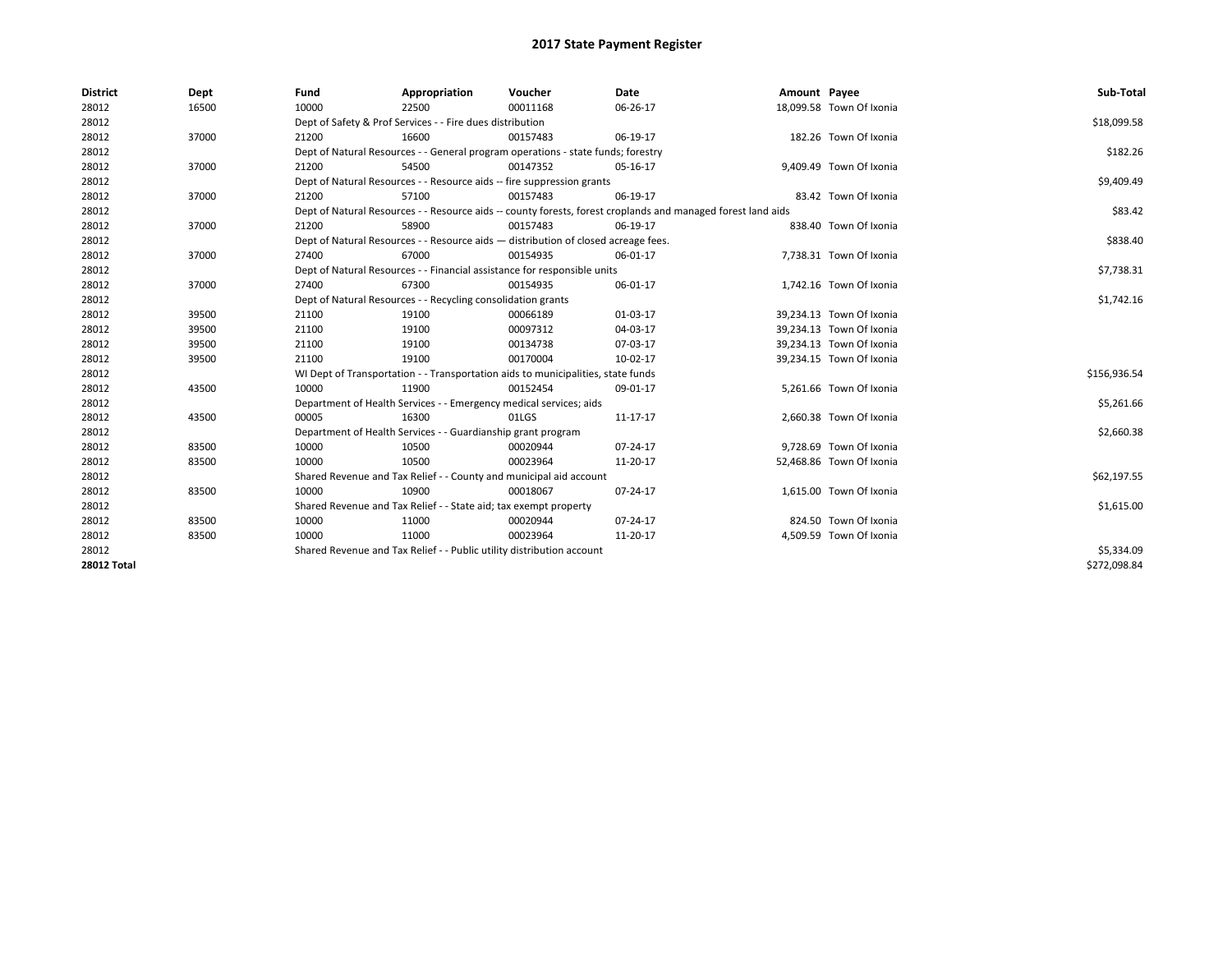| <b>District</b>    | Dept  | Fund                                                               | Appropriation                                                         | Voucher                                                                            | Date                                                                                                         | Amount Payee |                             | Sub-Total    |
|--------------------|-------|--------------------------------------------------------------------|-----------------------------------------------------------------------|------------------------------------------------------------------------------------|--------------------------------------------------------------------------------------------------------------|--------------|-----------------------------|--------------|
| 28014              | 16500 | 10000                                                              | 22500                                                                 | 00011169                                                                           | 06-26-17                                                                                                     |              | 7,700.93 Town Of Jefferson  |              |
| 28014              |       |                                                                    | Dept of Safety & Prof Services - - Fire dues distribution             |                                                                                    |                                                                                                              |              |                             | \$7,700.93   |
| 28014              | 37000 | 10000                                                              | 50300                                                                 | 00126021                                                                           | 02-06-17                                                                                                     |              | 57,484.87 Town Of Jefferson |              |
| 28014              | 37000 | 10000                                                              | 50300                                                                 | 00143184                                                                           | 06-15-17                                                                                                     |              | 425.68 Town Of Jefferson    |              |
| 28014              | 37000 | 10000                                                              | 50300                                                                 | 00143186                                                                           | 06-15-17                                                                                                     |              | 38.21 Town Of Jefferson     |              |
| 28014              |       | Dept of Natural Resources - - Aids in lieu of taxes - general fund |                                                                       | \$57,948.76                                                                        |                                                                                                              |              |                             |              |
| 28014              | 37000 | 21200                                                              | 16600                                                                 | 00157484                                                                           | 06-19-17                                                                                                     |              | 114.05 Town Of Jefferson    |              |
| 28014              |       |                                                                    |                                                                       | Dept of Natural Resources - - General program operations - state funds; forestry   |                                                                                                              |              |                             | \$114.05     |
| 28014              | 37000 | 21200                                                              | 57100                                                                 | 00157484                                                                           | 06-19-17                                                                                                     |              | 52.20 Town Of Jefferson     |              |
| 28014              |       |                                                                    |                                                                       |                                                                                    | Dept of Natural Resources - - Resource aids -- county forests, forest croplands and managed forest land aids |              |                             | \$52.20      |
| 28014              | 37000 | 21200                                                              | 57900                                                                 | 00143185                                                                           | 06-15-17                                                                                                     |              | 44.80 Town Of Jefferson     |              |
| 28014              |       |                                                                    | Dept of Natural Resources - - Aids in lieu of taxes - sum sufficient  |                                                                                    |                                                                                                              |              |                             | \$44.80      |
| 28014              | 37000 | 21200                                                              | 58900                                                                 | 00157484                                                                           | 06-19-17                                                                                                     |              | 524.64 Town Of Jefferson    |              |
| 28014              |       |                                                                    |                                                                       | Dept of Natural Resources - - Resource aids - distribution of closed acreage fees. |                                                                                                              |              |                             | \$524.64     |
| 28014              | 37000 | 27400                                                              | 67000                                                                 | 00154135                                                                           | 06-01-17                                                                                                     |              | 5,359.65 Town Of Jefferson  |              |
| 28014              |       |                                                                    |                                                                       | Dept of Natural Resources - - Financial assistance for responsible units           |                                                                                                              |              |                             | \$5,359.65   |
| 28014              | 39500 | 21100                                                              | 19100                                                                 | 00066190                                                                           | 01-03-17                                                                                                     |              | 26,187.28 Town Of Jefferson |              |
| 28014              | 39500 | 21100                                                              | 19100                                                                 | 00097313                                                                           | 04-03-17                                                                                                     |              | 26,187.28 Town Of Jefferson |              |
| 28014              | 39500 | 21100                                                              | 19100                                                                 | 00134739                                                                           | 07-03-17                                                                                                     |              | 26,187.28 Town Of Jefferson |              |
| 28014              | 39500 | 21100                                                              | 19100                                                                 | 00170005                                                                           | 10-02-17                                                                                                     |              | 26,187.30 Town Of Jefferson |              |
| 28014              |       |                                                                    |                                                                       | WI Dept of Transportation - - Transportation aids to municipalities, state funds   |                                                                                                              |              |                             | \$104,749.14 |
| 28014              | 83500 | 10000                                                              | 10500                                                                 | 00020945                                                                           | 07-24-17                                                                                                     |              | 8,248.58 Town Of Jefferson  |              |
| 28014              | 83500 | 10000                                                              | 10500                                                                 | 00023965                                                                           | 11-20-17                                                                                                     |              | 46,741.94 Town Of Jefferson |              |
| 28014              |       |                                                                    | Shared Revenue and Tax Relief - - County and municipal aid account    |                                                                                    |                                                                                                              |              |                             | \$54,990.52  |
| 28014              | 83500 | 10000                                                              | 10900                                                                 | 00018068                                                                           | 07-24-17                                                                                                     |              | 497.00 Town Of Jefferson    |              |
| 28014              |       |                                                                    | Shared Revenue and Tax Relief - - State aid; tax exempt property      |                                                                                    |                                                                                                              |              |                             | \$497.00     |
| 28014              | 83500 | 10000                                                              | 11000                                                                 | 00020945                                                                           | 07-24-17                                                                                                     |              | 2.119.20 Town Of Jefferson  |              |
| 28014              | 83500 | 10000                                                              | 11000                                                                 | 00023965                                                                           | 11-20-17                                                                                                     |              | 19,470.85 Town Of Jefferson |              |
| 28014              |       |                                                                    | Shared Revenue and Tax Relief - - Public utility distribution account |                                                                                    |                                                                                                              |              |                             | \$21,590.05  |
| 28014              | 83500 | 10000                                                              | 50100                                                                 | 00015274                                                                           | 01-31-17                                                                                                     |              | 58.86 Town Of Jefferson     |              |
| 28014              |       |                                                                    | Shared Revenue and Tax Relief - - Payments for municipal services     |                                                                                    |                                                                                                              |              |                             | \$58.86      |
| <b>28014 Total</b> |       |                                                                    |                                                                       |                                                                                    |                                                                                                              |              |                             | \$253,630.60 |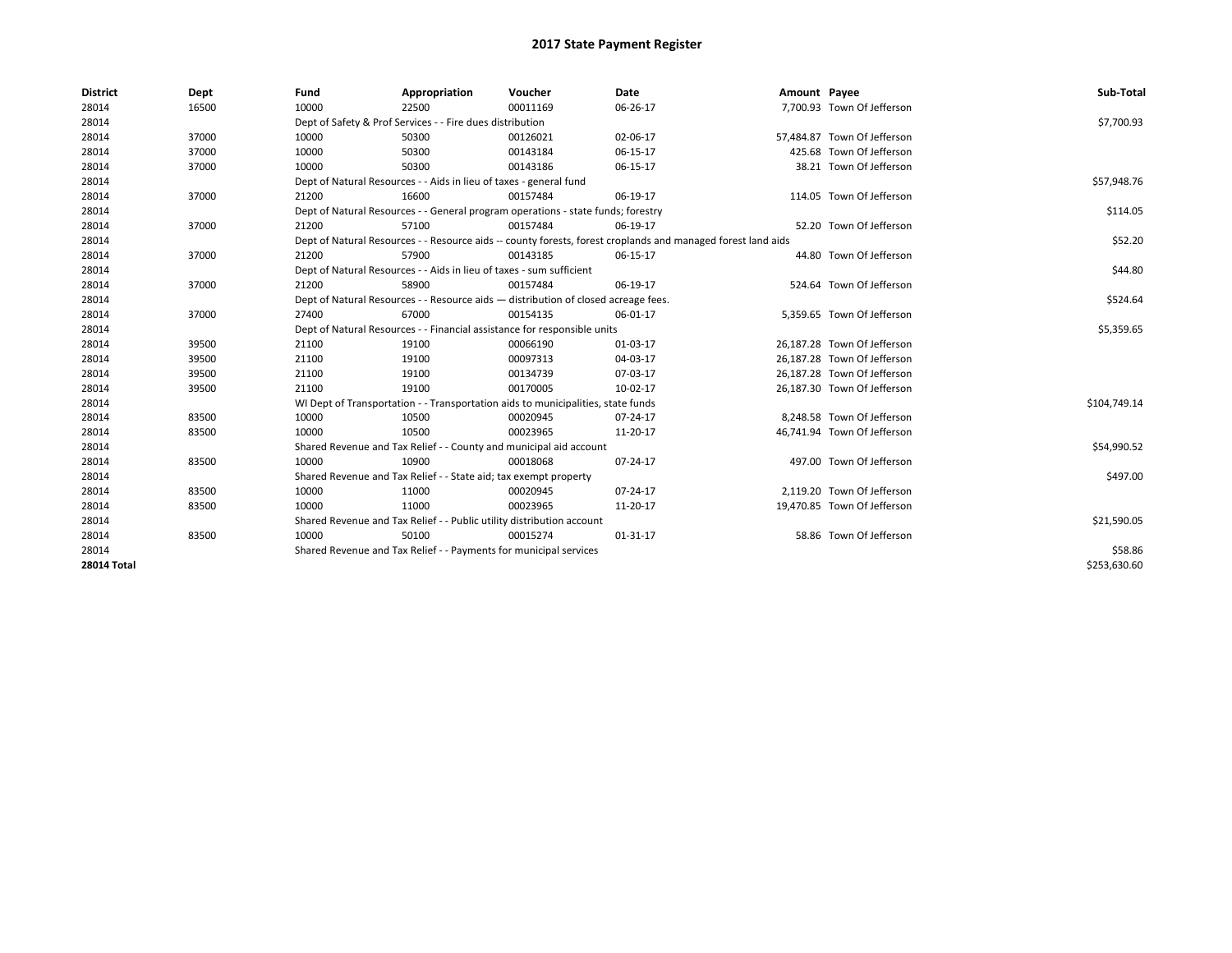| <b>District</b>    | Dept  | Fund  | Appropriation                                                                      | Voucher  | Date                                                                                                         | Amount Payee |                              | Sub-Total    |  |  |
|--------------------|-------|-------|------------------------------------------------------------------------------------|----------|--------------------------------------------------------------------------------------------------------------|--------------|------------------------------|--------------|--|--|
| 28016              | 16500 | 10000 | 22500                                                                              | 00011170 | 06-26-17                                                                                                     |              | 14,619.77 Town Of Koshkonong |              |  |  |
| 28016              |       |       | Dept of Safety & Prof Services - - Fire dues distribution                          |          |                                                                                                              |              |                              | \$14,619.77  |  |  |
| 28016              | 37000 | 10000 | 50300                                                                              | 00125956 | 02-06-17                                                                                                     |              | 1,111.75 Town Of Koshkonong  |              |  |  |
| 28016              | 37000 | 10000 | 50300                                                                              | 00125957 | 02-06-17                                                                                                     |              | 1,321.91 Town Of Koshkonong  |              |  |  |
| 28016              | 37000 | 10000 | 50300                                                                              | 00143039 | 04-21-17                                                                                                     |              | 11.72 Town Of Koshkonong     |              |  |  |
| 28016              | 37000 | 10000 | 50300                                                                              | 00143042 | 04-21-17                                                                                                     |              | 804.53 Town Of Koshkonong    |              |  |  |
| 28016              |       |       | Dept of Natural Resources - - Aids in lieu of taxes - general fund                 |          |                                                                                                              |              |                              | \$3,249.91   |  |  |
| 28016              | 37000 | 21200 | 16600                                                                              | 00157485 | 06-19-17                                                                                                     |              | 141.71 Town Of Koshkonong    |              |  |  |
| 28016              |       |       | Dept of Natural Resources - - General program operations - state funds; forestry   |          |                                                                                                              |              |                              | \$141.71     |  |  |
| 28016              | 37000 | 21200 | 57100                                                                              | 00157485 | 06-19-17                                                                                                     |              | 64.86 Town Of Koshkonong     |              |  |  |
| 28016              |       |       |                                                                                    |          | Dept of Natural Resources - - Resource aids -- county forests, forest croplands and managed forest land aids |              |                              | \$64.86      |  |  |
| 28016              | 37000 | 21200 | 57900                                                                              | 00143040 | 04-21-17                                                                                                     |              | 83.29 Town Of Koshkonong     |              |  |  |
| 28016              | 37000 | 21200 | 57900                                                                              | 00143041 | 04-21-17                                                                                                     |              | 0.33 Town Of Koshkonong      |              |  |  |
| 28016              |       |       | Dept of Natural Resources - - Aids in lieu of taxes - sum sufficient               |          |                                                                                                              |              |                              | \$83.62      |  |  |
| 28016              | 37000 | 21200 | 58900                                                                              | 00157485 | 06-19-17                                                                                                     |              | 651.88 Town Of Koshkonong    |              |  |  |
| 28016              |       |       | Dept of Natural Resources - - Resource aids - distribution of closed acreage fees. |          |                                                                                                              |              |                              | \$651.88     |  |  |
| 28016              | 37000 | 27400 | 67000                                                                              | 00154610 | 06-01-17                                                                                                     |              | 8,068.00 Town Of Koshkonong  |              |  |  |
| 28016              |       |       | Dept of Natural Resources - - Financial assistance for responsible units           |          |                                                                                                              |              |                              |              |  |  |
| 28016              | 37000 | 27400 | 67300                                                                              | 00154610 | 06-01-17                                                                                                     |              | 946.96 Town Of Koshkonong    |              |  |  |
| 28016              |       |       | Dept of Natural Resources - - Recycling consolidation grants                       |          |                                                                                                              |              |                              | \$946.96     |  |  |
| 28016              | 39500 | 21100 | 19100                                                                              | 00066191 | 01-03-17                                                                                                     |              | 38,870.80 Town Of Koshkonong |              |  |  |
| 28016              | 39500 | 21100 | 19100                                                                              | 00097314 | 04-03-17                                                                                                     |              | 38,870.80 Town Of Koshkonong |              |  |  |
| 28016              | 39500 | 21100 | 19100                                                                              | 00134740 | 07-03-17                                                                                                     |              | 38,870.80 Town Of Koshkonong |              |  |  |
| 28016              | 39500 | 21100 | 19100                                                                              | 00170006 | 10-02-17                                                                                                     |              | 38,870.82 Town Of Koshkonong |              |  |  |
| 28016              |       |       | WI Dept of Transportation - - Transportation aids to municipalities, state funds   |          |                                                                                                              |              |                              | \$155,483.22 |  |  |
| 28016              | 39500 | 21100 | 27800                                                                              | 00154911 | 08-15-17                                                                                                     |              | 25,858.58 Town Of Koshkonong |              |  |  |
| 28016              |       |       | WI Dept of Transportation - - Local roads improvement program, state funds         |          |                                                                                                              |              |                              | \$25,858.58  |  |  |
| 28016              | 83500 | 10000 | 10500                                                                              | 00020946 | 07-24-17                                                                                                     |              | 6,145.98 Town Of Koshkonong  |              |  |  |
| 28016              | 83500 | 10000 | 10500                                                                              | 00023966 | 11-20-17                                                                                                     |              | 34,827.22 Town Of Koshkonong |              |  |  |
| 28016              |       |       | Shared Revenue and Tax Relief - - County and municipal aid account                 |          |                                                                                                              |              |                              | \$40,973.20  |  |  |
| 28016              | 83500 | 10000 | 10900                                                                              | 00018069 | 07-24-17                                                                                                     |              | 95.00 Town Of Koshkonong     |              |  |  |
| 28016              |       |       | Shared Revenue and Tax Relief - - State aid; tax exempt property                   |          |                                                                                                              |              |                              | \$95.00      |  |  |
| 28016              | 83500 | 10000 | 11000                                                                              | 00020946 | 07-24-17                                                                                                     |              | 733.17 Town Of Koshkonong    |              |  |  |
| 28016              | 83500 | 10000 | 11000                                                                              | 00023966 | 11-20-17                                                                                                     |              | 4,220.91 Town Of Koshkonong  |              |  |  |
| 28016              |       |       | Shared Revenue and Tax Relief - - Public utility distribution account              |          |                                                                                                              |              |                              | \$4,954.08   |  |  |
| 28016              | 83500 | 52100 | 36300                                                                              | 00015832 | 03-27-17                                                                                                     |              | 318.12 Town Of Koshkonong    |              |  |  |
| 28016              |       |       | Shared Revenue and Tax Relief - - Lottery and gaming credit                        |          |                                                                                                              |              |                              | \$318.12     |  |  |
| <b>28016 Total</b> |       |       |                                                                                    |          |                                                                                                              |              |                              | \$255,508.91 |  |  |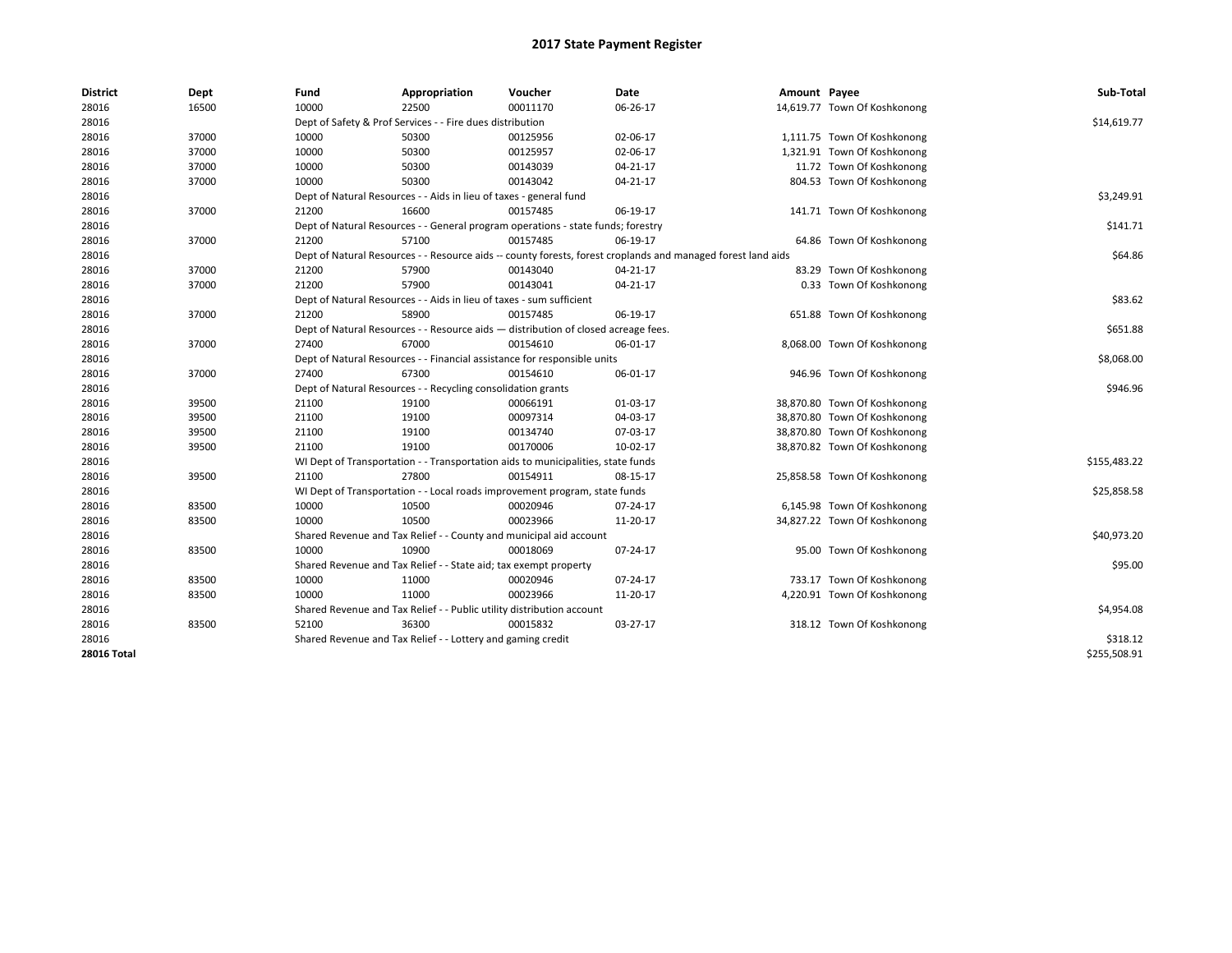| <b>District</b>    | Dept  | Fund  | Appropriation                                                                      | Voucher  | Date                                                                                                         | Amount Payee |                              | Sub-Total    |
|--------------------|-------|-------|------------------------------------------------------------------------------------|----------|--------------------------------------------------------------------------------------------------------------|--------------|------------------------------|--------------|
| 28018              | 16500 | 10000 | 22500                                                                              | 00011171 | 06-26-17                                                                                                     |              | 9,482.27 Town Of Lake Mills  |              |
| 28018              |       |       | Dept of Safety & Prof Services - - Fire dues distribution                          |          |                                                                                                              |              |                              | \$9,482.27   |
| 28018              | 37000 | 10000 | 50300                                                                              | 00126006 | 02-06-17                                                                                                     |              | 2,031.23 Town Of Lake Mills  |              |
| 28018              | 37000 | 10000 | 50300                                                                              | 00126007 | 02-06-17                                                                                                     |              | 72,102.32 Town Of Lake Mills |              |
| 28018              | 37000 | 10000 | 50300                                                                              | 00143154 | 04-21-17                                                                                                     |              | 958.14 Town Of Lake Mills    |              |
| 28018              | 37000 | 10000 | 50300                                                                              | 00143156 | 04-21-17                                                                                                     |              | 205.80 Town Of Lake Mills    |              |
| 28018              |       |       | Dept of Natural Resources - - Aids in lieu of taxes - general fund                 |          |                                                                                                              |              |                              | \$75,297.49  |
| 28018              | 37000 | 21200 | 16600                                                                              | 00157486 | 06-19-17                                                                                                     |              | 81.50 Town Of Lake Mills     |              |
| 28018              |       |       | Dept of Natural Resources - - General program operations - state funds; forestry   |          |                                                                                                              |              |                              | \$81.50      |
| 28018              | 37000 | 21200 | 38100                                                                              | 00134405 | 03-24-17                                                                                                     |              | 2,718.38 Town Of Lake Mills  |              |
| 28018              |       |       | Dept of Natural Resources - - General program operations--federal funds            |          |                                                                                                              |              |                              | \$2,718.38   |
| 28018              | 37000 | 21200 | 55000                                                                              | 00134405 | 03-24-17                                                                                                     |              | 9,419.20 Town Of Lake Mills  |              |
| 28018              |       |       | Dept of Natural Resources - - Enforcement aids -- boating enforcement              |          |                                                                                                              |              |                              | \$9,419.20   |
| 28018              | 37000 | 21200 | 57100                                                                              | 00157486 | 06-19-17                                                                                                     |              | 37.30 Town Of Lake Mills     |              |
| 28018              |       |       |                                                                                    |          | Dept of Natural Resources - - Resource aids -- county forests, forest croplands and managed forest land aids |              |                              | \$37.30      |
| 28018              | 37000 | 21200 | 57900                                                                              | 00143155 | 04-21-17                                                                                                     |              | 390.32 Town Of Lake Mills    |              |
| 28018              |       |       | Dept of Natural Resources - - Aids in lieu of taxes - sum sufficient               |          |                                                                                                              |              |                              | \$390.32     |
| 28018              | 37000 | 21200 | 58900                                                                              | 00157486 | 06-19-17                                                                                                     |              | 374.88 Town Of Lake Mills    |              |
| 28018              |       |       | Dept of Natural Resources - - Resource aids - distribution of closed acreage fees. |          |                                                                                                              |              |                              | \$374.88     |
| 28018              | 37000 | 21200 | 67800                                                                              | 00120361 | $01 - 18 - 17$                                                                                               |              | 778.50 Town Of Lake Mills    |              |
| 28018              |       |       |                                                                                    |          | Dept of Natural Resources - - Environmental aids -- invasive aquatic species and lake monitoring             |              |                              | \$778.50     |
| 28018              | 37000 | 27400 | 67000                                                                              | 00154818 | 06-01-17                                                                                                     |              | 2,290.77 Town Of Lake Mills  |              |
| 28018              |       |       | Dept of Natural Resources - - Financial assistance for responsible units           |          |                                                                                                              |              |                              | \$2,290.77   |
| 28018              | 39500 | 21100 | 19100                                                                              | 00066192 | 01-03-17                                                                                                     |              | 19,393.23 Town Of Lake Mills |              |
| 28018              | 39500 | 21100 | 19100                                                                              | 00097315 | 04-03-17                                                                                                     |              | 19,393.23 Town Of Lake Mills |              |
| 28018              | 39500 | 21100 | 19100                                                                              | 00134741 | 07-03-17                                                                                                     |              | 19,393.23 Town Of Lake Mills |              |
| 28018              | 39500 | 21100 | 19100                                                                              | 00170007 | 10-02-17                                                                                                     |              | 19,393.25 Town Of Lake Mills |              |
| 28018              |       |       | WI Dept of Transportation - - Transportation aids to municipalities, state funds   |          |                                                                                                              |              |                              | \$77,572.94  |
| 28018              | 45500 | 10000 | 23100                                                                              | 00039624 | 12-22-17                                                                                                     |              | 480.00 Town Of Lake Mills    |              |
| 28018              |       |       | Department of Justice - - Law enforcement training fund, local assistance          |          |                                                                                                              |              |                              | \$480.00     |
| 28018              | 83500 | 10000 | 10500                                                                              | 00020947 | 07-24-17                                                                                                     |              | 3,381.57 Town Of Lake Mills  |              |
| 28018              | 83500 | 10000 | 10500                                                                              | 00023967 | 11-20-17                                                                                                     |              | 19,162.21 Town Of Lake Mills |              |
| 28018              |       |       | Shared Revenue and Tax Relief - - County and municipal aid account                 |          |                                                                                                              |              |                              | \$22,543.78  |
| 28018              | 83500 | 10000 | 10900                                                                              | 00018070 | $07 - 24 - 17$                                                                                               |              | 123.00 Town Of Lake Mills    |              |
| 28018              |       |       | Shared Revenue and Tax Relief - - State aid; tax exempt property                   |          |                                                                                                              |              |                              | \$123.00     |
| 28018              | 83500 | 10000 | 11000                                                                              | 00020947 | 07-24-17                                                                                                     |              | 0.96 Town Of Lake Mills      |              |
| 28018              | 83500 | 10000 | 11000                                                                              | 00023967 | 11-20-17                                                                                                     |              | 5.73 Town Of Lake Mills      |              |
| 28018              |       |       | Shared Revenue and Tax Relief - - Public utility distribution account              |          |                                                                                                              |              |                              | \$6.69       |
| 28018              | 83500 | 52100 | 36300                                                                              | 00015833 | 03-27-17                                                                                                     |              | 5,840.28 Town Of Lake Mills  |              |
| 28018              |       |       | Shared Revenue and Tax Relief - - Lottery and gaming credit                        |          |                                                                                                              |              |                              | \$5,840.28   |
| <b>28018 Total</b> |       |       |                                                                                    |          |                                                                                                              |              |                              | \$207,437.30 |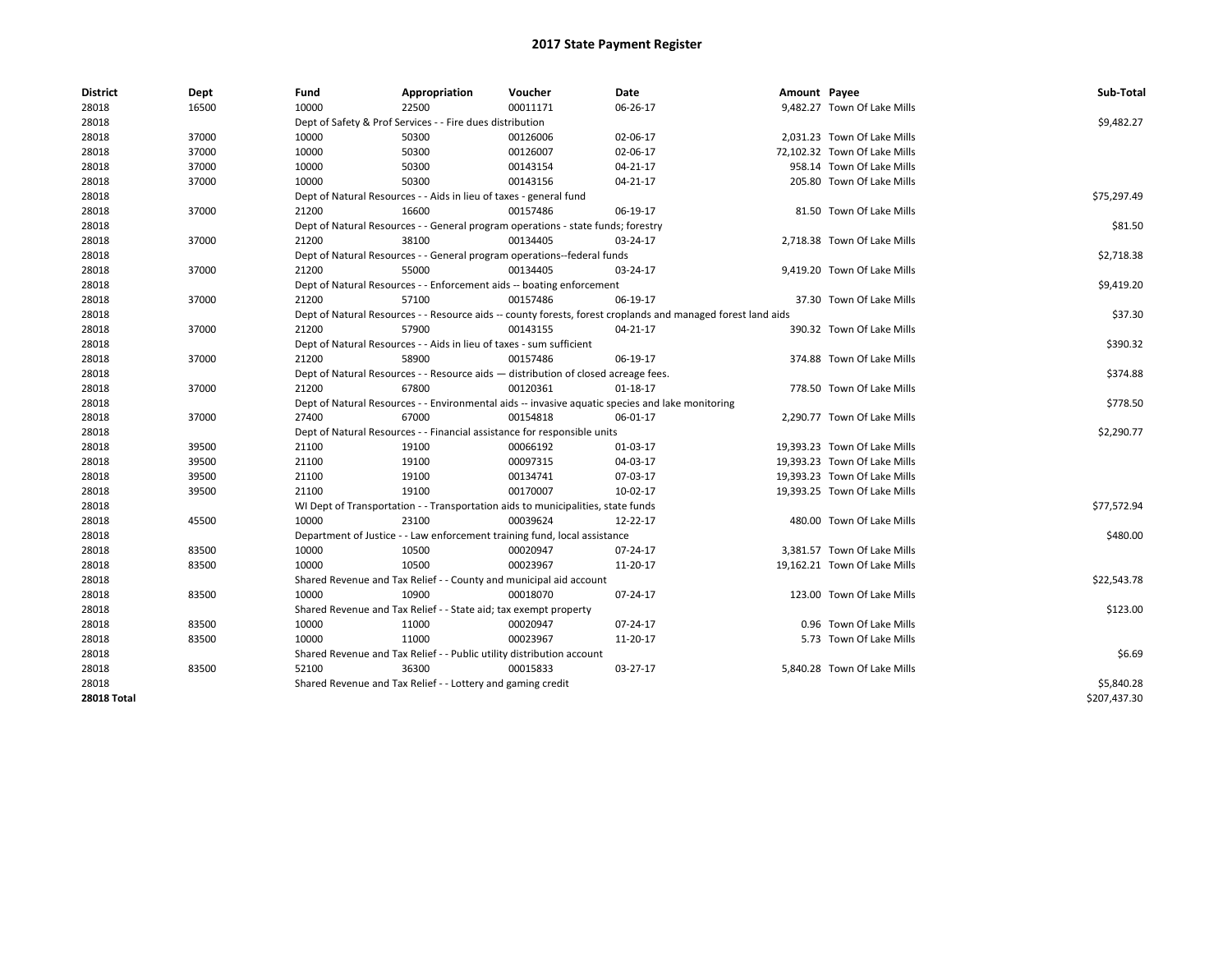| <b>District</b> | Dept  | Fund  | Appropriation                                                                      | Voucher  | Date                                                                                                         | Amount Payee |                           | Sub-Total    |
|-----------------|-------|-------|------------------------------------------------------------------------------------|----------|--------------------------------------------------------------------------------------------------------------|--------------|---------------------------|--------------|
| 28020           | 16500 | 10000 | 22500                                                                              | 00011172 | 06-26-17                                                                                                     |              | 4,175.33 Town Of Milford  |              |
| 28020           |       |       | Dept of Safety & Prof Services - - Fire dues distribution                          |          |                                                                                                              |              |                           | \$4,175.33   |
| 28020           | 37000 | 21200 | 16600                                                                              | 00157487 | 06-19-17                                                                                                     |              | 59.77 Town Of Milford     |              |
| 28020           |       |       | Dept of Natural Resources - - General program operations - state funds; forestry   |          |                                                                                                              |              |                           | \$59.77      |
| 28020           | 37000 | 21200 | 57100                                                                              | 00157487 | 06-19-17                                                                                                     |              | 27.36 Town Of Milford     |              |
| 28020           |       |       |                                                                                    |          | Dept of Natural Resources - - Resource aids -- county forests, forest croplands and managed forest land aids |              |                           | \$27.36      |
| 28020           | 37000 | 21200 | 58900                                                                              | 00157487 | 06-19-17                                                                                                     |              | 274.94 Town Of Milford    |              |
| 28020           |       |       | Dept of Natural Resources - - Resource aids - distribution of closed acreage fees. |          |                                                                                                              |              |                           | \$274.94     |
| 28020           | 37000 | 27400 | 67000                                                                              | 00154900 | 06-01-17                                                                                                     |              | 2,846.22 Town Of Milford  |              |
| 28020           |       |       | Dept of Natural Resources - - Financial assistance for responsible units           |          |                                                                                                              |              |                           | \$2,846.22   |
| 28020           | 39500 | 21100 | 19100                                                                              | 00066193 | 01-03-17                                                                                                     |              | 20,201.80 Town Of Milford |              |
| 28020           | 39500 | 21100 | 19100                                                                              | 00097316 | 04-03-17                                                                                                     |              | 20,201.80 Town Of Milford |              |
| 28020           | 39500 | 21100 | 19100                                                                              | 00134742 | 07-03-17                                                                                                     |              | 20,201.80 Town Of Milford |              |
| 28020           | 39500 | 21100 | 19100                                                                              | 00170008 | 10-02-17                                                                                                     |              | 20,201.83 Town Of Milford |              |
| 28020           |       |       | WI Dept of Transportation - - Transportation aids to municipalities, state funds   |          |                                                                                                              |              |                           | \$80,807.23  |
| 28020           | 83500 | 10000 | 10500                                                                              | 00020948 | 07-24-17                                                                                                     |              | 2,061.52 Town Of Milford  |              |
| 28020           | 83500 | 10000 | 10500                                                                              | 00023968 | 11-20-17                                                                                                     |              | 11,681.94 Town Of Milford |              |
| 28020           |       |       | Shared Revenue and Tax Relief - - County and municipal aid account                 |          |                                                                                                              |              |                           | \$13,743.46  |
| 28020           | 83500 | 10000 | 10900                                                                              | 00018071 | 07-24-17                                                                                                     |              | 102.00 Town Of Milford    |              |
| 28020           |       |       | Shared Revenue and Tax Relief - - State aid; tax exempt property                   |          |                                                                                                              |              |                           | \$102.00     |
| 28020 Total     |       |       |                                                                                    |          |                                                                                                              |              |                           | \$102,036.31 |
|                 |       |       |                                                                                    |          |                                                                                                              |              |                           |              |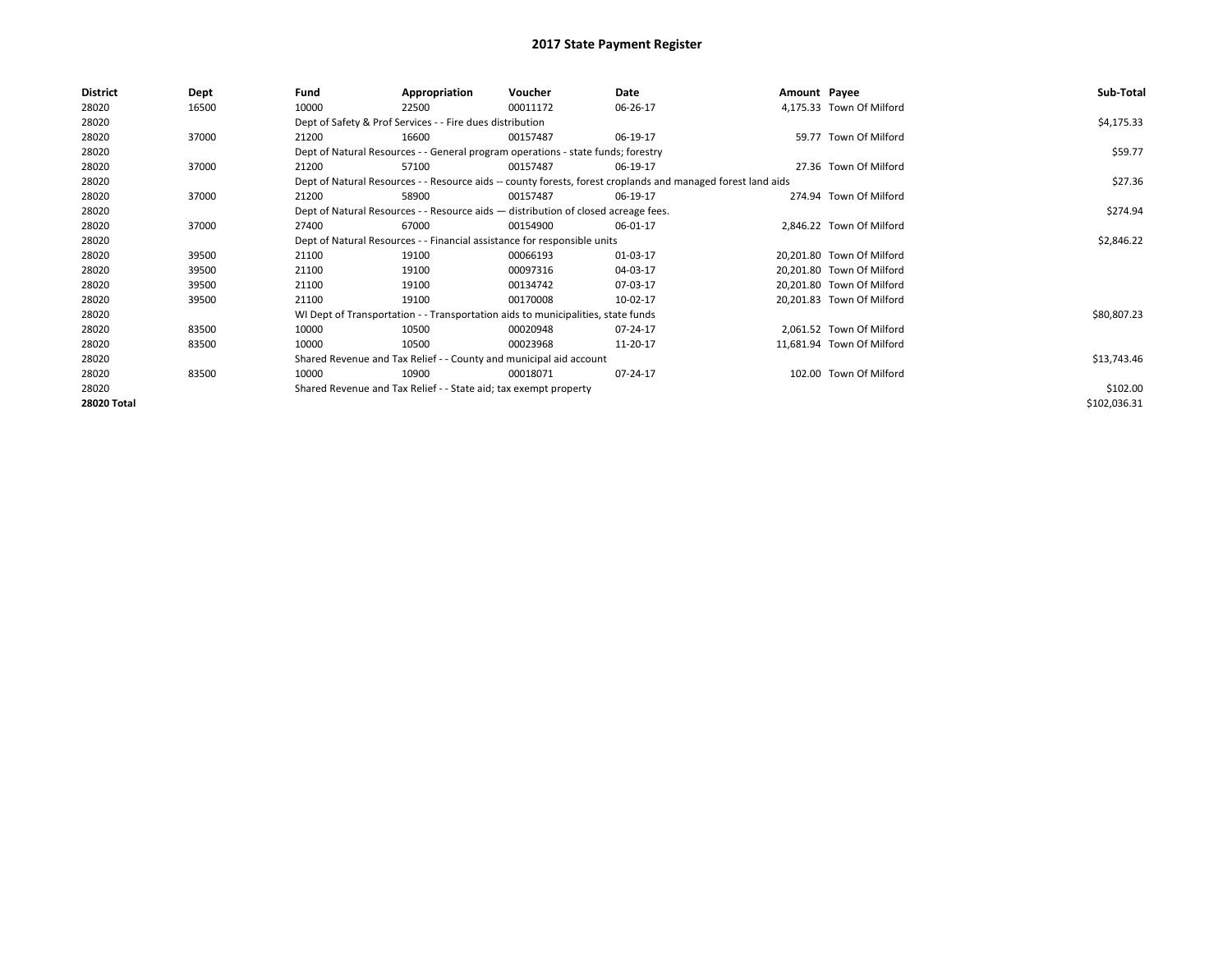| <b>District</b> | Dept  | Fund  | Appropriation                                                                      | Voucher  | Date                                                                                                         | Amount Payee |                            | Sub-Total    |
|-----------------|-------|-------|------------------------------------------------------------------------------------|----------|--------------------------------------------------------------------------------------------------------------|--------------|----------------------------|--------------|
| 28022           | 16500 | 10000 | 22500                                                                              | 00011173 | 06-26-17                                                                                                     |              | 14,425.58 Oakland, Town of |              |
| 28022           |       |       | Dept of Safety & Prof Services - - Fire dues distribution                          |          |                                                                                                              |              |                            | \$14,425.58  |
| 28022           | 37000 | 10000 | 50300                                                                              | 00144070 | 04-21-17                                                                                                     |              | 95.63 Oakland, Town of     |              |
| 28022           | 37000 | 10000 | 50300                                                                              | 00144071 | 04-21-17                                                                                                     |              | 79.93 Oakland, Town of     |              |
| 28022           |       |       | Dept of Natural Resources - - Aids in lieu of taxes - general fund                 |          |                                                                                                              |              |                            | \$175.56     |
| 28022           | 37000 | 21200 | 16600                                                                              | 00157488 | 06-19-17                                                                                                     |              | 170.13 Oakland, Town of    |              |
| 28022           |       |       | Dept of Natural Resources - - General program operations - state funds; forestry   |          |                                                                                                              |              |                            | \$170.13     |
| 28022           | 37000 | 21200 | 38100                                                                              | 00134406 | 03-24-17                                                                                                     |              | 2,071.25 Oakland, Town of  |              |
| 28022           |       |       | Dept of Natural Resources - - General program operations--federal funds            |          |                                                                                                              |              |                            | \$2,071.25   |
| 28022           | 37000 | 21200 | 55000                                                                              | 00134406 | 03-24-17                                                                                                     |              | 7,176.87 Oakland, Town of  |              |
| 28022           |       |       | Dept of Natural Resources - - Enforcement aids -- boating enforcement              |          |                                                                                                              |              |                            | \$7,176.87   |
| 28022           | 37000 | 21200 | 57100                                                                              | 00157488 | 06-19-17                                                                                                     |              | 77.87 Oakland, Town of     |              |
| 28022           |       |       |                                                                                    |          | Dept of Natural Resources - - Resource aids -- county forests, forest croplands and managed forest land aids |              |                            | \$77.87      |
| 28022           | 37000 | 21200 | 57900                                                                              | 00144072 | 04-21-17                                                                                                     |              | 3.50 Oakland, Town of      |              |
| 28022           |       |       | Dept of Natural Resources - - Aids in lieu of taxes - sum sufficient               |          |                                                                                                              |              |                            | \$3.50       |
| 28022           | 37000 | 21200 | 58900                                                                              | 00157488 | 06-19-17                                                                                                     |              | 782.60 Oakland, Town of    |              |
| 28022           |       |       | Dept of Natural Resources - - Resource aids - distribution of closed acreage fees. |          |                                                                                                              |              |                            | \$782.60     |
| 28022           | 37000 | 27400 | 67000                                                                              | 00154141 | 06-01-17                                                                                                     |              | 7,592.57 Oakland, Town of  |              |
| 28022           |       |       | Dept of Natural Resources - - Financial assistance for responsible units           |          |                                                                                                              |              |                            | \$7,592.57   |
| 28022           | 39500 | 21100 | 18500                                                                              | 00090342 | 03-02-17                                                                                                     |              | 3,588.00 Oakland, Town of  |              |
| 28022           |       |       | WI Dept of Transportation - - Highway safety, local assistance, federal funds      |          |                                                                                                              |              |                            | \$3,588.00   |
| 28022           | 39500 | 21100 | 19100                                                                              | 00066194 | 01-03-17                                                                                                     |              | 27,662.62 Oakland, Town of |              |
| 28022           | 39500 | 21100 | 19100                                                                              | 00097317 | 04-03-17                                                                                                     |              | 27,662.62 Oakland, Town of |              |
| 28022           | 39500 | 21100 | 19100                                                                              | 00134743 | 07-03-17                                                                                                     |              | 27,662.62 Oakland, Town of |              |
| 28022           | 39500 | 21100 | 19100                                                                              | 00170009 | 10-02-17                                                                                                     |              | 27,662.64 Oakland, Town of |              |
| 28022           |       |       | WI Dept of Transportation - - Transportation aids to municipalities, state funds   |          |                                                                                                              |              |                            | \$110,650.50 |
| 28022           | 45500 | 10000 | 23100                                                                              | 00021578 | 01-03-17                                                                                                     |              | 640.00 Oakland, Town of    |              |
| 28022           | 45500 | 10000 | 23100                                                                              | 00039676 | 12-22-17                                                                                                     |              | 640.00 Oakland, Town of    |              |
| 28022           |       |       | Department of Justice - - Law enforcement training fund, local assistance          |          |                                                                                                              |              |                            | \$1,280.00   |
| 28022           | 83500 | 10000 | 10500                                                                              | 00020949 | 07-24-17                                                                                                     |              | 5,770.25 Oakland, Town of  |              |
| 28022           | 83500 | 10000 | 10500                                                                              | 00023969 | 11-20-17                                                                                                     |              | 32,698.10 Oakland, Town of |              |
| 28022           |       |       | Shared Revenue and Tax Relief - - County and municipal aid account                 |          |                                                                                                              |              |                            | \$38,468.35  |
| 28022           | 83500 | 10000 | 10900                                                                              | 00018072 | 07-24-17                                                                                                     |              | 42.00 Oakland, Town of     |              |
| 28022           |       |       | Shared Revenue and Tax Relief - - State aid; tax exempt property                   |          |                                                                                                              |              |                            | \$42.00      |
| 28022           | 83500 | 52100 | 36300                                                                              | 00015834 | 03-27-17                                                                                                     |              | 28,024.13 Oakland, Town of |              |
| 28022           |       |       | Shared Revenue and Tax Relief - - Lottery and gaming credit                        |          |                                                                                                              |              |                            | \$28,024.13  |
| 28022 Total     |       |       |                                                                                    |          |                                                                                                              |              |                            | \$214.528.91 |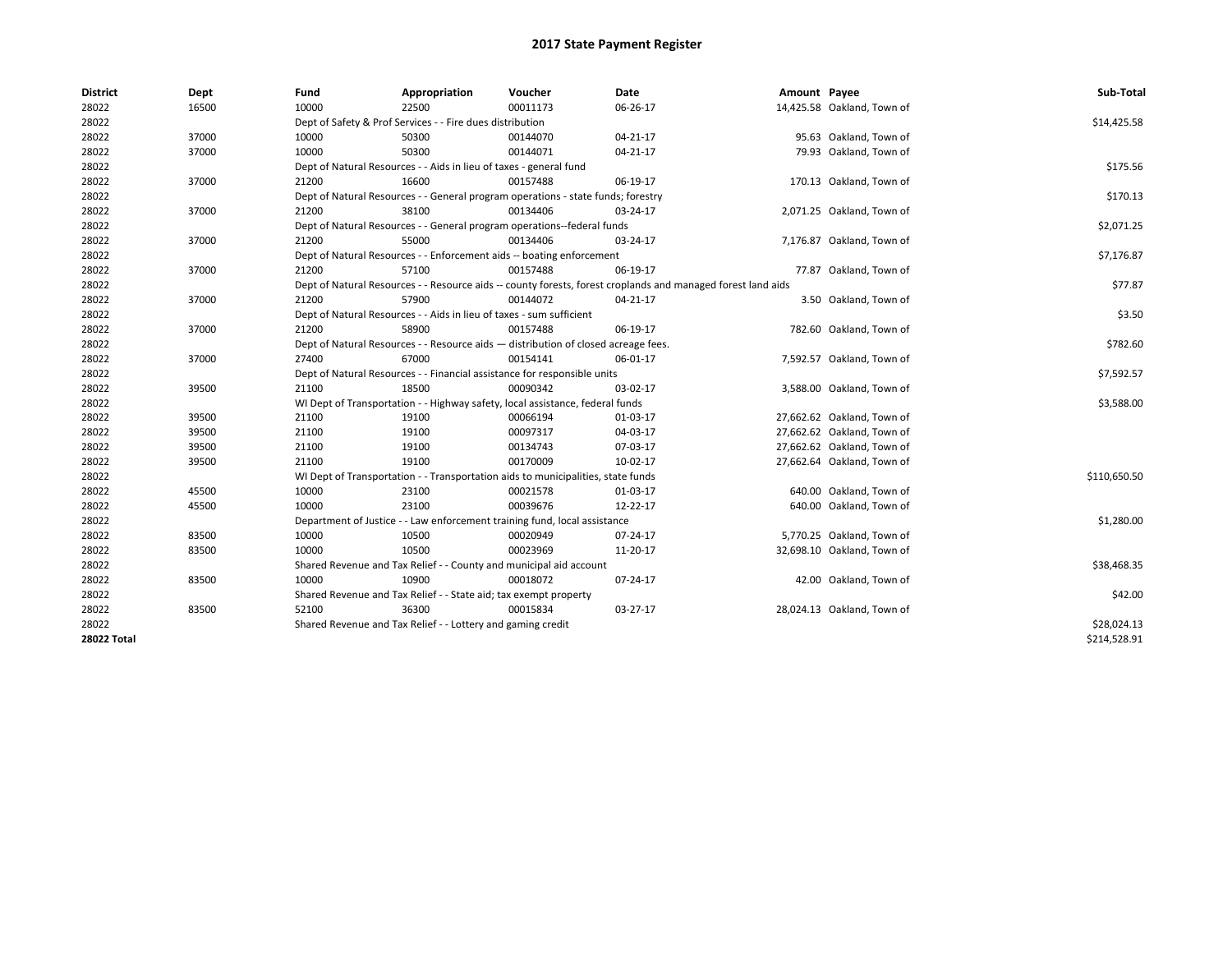| <b>District</b>    | Dept  | Fund  | Appropriation                                                         | Voucher                                                                            | <b>Date</b>                                                                                                  | Amount Payee |                           | Sub-Total    |
|--------------------|-------|-------|-----------------------------------------------------------------------|------------------------------------------------------------------------------------|--------------------------------------------------------------------------------------------------------------|--------------|---------------------------|--------------|
| 28024              | 16500 | 10000 | 22500                                                                 | 00011174                                                                           | 06-26-17                                                                                                     |              | 6,643.91 Town Of Palmyra  |              |
| 28024              |       |       | Dept of Safety & Prof Services - - Fire dues distribution             |                                                                                    |                                                                                                              |              |                           | \$6,643.91   |
| 28024              | 37000 | 10000 | 50300                                                                 | 00125710                                                                           | 02-06-17                                                                                                     |              | 14,558.58 Town Of Palmyra |              |
| 28024              | 37000 | 10000 | 50300                                                                 | 00125711                                                                           | 02-06-17                                                                                                     |              | 4,317.98 Town Of Palmyra  |              |
| 28024              | 37000 | 10000 | 50300                                                                 | 00142389                                                                           | 04-21-17                                                                                                     |              | 30.06 Town Of Palmyra     |              |
| 28024              |       |       | Dept of Natural Resources - - Aids in lieu of taxes - general fund    |                                                                                    |                                                                                                              |              |                           | \$18,906.62  |
| 28024              | 37000 | 21200 | 16600                                                                 | 00157489                                                                           | 06-19-17                                                                                                     |              | 76.91 Town Of Palmyra     |              |
| 28024              |       |       |                                                                       | Dept of Natural Resources - - General program operations - state funds; forestry   |                                                                                                              |              |                           | \$76.91      |
| 28024              | 37000 | 21200 | 57100                                                                 | 00157489                                                                           | 06-19-17                                                                                                     |              | 35.20 Town Of Palmyra     |              |
| 28024              |       |       |                                                                       |                                                                                    | Dept of Natural Resources - - Resource aids -- county forests, forest croplands and managed forest land aids |              |                           | \$35.20      |
| 28024              | 37000 | 21200 | 57900                                                                 | 00142390                                                                           | 04-21-17                                                                                                     |              | 3.01 Town Of Palmyra      |              |
| 28024              | 37000 | 21200 | 57900                                                                 | 00142391                                                                           | 04-21-17                                                                                                     |              | 4,402.08 Town Of Palmyra  |              |
| 28024              |       |       | Dept of Natural Resources - - Aids in lieu of taxes - sum sufficient  |                                                                                    |                                                                                                              |              |                           | \$4,405.09   |
| 28024              | 37000 | 21200 | 58900                                                                 | 00157489                                                                           | 06-19-17                                                                                                     |              | 353.78 Town Of Palmyra    |              |
| 28024              |       |       |                                                                       | Dept of Natural Resources - - Resource aids - distribution of closed acreage fees. |                                                                                                              |              |                           | \$353.78     |
| 28024              | 37000 | 27400 | 67000                                                                 | 00154102                                                                           | 06-01-17                                                                                                     |              | 4,475.35 Town Of Palmyra  |              |
| 28024              |       |       |                                                                       | Dept of Natural Resources - - Financial assistance for responsible units           |                                                                                                              |              |                           | \$4,475.35   |
| 28024              | 39500 | 21100 | 19100                                                                 | 00066195                                                                           | 01-03-17                                                                                                     |              | 20,445.57 Town Of Palmyra |              |
| 28024              | 39500 | 21100 | 19100                                                                 | 00097318                                                                           | 04-03-17                                                                                                     |              | 20,445.57 Town Of Palmyra |              |
| 28024              | 39500 | 21100 | 19100                                                                 | 00134744                                                                           | 07-03-17                                                                                                     |              | 20,445.57 Town Of Palmyra |              |
| 28024              | 39500 | 21100 | 19100                                                                 | 00170010                                                                           | 10-02-17                                                                                                     |              | 20,445.57 Town Of Palmyra |              |
| 28024              |       |       |                                                                       | WI Dept of Transportation - - Transportation aids to municipalities, state funds   |                                                                                                              |              |                           | \$81,782.28  |
| 28024              | 83500 | 10000 | 10500                                                                 | 00020950                                                                           | 07-24-17                                                                                                     |              | 2,491.18 Town Of Palmyra  |              |
| 28024              | 83500 | 10000 | 10500                                                                 | 00023970                                                                           | 11-20-17                                                                                                     |              | 14,116.98 Town Of Palmyra |              |
| 28024              |       |       |                                                                       | Shared Revenue and Tax Relief - - County and municipal aid account                 |                                                                                                              |              |                           | \$16,608.16  |
| 28024              | 83500 | 10000 | 10900                                                                 | 00018073                                                                           | 07-24-17                                                                                                     |              | 23.00 Town Of Palmyra     |              |
| 28024              |       |       | Shared Revenue and Tax Relief - - State aid; tax exempt property      |                                                                                    |                                                                                                              |              |                           | \$23.00      |
| 28024              | 83500 | 10000 | 11000                                                                 | 00020950                                                                           | 07-24-17                                                                                                     |              | 415.38 Town Of Palmyra    |              |
| 28024              | 83500 | 10000 | 11000                                                                 | 00023970                                                                           | 11-20-17                                                                                                     |              | 2,410.31 Town Of Palmyra  |              |
| 28024              |       |       | Shared Revenue and Tax Relief - - Public utility distribution account |                                                                                    |                                                                                                              |              |                           | \$2,825.69   |
| 28024              | 83500 | 10000 | 50100                                                                 | 00015275                                                                           | 01-31-17                                                                                                     |              | 127.02 Town Of Palmyra    |              |
| 28024              |       |       | Shared Revenue and Tax Relief - - Payments for municipal services     |                                                                                    |                                                                                                              |              |                           | \$127.02     |
| <b>28024 Total</b> |       |       |                                                                       |                                                                                    |                                                                                                              |              |                           | \$136,263.01 |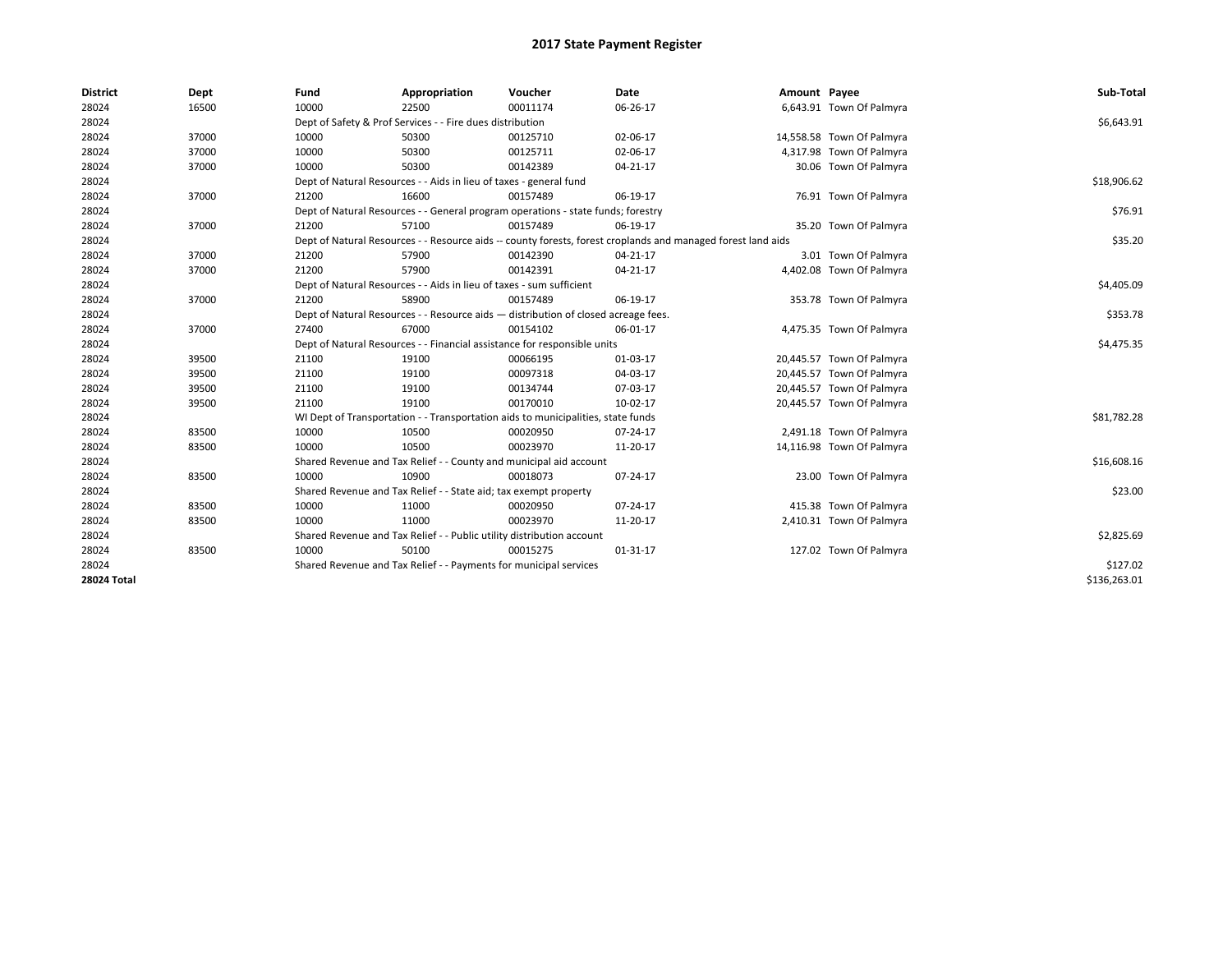| <b>District</b> | Dept  | Fund  | Appropriation                                                                      | Voucher  | Date                                                                                                         | Amount Payee |                            | Sub-Total    |
|-----------------|-------|-------|------------------------------------------------------------------------------------|----------|--------------------------------------------------------------------------------------------------------------|--------------|----------------------------|--------------|
| 28026           | 16500 | 10000 | 22500                                                                              | 00011175 | 06-26-17                                                                                                     |              | 7,545.44 Town Of Sullivan  |              |
| 28026           |       |       | Dept of Safety & Prof Services - - Fire dues distribution                          |          |                                                                                                              |              |                            | \$7,545.44   |
| 28026           | 37000 | 10000 | 50300                                                                              | 00125763 | 02-06-17                                                                                                     |              | 1,400.06 Town Of Sullivan  |              |
| 28026           | 37000 | 10000 | 50300                                                                              | 00142509 | $04 - 21 - 17$                                                                                               |              | 1,065.28 Town Of Sullivan  |              |
| 28026           | 37000 | 10000 | 50300                                                                              | 00142510 | $04 - 21 - 17$                                                                                               |              | 135.53 Town Of Sullivan    |              |
| 28026           |       |       | Dept of Natural Resources - - Aids in lieu of taxes - general fund                 |          |                                                                                                              |              |                            | \$2,600.87   |
| 28026           | 37000 | 21200 | 16600                                                                              | 00157490 | 06-19-17                                                                                                     |              | 269.99 Town Of Sullivan    |              |
| 28026           |       |       | Dept of Natural Resources - - General program operations - state funds; forestry   |          |                                                                                                              |              |                            | \$269.99     |
| 28026           | 37000 | 21200 | 57100                                                                              | 00157490 | 06-19-17                                                                                                     |              | 123.57 Town Of Sullivan    |              |
| 28026           |       |       |                                                                                    |          | Dept of Natural Resources - - Resource aids -- county forests, forest croplands and managed forest land aids |              |                            | \$123.57     |
| 28026           | 37000 | 21200 | 57900                                                                              | 00142508 | 04-21-17                                                                                                     |              | 1,189.86 Town Of Sullivan  |              |
| 28026           |       |       | Dept of Natural Resources - - Aids in lieu of taxes - sum sufficient               |          |                                                                                                              |              |                            | \$1,189.86   |
| 28026           | 37000 | 21200 | 58900                                                                              | 00157490 | 06-19-17                                                                                                     |              | 1,241.97 Town Of Sullivan  |              |
| 28026           |       |       | Dept of Natural Resources - - Resource aids - distribution of closed acreage fees. |          |                                                                                                              |              |                            | \$1,241.97   |
| 28026           | 37000 | 27400 | 67000                                                                              | 00154793 | 06-01-17                                                                                                     |              | 7,380.21 Town Of Sullivan  |              |
| 28026           |       |       | Dept of Natural Resources - - Financial assistance for responsible units           |          |                                                                                                              |              |                            | \$7,380.21   |
| 28026           | 39500 | 21100 | 19100                                                                              | 00066196 | 01-03-17                                                                                                     |              | 22,075.05 Town Of Sullivan |              |
| 28026           | 39500 | 21100 | 19100                                                                              | 00097319 | 04-03-17                                                                                                     |              | 22,075.05 Town Of Sullivan |              |
| 28026           | 39500 | 21100 | 19100                                                                              | 00134745 | 07-03-17                                                                                                     |              | 22,075.05 Town Of Sullivan |              |
| 28026           | 39500 | 21100 | 19100                                                                              | 00170011 | 10-02-17                                                                                                     |              | 22,075.05 Town Of Sullivan |              |
| 28026           |       |       | WI Dept of Transportation - - Transportation aids to municipalities, state funds   |          |                                                                                                              |              |                            | \$88,300.20  |
| 28026           | 83500 | 10000 | 10500                                                                              | 00020951 | 07-24-17                                                                                                     |              | 6,851.25 Town Of Sullivan  |              |
| 28026           | 83500 | 10000 | 10500                                                                              | 00023971 | 11-20-17                                                                                                     |              | 38,823.78 Town Of Sullivan |              |
| 28026           |       |       | Shared Revenue and Tax Relief - - County and municipal aid account                 |          |                                                                                                              |              |                            | \$45,675.03  |
| 28026           | 83500 | 10000 | 10900                                                                              | 00018074 | 07-24-17                                                                                                     |              | 16.00 Town Of Sullivan     |              |
| 28026           |       |       | Shared Revenue and Tax Relief - - State aid; tax exempt property                   |          |                                                                                                              |              |                            | \$16.00      |
| 28026           | 83500 | 10000 | 11000                                                                              | 00020951 | 07-24-17                                                                                                     |              | 53.97 Town Of Sullivan     |              |
| 28026           | 83500 | 10000 | 11000                                                                              | 00023971 | 11-20-17                                                                                                     |              | 323.46 Town Of Sullivan    |              |
| 28026           |       |       | Shared Revenue and Tax Relief - - Public utility distribution account              |          |                                                                                                              |              |                            | \$377.43     |
| 28026           | 83500 | 52100 | 36300                                                                              | 00015835 | 03-27-17                                                                                                     |              | 22,914.60 Town Of Sullivan |              |
| 28026           |       |       | Shared Revenue and Tax Relief - - Lottery and gaming credit                        |          |                                                                                                              |              |                            | \$22,914.60  |
| 28026 Total     |       |       |                                                                                    |          |                                                                                                              |              |                            | \$177,635.17 |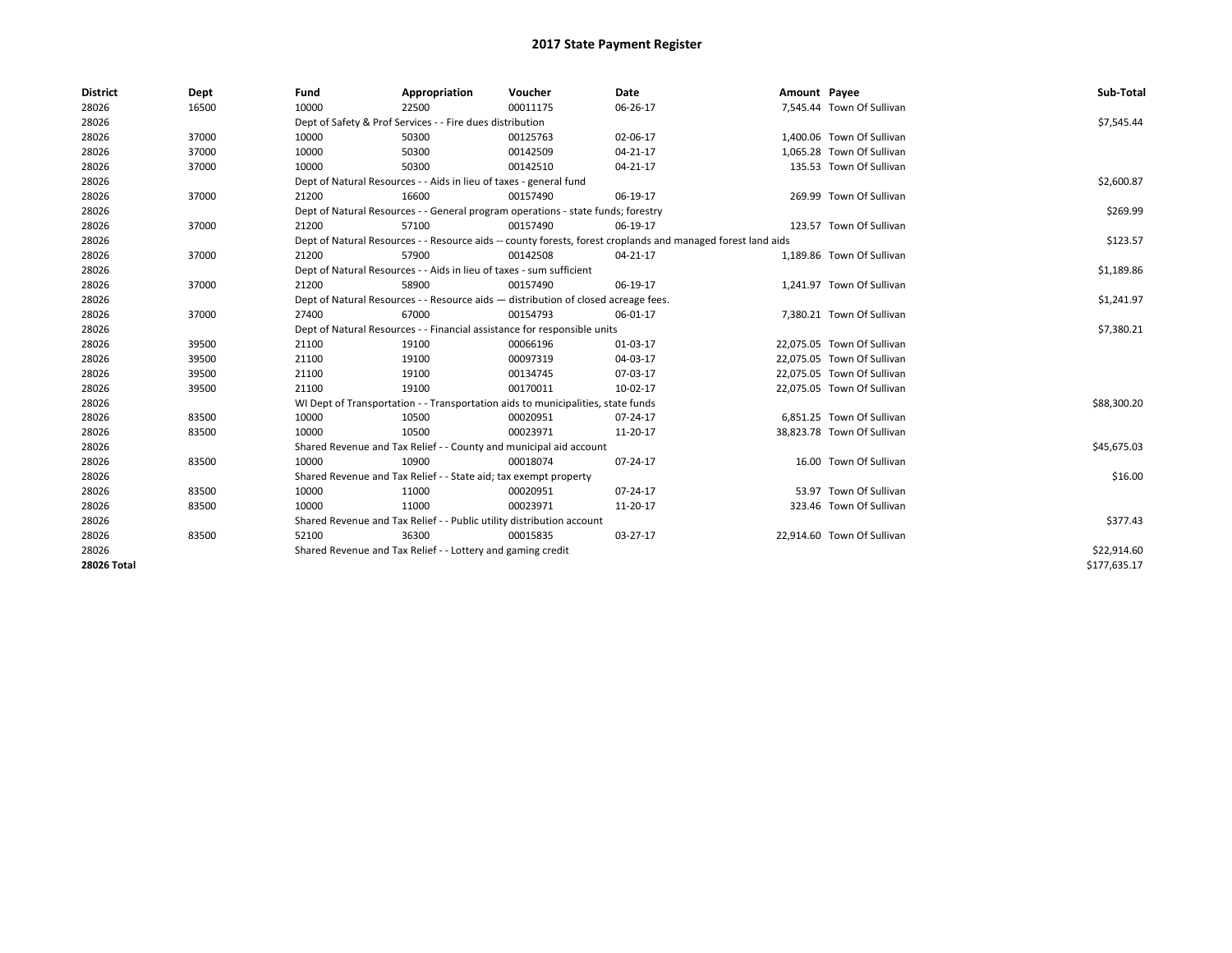| <b>District</b>    | Dept  | Fund  | Appropriation                                                      | Voucher                                                                            | Date                                                                                                         | Amount Payee |                          | Sub-Total   |
|--------------------|-------|-------|--------------------------------------------------------------------|------------------------------------------------------------------------------------|--------------------------------------------------------------------------------------------------------------|--------------|--------------------------|-------------|
| 28028              | 16500 | 10000 | 22500                                                              | 00011176                                                                           | 06-26-17                                                                                                     |              | 3,444.82 Town Of Sumner  |             |
| 28028              |       |       | Dept of Safety & Prof Services - - Fire dues distribution          |                                                                                    |                                                                                                              |              |                          | \$3,444.82  |
| 28028              | 37000 | 21200 | 16600                                                              | 00157491                                                                           | 06-19-17                                                                                                     |              | 295.38 Town Of Sumner    |             |
| 28028              |       |       |                                                                    | Dept of Natural Resources - - General program operations - state funds; forestry   |                                                                                                              |              |                          | \$295.38    |
| 28028              | 37000 | 21200 | 57100                                                              | 00157491                                                                           | 06-19-17                                                                                                     |              | 135.19 Town Of Sumner    |             |
| 28028              |       |       |                                                                    |                                                                                    | Dept of Natural Resources - - Resource aids -- county forests, forest croplands and managed forest land aids |              |                          | \$135.19    |
| 28028              | 37000 | 21200 | 58900                                                              | 00157491                                                                           | 06-19-17                                                                                                     |              | 1,358.76 Town Of Sumner  |             |
| 28028              |       |       |                                                                    | Dept of Natural Resources - - Resource aids - distribution of closed acreage fees. |                                                                                                              |              |                          | \$1,358.76  |
| 28028              | 37000 | 27400 | 67000                                                              | 00154500                                                                           | 06-01-17                                                                                                     |              | 2,915.95 Town Of Sumner  |             |
| 28028              |       |       |                                                                    | Dept of Natural Resources - - Financial assistance for responsible units           |                                                                                                              |              |                          | \$2,915.95  |
| 28028              | 37000 | 27400 | 67300                                                              | 00154500                                                                           | 06-01-17                                                                                                     |              | 204.06 Town Of Sumner    |             |
| 28028              |       |       | Dept of Natural Resources - - Recycling consolidation grants       |                                                                                    |                                                                                                              |              |                          | \$204.06    |
| 28028              | 39500 | 21100 | 19100                                                              | 00066197                                                                           | 01-03-17                                                                                                     |              | 13,927.65 Town Of Sumner |             |
| 28028              | 39500 | 21100 | 19100                                                              | 00097320                                                                           | 04-03-17                                                                                                     |              | 13,927.65 Town Of Sumner |             |
| 28028              | 39500 | 21100 | 19100                                                              | 00134746                                                                           | 07-03-17                                                                                                     |              | 13.927.65 Town Of Sumner |             |
| 28028              | 39500 | 21100 | 19100                                                              | 00170012                                                                           | 10-02-17                                                                                                     |              | 13,927.65 Town Of Sumner |             |
| 28028              |       |       |                                                                    | WI Dept of Transportation - - Transportation aids to municipalities, state funds   |                                                                                                              |              |                          | \$55,710.60 |
| 28028              | 39500 | 21100 | 27800                                                              | 00190593                                                                           | 11-09-17                                                                                                     |              | 7,829.11 Town Of Sumner  |             |
| 28028              |       |       |                                                                    | WI Dept of Transportation - - Local roads improvement program, state funds         |                                                                                                              |              |                          | \$7,829.11  |
| 28028              | 83500 | 10000 | 10500                                                              | 00020952                                                                           | 07-24-17                                                                                                     |              | 811.74 Town Of Sumner    |             |
| 28028              | 83500 | 10000 | 10500                                                              | 00023972                                                                           | 11-20-17                                                                                                     |              | 9,019.87 Town Of Sumner  |             |
| 28028              |       |       | Shared Revenue and Tax Relief - - County and municipal aid account |                                                                                    |                                                                                                              |              |                          | \$9,831.61  |
| 28028              | 83500 | 10000 | 10900                                                              | 00018075                                                                           | 07-24-17                                                                                                     |              | 10.00 Town Of Sumner     |             |
| 28028              |       |       | Shared Revenue and Tax Relief - - State aid; tax exempt property   |                                                                                    |                                                                                                              |              |                          | \$10.00     |
| <b>28028 Total</b> |       |       |                                                                    |                                                                                    |                                                                                                              |              |                          | \$81,735.48 |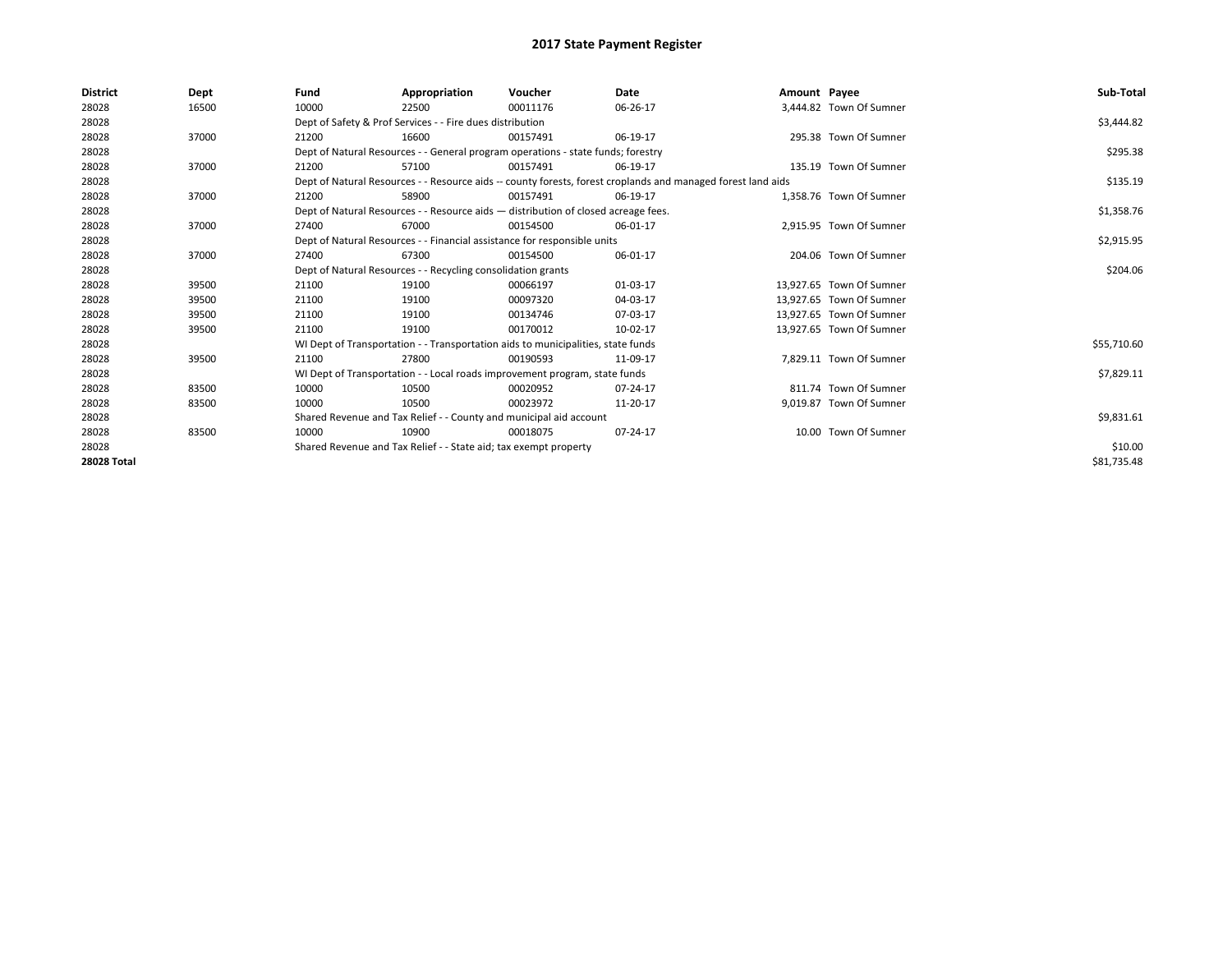| <b>District</b> | Dept  | Fund  | Appropriation                                                                      | Voucher  | Date                                                                                                         | Amount Payee |                            | Sub-Total    |
|-----------------|-------|-------|------------------------------------------------------------------------------------|----------|--------------------------------------------------------------------------------------------------------------|--------------|----------------------------|--------------|
| 28030           | 16500 | 10000 | 22500                                                                              | 00011177 | 06-26-17                                                                                                     |              | 3,462.40 Town Of Waterloo  |              |
| 28030           |       |       | Dept of Safety & Prof Services - - Fire dues distribution                          |          |                                                                                                              |              |                            | \$3,462.40   |
| 28030           | 37000 | 10000 | 50300                                                                              | 00126051 | 02-06-17                                                                                                     |              | 8.679.57 Town Of Waterloo  |              |
| 28030           | 37000 | 10000 | 50300                                                                              | 00126052 | 02-06-17                                                                                                     |              | 26,798.36 Town Of Waterloo |              |
| 28030           | 37000 | 10000 | 50300                                                                              | 00143243 | 04-21-17                                                                                                     |              | 1,067.60 Town Of Waterloo  |              |
| 28030           |       |       | Dept of Natural Resources - - Aids in lieu of taxes - general fund                 |          |                                                                                                              |              |                            | \$36,545.53  |
| 28030           | 37000 | 21200 | 16600                                                                              | 00157492 | 06-19-17                                                                                                     |              | 81.28 Town Of Waterloo     |              |
| 28030           |       |       | Dept of Natural Resources - - General program operations - state funds; forestry   |          |                                                                                                              |              |                            | \$81.28      |
| 28030           | 37000 | 21200 | 57100                                                                              | 00157492 | 06-19-17                                                                                                     |              | 58.40 Town Of Waterloo     |              |
| 28030           |       |       |                                                                                    |          | Dept of Natural Resources - - Resource aids -- county forests, forest croplands and managed forest land aids |              |                            | \$58.40      |
| 28030           | 37000 | 21200 | 57900                                                                              | 00143244 | 04-21-17                                                                                                     |              | 508.35 Town Of Waterloo    |              |
| 28030           |       |       | Dept of Natural Resources - - Aids in lieu of taxes - sum sufficient               |          |                                                                                                              |              |                            | \$508.35     |
| 28030           | 37000 | 21200 | 58900                                                                              | 00157492 | 06-19-17                                                                                                     |              | 373.88 Town Of Waterloo    |              |
| 28030           |       |       | Dept of Natural Resources - - Resource aids - distribution of closed acreage fees. |          |                                                                                                              |              |                            | \$373.88     |
| 28030           | 37000 | 27400 | 67000                                                                              | 00154399 | 06-01-17                                                                                                     |              | 885.88 Town Of Waterloo    |              |
| 28030           |       |       | Dept of Natural Resources - - Financial assistance for responsible units           |          |                                                                                                              |              |                            | \$885.88     |
| 28030           | 39500 | 21100 | 19100                                                                              | 00066198 | 01-03-17                                                                                                     |              | 21,596.11 Town Of Waterloo |              |
| 28030           | 39500 | 21100 | 19100                                                                              | 00097321 | 04-03-17                                                                                                     |              | 21,596.11 Town Of Waterloo |              |
| 28030           | 39500 | 21100 | 19100                                                                              | 00134747 | 07-03-17                                                                                                     |              | 21,596.11 Town Of Waterloo |              |
| 28030           | 39500 | 21100 | 19100                                                                              | 00170013 | 10-02-17                                                                                                     |              | 21,596.13 Town Of Waterloo |              |
| 28030           |       |       | WI Dept of Transportation - - Transportation aids to municipalities, state funds   |          |                                                                                                              |              |                            | \$86,384.46  |
| 28030           | 83500 | 10000 | 10500                                                                              | 00020953 | 07-24-17                                                                                                     |              | 1.619.39 Town Of Waterloo  |              |
| 28030           | 83500 | 10000 | 10500                                                                              | 00023973 | 11-20-17                                                                                                     |              | 9,176.55 Town Of Waterloo  |              |
| 28030           |       |       | Shared Revenue and Tax Relief - - County and municipal aid account                 |          |                                                                                                              |              |                            | \$10,795.94  |
| 28030           | 83500 | 10000 | 10900                                                                              | 00018076 | 07-24-17                                                                                                     |              | 21.00 Town Of Waterloo     |              |
| 28030           |       |       | Shared Revenue and Tax Relief - - State aid; tax exempt property                   |          |                                                                                                              |              |                            | \$21.00      |
| 28030           | 83500 | 10000 | 11000                                                                              | 00020953 | $07 - 24 - 17$                                                                                               |              | 432.08 Town Of Waterloo    |              |
| 28030           | 83500 | 10000 | 11000                                                                              | 00023973 | 11-20-17                                                                                                     |              | 2,615.44 Town Of Waterloo  |              |
| 28030           |       |       | Shared Revenue and Tax Relief - - Public utility distribution account              |          |                                                                                                              |              |                            | \$3,047.52   |
| 28030 Total     |       |       |                                                                                    |          |                                                                                                              |              |                            | \$142,164.64 |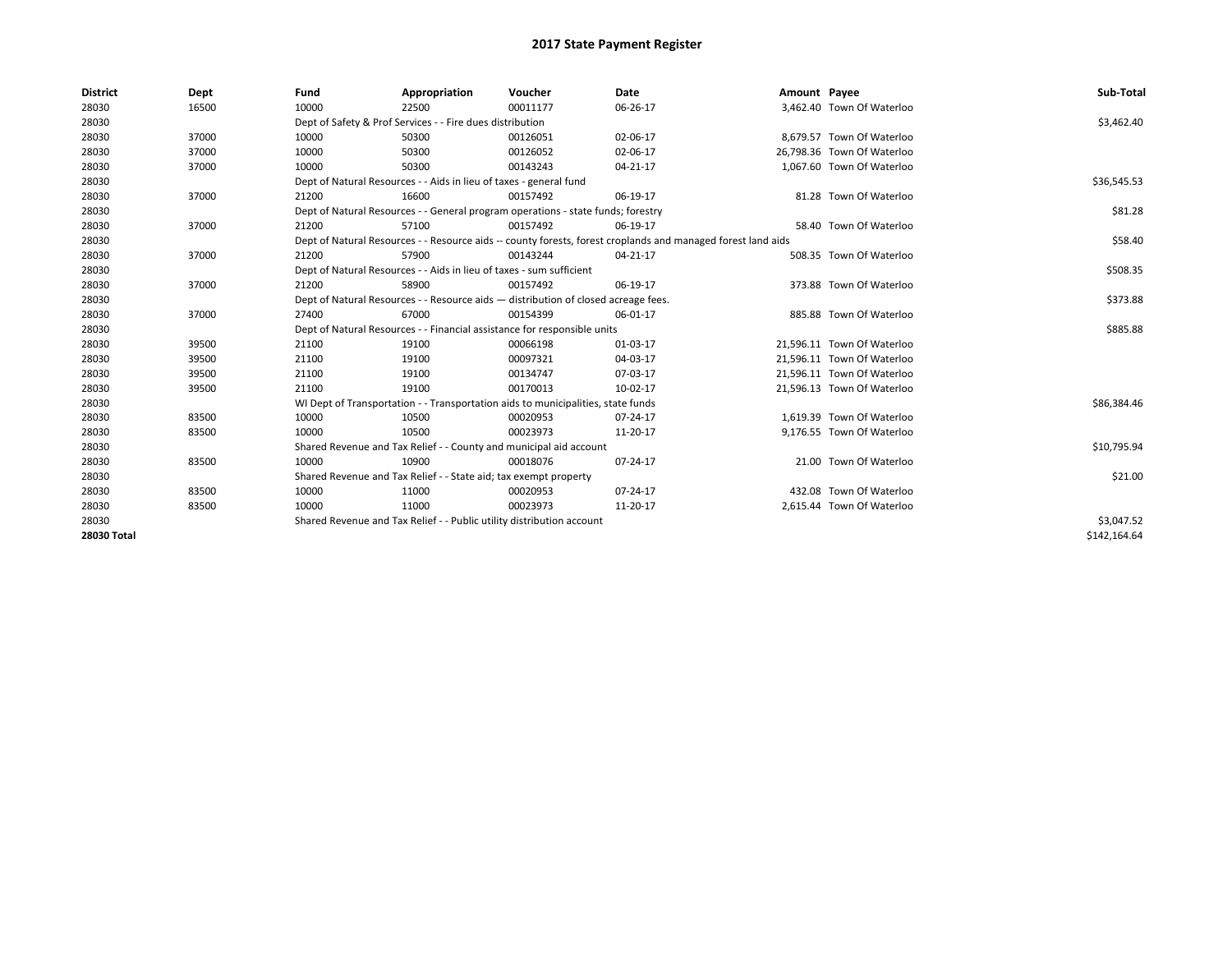| <b>District</b> | Dept  | Fund                                                                     | Appropriation                                                                      | Voucher    | Date                                                                                                         | Amount Payee |                              | Sub-Total    |
|-----------------|-------|--------------------------------------------------------------------------|------------------------------------------------------------------------------------|------------|--------------------------------------------------------------------------------------------------------------|--------------|------------------------------|--------------|
| 28032           | 16500 | 10000                                                                    | 22500                                                                              | 00011178   | 06-26-17                                                                                                     |              | 7,126.01 Town Of Watertown   |              |
| 28032           |       |                                                                          | Dept of Safety & Prof Services - - Fire dues distribution                          |            |                                                                                                              |              |                              | \$7,126.01   |
| 28032           | 37000 | 10000                                                                    | 50300                                                                              | 00125932   | 02-06-17                                                                                                     |              | 2,351.51 Town Of Watertown   |              |
| 28032           | 37000 | 10000                                                                    | 50300                                                                              | 00142970   | 04-21-17                                                                                                     |              | 104.87 Town Of Watertown     |              |
| 28032           |       |                                                                          | Dept of Natural Resources - - Aids in lieu of taxes - general fund                 |            |                                                                                                              |              |                              | \$2,456.38   |
| 28032           | 37000 | 21200                                                                    | 16600                                                                              | 00157493   | 06-19-17                                                                                                     |              | 52.00 Town Of Watertown      |              |
| 28032           |       |                                                                          | Dept of Natural Resources - - General program operations - state funds; forestry   |            |                                                                                                              |              |                              | \$52.00      |
| 28032           | 37000 | 21200                                                                    | 57100                                                                              | 00157493   | 06-19-17                                                                                                     |              | 23.80 Town Of Watertown      |              |
| 28032           |       |                                                                          |                                                                                    |            | Dept of Natural Resources - - Resource aids -- county forests, forest croplands and managed forest land aids |              |                              | \$23.80      |
| 28032           | 37000 | 21200                                                                    | 58900                                                                              | 00157493   | 06-19-17                                                                                                     |              | 239.21 Town Of Watertown     |              |
| 28032           |       |                                                                          | Dept of Natural Resources - - Resource aids - distribution of closed acreage fees. |            |                                                                                                              |              |                              | \$239.21     |
| 28032           | 37000 | 27400                                                                    | 67000                                                                              | 00154845   | 06-01-17                                                                                                     |              | 5,535.55 Town Of Watertown   |              |
| 28032           |       | Dept of Natural Resources - - Financial assistance for responsible units |                                                                                    | \$5,535.55 |                                                                                                              |              |                              |              |
| 28032           | 39500 | 21100                                                                    | 19100                                                                              | 00066199   | 01-03-17                                                                                                     |              | 32,870.35 Town Of Watertown  |              |
| 28032           | 39500 | 21100                                                                    | 19100                                                                              | 00097322   | 04-03-17                                                                                                     |              | 32.870.35 Town Of Watertown  |              |
| 28032           | 39500 | 21100                                                                    | 19100                                                                              | 00134748   | 07-03-17                                                                                                     |              | 32,870.35 Town Of Watertown  |              |
| 28032           | 39500 | 21100                                                                    | 19100                                                                              | 00170014   | 10-02-17                                                                                                     |              | 32.870.37 Town Of Watertown  |              |
| 28032           |       |                                                                          | WI Dept of Transportation - - Transportation aids to municipalities, state funds   |            |                                                                                                              |              |                              | \$131,481.42 |
| 28032           | 83500 | 10000                                                                    | 10500                                                                              | 00020954   | 07-24-17                                                                                                     |              | 7.282.23 Town Of Watertown   |              |
| 28032           | 83500 | 10000                                                                    | 10500                                                                              | 00023974   | 11-20-17                                                                                                     |              | 41,266.00 Town Of Watertown  |              |
| 28032           |       |                                                                          | Shared Revenue and Tax Relief - - County and municipal aid account                 |            |                                                                                                              |              |                              | \$48,548.23  |
| 28032           | 83500 | 10000                                                                    | 10900                                                                              | 00018077   | 07-24-17                                                                                                     |              | 3.00 Town Of Watertown       |              |
| 28032           |       |                                                                          | Shared Revenue and Tax Relief - - State aid; tax exempt property                   |            |                                                                                                              |              |                              | \$3.00       |
| 28032           | 83500 | 10000                                                                    | 11000                                                                              | 00020954   | 07-24-17                                                                                                     |              | 44,825.47 Town Of Watertown  |              |
| 28032           | 83500 | 10000                                                                    | 11000                                                                              | 00023974   | 11-20-17                                                                                                     |              | 255,825.36 Town Of Watertown |              |
| 28032           |       |                                                                          | Shared Revenue and Tax Relief - - Public utility distribution account              |            |                                                                                                              |              |                              | \$300,650.83 |
| 28032           | 83500 | 52100                                                                    | 36300                                                                              | 00015836   | 03-27-17                                                                                                     |              | 1,577.04 Town Of Watertown   |              |
| 28032           |       |                                                                          | Shared Revenue and Tax Relief - - Lottery and gaming credit                        |            |                                                                                                              |              |                              | \$1,577.04   |
| 28032 Total     |       |                                                                          |                                                                                    |            |                                                                                                              |              |                              | \$497,693.47 |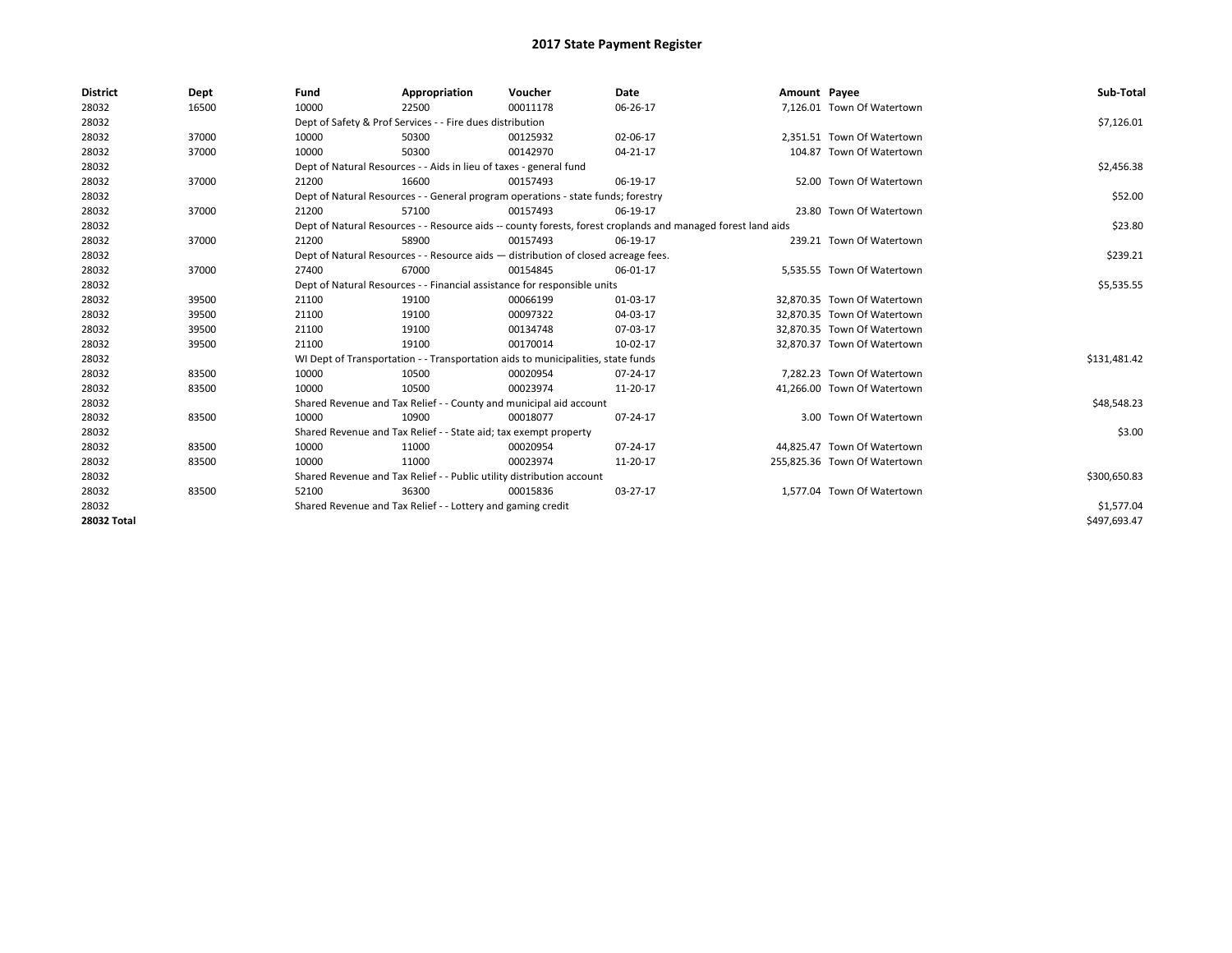| <b>District</b>    | Dept  | Fund  | Appropriation                                                                    | Voucher  | <b>Date</b> | Amount Payee |                                     | Sub-Total    |
|--------------------|-------|-------|----------------------------------------------------------------------------------|----------|-------------|--------------|-------------------------------------|--------------|
| 28141              | 16500 | 10000 | 22500                                                                            | 00011179 | 06-26-17    |              | 11,930.98 Village Of Johnson Creek  |              |
| 28141              |       |       | Dept of Safety & Prof Services - - Fire dues distribution                        |          |             |              |                                     | \$11,930.98  |
| 28141              | 37000 | 27400 | 67000                                                                            | 00154325 | 06-01-17    |              | 5,620.34 Village Of Johnson Creek   |              |
| 28141              |       |       | Dept of Natural Resources - - Financial assistance for responsible units         |          |             |              |                                     | \$5,620.34   |
| 28141              | 39500 | 21100 | 19100                                                                            | 00066200 | 01-03-17    |              | 35,723.57 Village Of Johnson Creek  |              |
| 28141              | 39500 | 21100 | 19100                                                                            | 00097323 | 04-03-17    |              | 35,723.57 Village Of Johnson Creek  |              |
| 28141              | 39500 | 21100 | 19100                                                                            | 00134749 | 07-03-17    |              | 35,723.57 Village Of Johnson Creek  |              |
| 28141              | 39500 | 21100 | 19100                                                                            | 00170015 | 10-02-17    |              | 35,723.59 Village Of Johnson Creek  |              |
| 28141              |       |       | WI Dept of Transportation - - Transportation aids to municipalities, state funds |          |             |              |                                     | \$142,894.30 |
| 28141              | 39500 | 21100 | 36800                                                                            | 00085972 | 02-14-17    |              | 492.23 Village Of Johnson Creek     |              |
| 28141              | 39500 | 21100 | 36800                                                                            | 00143094 | 06-30-17    |              | 1,398.36 Village Of Johnson Creek   |              |
| 28141              | 39500 | 21100 | 36800                                                                            | 00077194 | $01-23-17$  |              | 635.91 Village Of Johnson Creek     |              |
| 28141              | 39500 | 21100 | 36800                                                                            | 00094760 | 03-15-17    |              | 502.75 Village Of Johnson Creek     |              |
| 28141              | 39500 | 21100 | 36800                                                                            | 00105869 | 04-13-17    |              | 576.39 Village Of Johnson Creek     |              |
| 28141              | 39500 | 21100 | 36800                                                                            | 00117966 | 05-17-17    |              | 607.95 Village Of Johnson Creek     |              |
| 28141              | 39500 | 21100 | 36800                                                                            | 00129075 | 06-15-17    |              | 613.21 Village Of Johnson Creek     |              |
| 28141              | 39500 | 21100 | 36800                                                                            | 00156857 | 08-21-17    |              | 169.96 Village Of Johnson Creek     |              |
| 28141              | 39500 | 21100 | 36800                                                                            | 00165389 | 09-15-17    |              | 886.73 Village Of Johnson Creek     |              |
| 28141              | 39500 | 21100 | 36800                                                                            | 00180322 | 10-17-17    |              | 697.37 Village Of Johnson Creek     |              |
| 28141              | 39500 | 21100 | 36800                                                                            | 00193030 | 11-16-17    |              | 639.51 Village Of Johnson Creek     |              |
| 28141              | 39500 | 21100 | 36800                                                                            | 00202795 | 12-19-17    |              | 686.85 Village Of Johnson Creek     |              |
| 28141              |       |       | WI Dept of Transportation - - Routine maintenance activities, state funds        |          |             |              |                                     | \$7,907.22   |
| 28141              | 43500 | 10000 | 11900                                                                            | 00167658 | 11-10-17    |              | 5,242.33 Village Of Johnson Creek   |              |
| 28141              |       |       | Department of Health Services - - Emergency medical services; aids               |          |             |              |                                     | \$5,242.33   |
| 28141              | 43500 | 00005 | 16300                                                                            | 01LGS    | 11-17-17    |              | 4,358.49 Village Of Johnson Creek   |              |
| 28141              |       |       | Department of Health Services - - Guardianship grant program                     |          |             |              |                                     | \$4,358.49   |
| 28141              | 45500 | 10000 | 23100                                                                            | 00039621 | 12-22-17    |              | 800.00 Village Of Johnson Creek     |              |
| 28141              |       |       | Department of Justice - - Law enforcement training fund, local assistance        |          |             |              |                                     | \$800.00     |
| 28141              | 83500 | 10000 | 10100                                                                            | 00020955 | 07-24-17    |              | 31,581.46 Village Of Johnson Creek  |              |
| 28141              |       |       | Shared Revenue and Tax Relief - - Expenditure restraint program account          |          |             |              |                                     | \$31,581.46  |
| 28141              | 83500 | 10000 | 10500                                                                            | 00020955 | 07-24-17    |              | 39,273.57 Village Of Johnson Creek  |              |
| 28141              | 83500 | 10000 | 10500                                                                            | 00023975 | 11-20-17    |              | 218,191.72 Village Of Johnson Creek |              |
| 28141              |       |       | Shared Revenue and Tax Relief - - County and municipal aid account               |          |             |              |                                     | \$257,465.29 |
| 28141              | 83500 | 10000 | 10900                                                                            | 00018078 | 07-24-17    |              | 3,058.00 Village Of Johnson Creek   |              |
| 28141              | 83500 | 10000 | 10900                                                                            | 00019803 | 07-24-17    |              | 33,088.00 Village Of Johnson Creek  |              |
| 28141              |       |       | Shared Revenue and Tax Relief - - State aid; tax exempt property                 |          |             |              |                                     | \$36,146.00  |
| 28141              | 83500 | 10000 | 11000                                                                            | 00020955 | 07-24-17    |              | 238.04 Village Of Johnson Creek     |              |
| 28141              | 83500 | 10000 | 11000                                                                            | 00023975 | 11-20-17    |              | 1,389.07 Village Of Johnson Creek   |              |
| 28141              |       |       | Shared Revenue and Tax Relief - - Public utility distribution account            |          |             |              |                                     | \$1,627.11   |
| 28141              | 83500 | 52100 | 36300                                                                            | 00015837 | 03-27-17    |              | 18,691.80 Village Of Johnson Creek  |              |
| 28141              |       |       | Shared Revenue and Tax Relief - - Lottery and gaming credit                      |          |             |              |                                     | \$18,691.80  |
| <b>28141 Total</b> |       |       |                                                                                  |          |             |              |                                     | \$524,265.32 |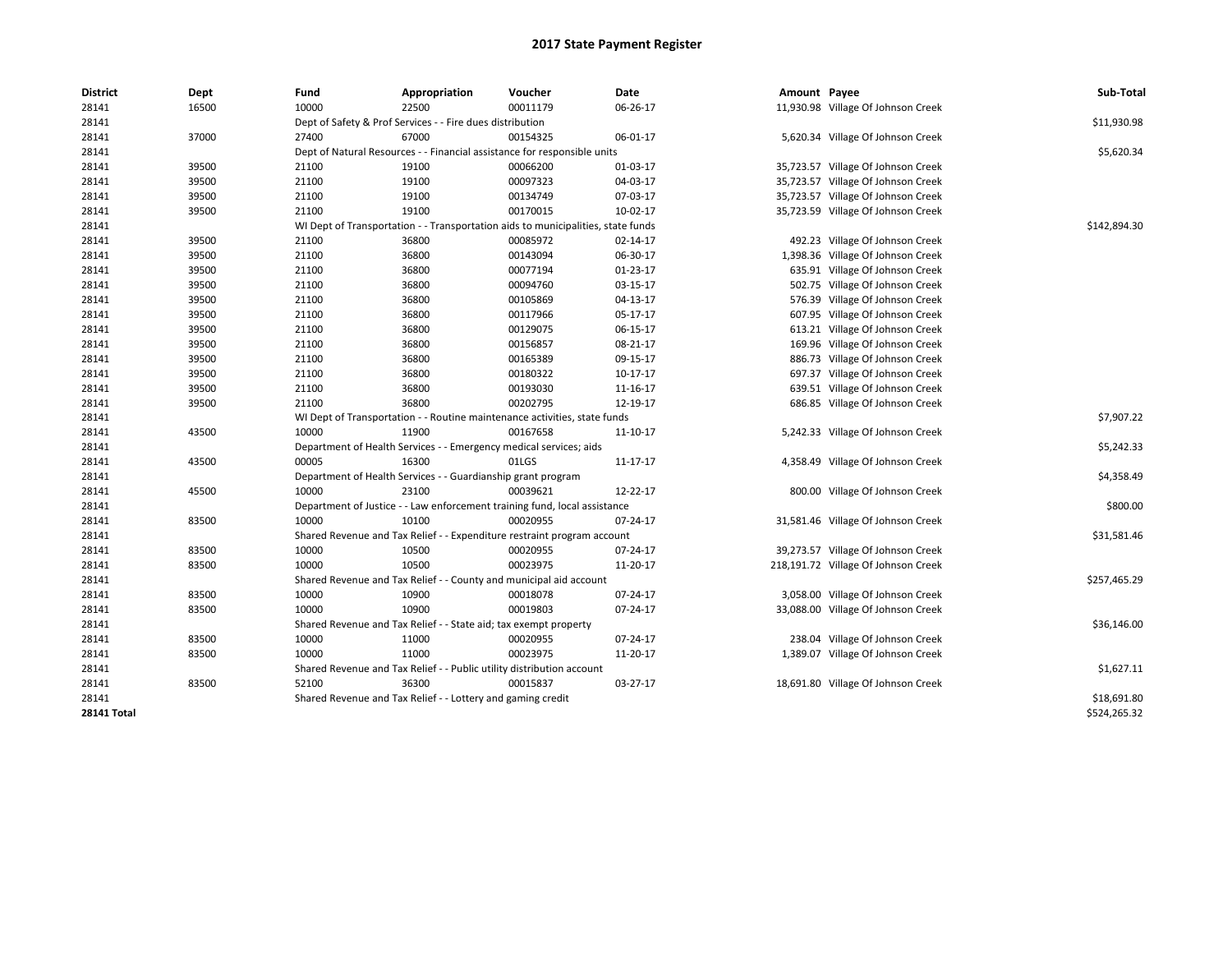| <b>District</b>    | Dept  | Fund  | Appropriation                                             | Voucher  | Date     | Amount Payee              | Sub-Total  |  |
|--------------------|-------|-------|-----------------------------------------------------------|----------|----------|---------------------------|------------|--|
| 28146              | 16500 | 10000 | 22500                                                     | 00012449 | 06-30-17 | 2.727.44 Vil Lac La Belle |            |  |
| 28146              |       |       | Dept of Safety & Prof Services - - Fire dues distribution |          |          |                           |            |  |
| <b>28146 Total</b> |       |       |                                                           |          |          |                           | \$2,727.44 |  |
|                    |       |       |                                                           |          |          |                           |            |  |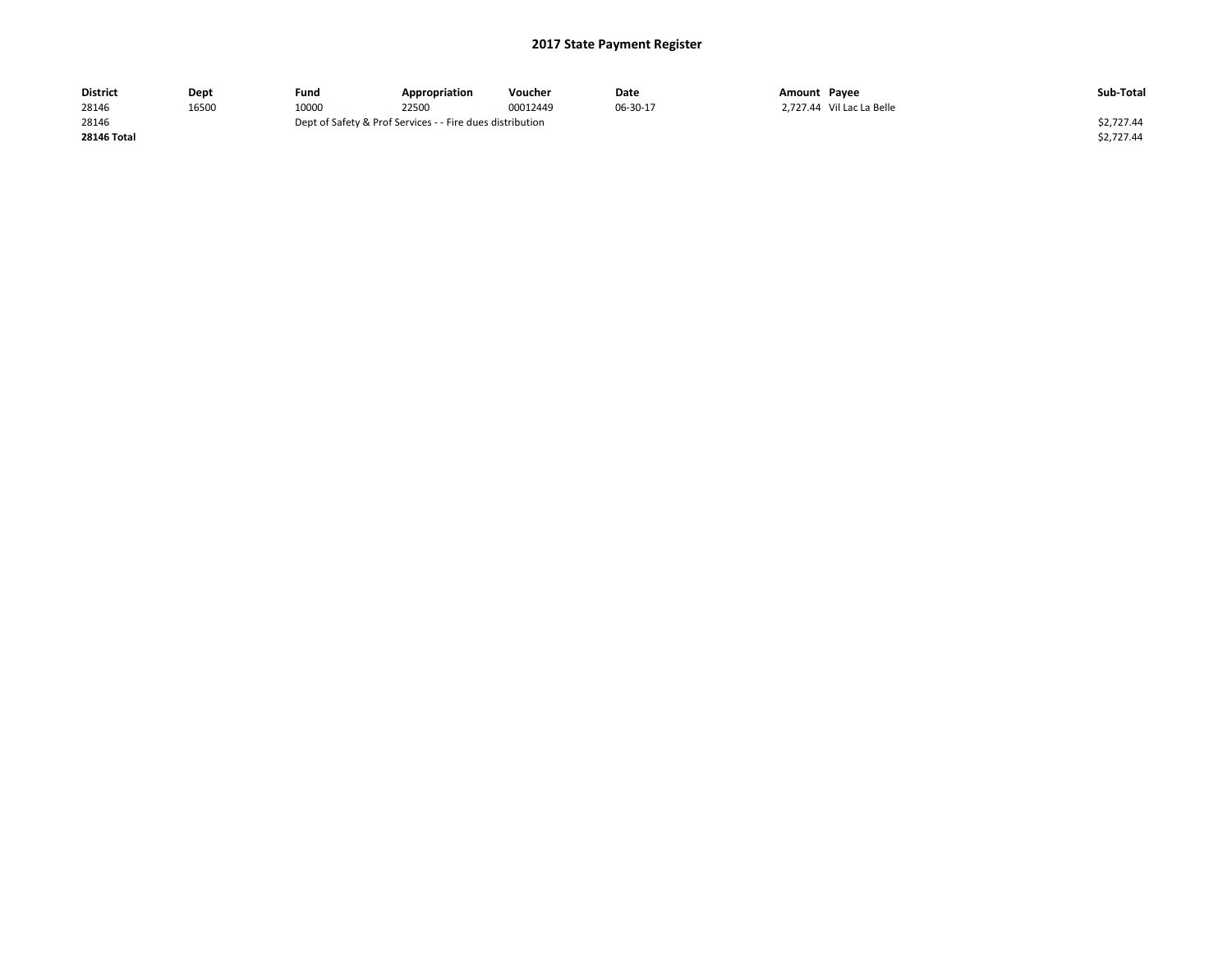| <b>District</b>    | Dept  | Fund  | Appropriation                                                                                        | Voucher  | <b>Date</b> | Amount Payee |                                | Sub-Total    |
|--------------------|-------|-------|------------------------------------------------------------------------------------------------------|----------|-------------|--------------|--------------------------------|--------------|
| 28171              | 16500 | 10000 | 22500                                                                                                | 00011180 | 06-26-17    |              | 5,286.18 Palmyra, Village of   |              |
| 28171              |       |       | Dept of Safety & Prof Services - - Fire dues distribution                                            |          |             |              |                                | \$5,286.18   |
| 28171              | 37000 | 27400 | 67000                                                                                                | 00154779 | 06-01-17    |              | 5,995.13 Palmyra, Village of   |              |
| 28171              |       |       | Dept of Natural Resources - - Financial assistance for responsible units                             |          |             |              |                                | \$5,995.13   |
| 28171              | 37000 | 36300 | TA100                                                                                                | 00183476 | 09-20-17    |              | 80,870.02 Palmyra, Village of  |              |
| 28171              | 37000 | 36300 | <b>TA100</b>                                                                                         | 00189686 | 10-19-17    |              | 24,863.42 Palmyra, Village of  |              |
| 28171              |       |       | Dept of Natural Resources - - LAND ACQUISITION                                                       |          |             |              |                                | \$105,733.44 |
| 28171              | 39500 | 21100 | 18500                                                                                                | 00152643 | 08-14-17    |              | 4,000.00 Palmyra, Village of   |              |
| 28171              |       |       | WI Dept of Transportation - - Highway safety, local assistance, federal funds                        |          |             |              |                                | \$4,000.00   |
| 28171              | 39500 | 21100 | 19100                                                                                                | 00066201 | 01-03-17    |              | 13,380.16 Palmyra, Village of  |              |
| 28171              | 39500 | 21100 | 19100                                                                                                | 00097324 | 04-03-17    |              | 13,380.16 Palmyra, Village of  |              |
| 28171              | 39500 | 21100 | 19100                                                                                                | 00134750 | 07-03-17    |              | 13,380.16 Palmyra, Village of  |              |
| 28171              | 39500 | 21100 | 19100                                                                                                | 00170016 | 10-02-17    |              | 13,380.19 Palmyra, Village of  |              |
| 28171              |       |       | WI Dept of Transportation - - Transportation aids to municipalities, state funds                     |          |             |              |                                | \$53,520.67  |
| 28171              | 39500 | 21100 | 27800                                                                                                | 00072136 | $01-10-17$  |              | 8,715.62 Palmyra, Village of   |              |
| 28171              |       |       | WI Dept of Transportation - - Local roads improvement program, state funds                           |          |             |              |                                | \$8,715.62   |
| 28171              | 39500 | 21100 | 96100                                                                                                | 00102627 | 04-06-17    |              | 351.00 Palmyra, Village of     |              |
| 28171              | 39500 | 21100 | 96100                                                                                                | 00107215 | 04-20-17    |              | 367.50 Palmyra, Village of     |              |
| 28171              |       |       | WI Dept of Transportation - - Highways, bridges and local transportation assistance clearing account |          |             |              |                                | \$718.50     |
| 28171              | 43500 | 10000 | 11900                                                                                                | 00152527 | 09-01-17    |              | 4,991.33 Palmyra, Village of   |              |
| 28171              |       |       | Department of Health Services - - Emergency medical services; aids                                   |          |             |              |                                | \$4,991.33   |
| 28171              | 45500 | 10000 | 23100                                                                                                | 00026961 | 04-21-17    |              | 320.00 Palmyra, Village of     |              |
| 28171              | 45500 | 10000 | 23100                                                                                                | 00030804 | 06-30-17    |              | 160.00 Palmyra, Village of     |              |
| 28171              |       |       | Department of Justice - - Law enforcement training fund, local assistance                            |          |             |              |                                | \$480.00     |
| 28171              | 83500 | 10000 | 10100                                                                                                | 00020956 | 07-24-17    |              | 34,664.24 Palmyra, Village of  |              |
| 28171              |       |       | Shared Revenue and Tax Relief - - Expenditure restraint program account                              |          |             |              |                                | \$34,664.24  |
| 28171              | 83500 | 10000 | 10500                                                                                                | 00020956 | 07-24-17    |              | 31,476.57 Palmyra, Village of  |              |
| 28171              | 83500 | 10000 | 10500                                                                                                | 00023976 | 11-20-17    |              | 178,367.21 Palmyra, Village of |              |
| 28171              |       |       | Shared Revenue and Tax Relief - - County and municipal aid account                                   |          |             |              |                                | \$209,843.78 |
| 28171              | 83500 | 10000 | 10900                                                                                                | 00018079 | 07-24-17    |              | 19,172.00 Palmyra, Village of  |              |
| 28171              | 83500 | 10000 | 10900                                                                                                | 00019804 | 07-24-17    |              | 16,269.00 Palmyra, Village of  |              |
| 28171              |       |       | Shared Revenue and Tax Relief - - State aid; tax exempt property                                     |          |             |              |                                | \$35,441.00  |
| 28171              | 83500 | 52100 | 36300                                                                                                | 00015838 | 03-27-17    |              | 4,201.68 Palmyra, Village of   |              |
| 28171              |       |       | Shared Revenue and Tax Relief - - Lottery and gaming credit                                          |          |             |              |                                | \$4,201.68   |
| <b>28171 Total</b> |       |       |                                                                                                      |          |             |              |                                | \$473,591.57 |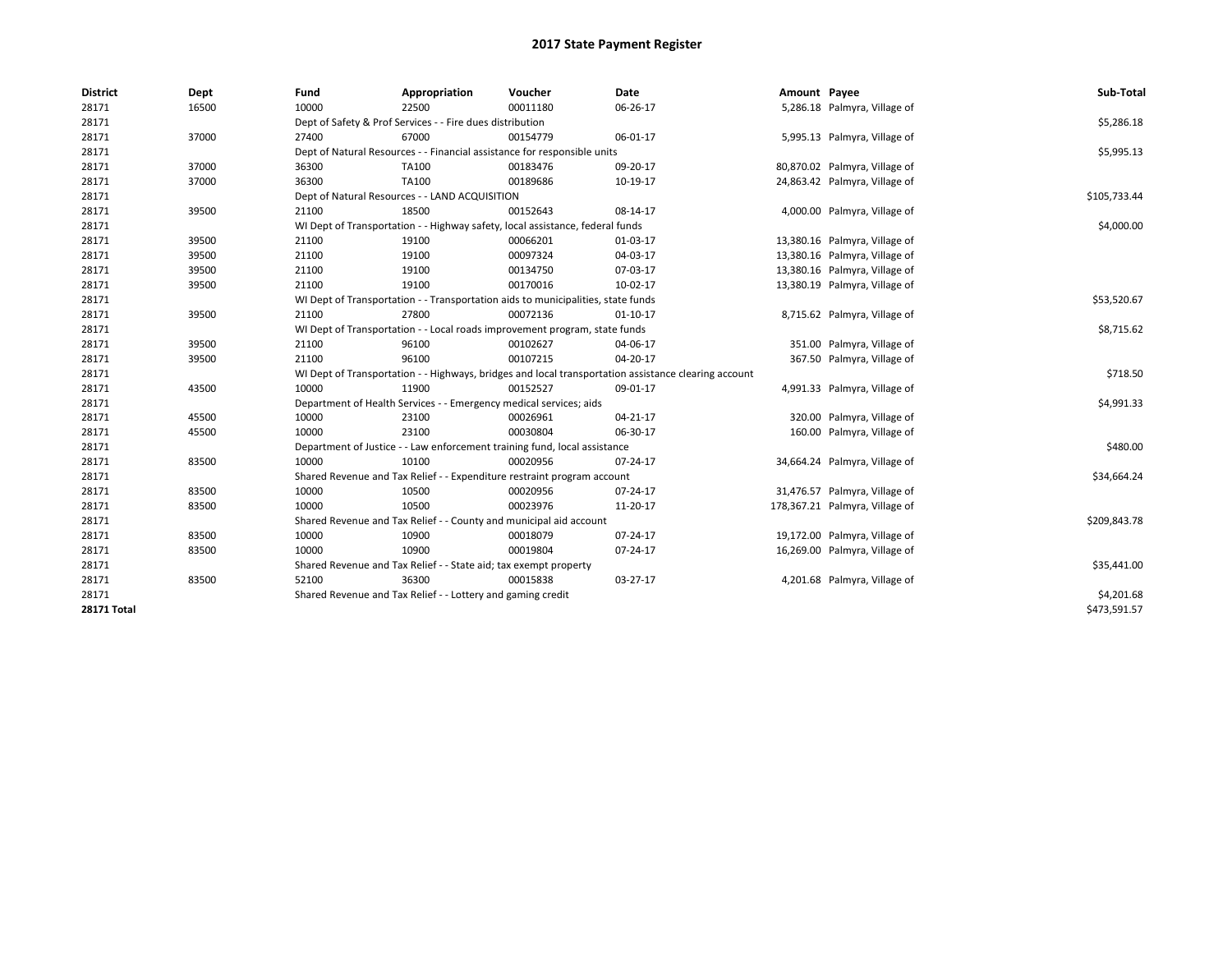| <b>District</b> | Dept  | Fund  | Appropriation                                                      | Voucher                                                                          | Date     | Amount Payee |                               | Sub-Total   |
|-----------------|-------|-------|--------------------------------------------------------------------|----------------------------------------------------------------------------------|----------|--------------|-------------------------------|-------------|
| 28181           | 16500 | 10000 | 22500                                                              | 00011181                                                                         | 06-26-17 |              | 1,774.37 Village Of Sullivan  |             |
| 28181           |       |       | Dept of Safety & Prof Services - - Fire dues distribution          |                                                                                  |          |              |                               | \$1,774.37  |
| 28181           | 37000 | 10000 | 50300                                                              | 00144045                                                                         | 04-21-17 |              | 80.07 Village Of Sullivan     |             |
| 28181           |       |       | Dept of Natural Resources - - Aids in lieu of taxes - general fund |                                                                                  |          |              |                               | \$80.07     |
| 28181           | 37000 | 27400 | 67000                                                              | 00154540                                                                         | 06-01-17 |              | 2,170.32 Village Of Sullivan  |             |
| 28181           |       |       |                                                                    | Dept of Natural Resources - - Financial assistance for responsible units         |          |              |                               | \$2,170.32  |
| 28181           | 39500 | 21100 | 19100                                                              | 00066202                                                                         | 01-03-17 |              | 8,400.37 Village Of Sullivan  |             |
| 28181           | 39500 | 21100 | 19100                                                              | 00097325                                                                         | 04-03-17 |              | 8,400.37 Village Of Sullivan  |             |
| 28181           | 39500 | 21100 | 19100                                                              | 00134751                                                                         | 07-03-17 |              | 8,400.37 Village Of Sullivan  |             |
| 28181           | 39500 | 21100 | 19100                                                              | 00170017                                                                         | 10-02-17 |              | 8,400.38 Village Of Sullivan  |             |
| 28181           |       |       |                                                                    | WI Dept of Transportation - - Transportation aids to municipalities, state funds |          |              |                               | \$33,601.49 |
| 28181           | 83500 | 10000 | 10100                                                              | 00020957                                                                         | 07-24-17 |              | 5,225.34 Village Of Sullivan  |             |
| 28181           |       |       |                                                                    | Shared Revenue and Tax Relief - - Expenditure restraint program account          |          |              |                               | \$5,225.34  |
| 28181           | 83500 | 10000 | 10500                                                              | 00020957                                                                         | 07-24-17 |              | 7,212.91 Village Of Sullivan  |             |
| 28181           | 83500 | 10000 | 10500                                                              | 00023977                                                                         | 11-20-17 |              | 40,873.15 Village Of Sullivan |             |
| 28181           |       |       |                                                                    | Shared Revenue and Tax Relief - - County and municipal aid account               |          |              |                               | \$48,086.06 |
| 28181           | 83500 | 10000 | 10900                                                              | 00018080                                                                         | 07-24-17 |              | 708.00 Village Of Sullivan    |             |
| 28181           |       |       | Shared Revenue and Tax Relief - - State aid; tax exempt property   |                                                                                  |          |              |                               | \$708.00    |
| 28181           | 83500 | 10000 | 50100                                                              | 00015276                                                                         | 01-31-17 |              | 42.26 Village Of Sullivan     |             |
| 28181           |       |       | Shared Revenue and Tax Relief - - Payments for municipal services  |                                                                                  |          |              |                               | \$42.26     |
| 28181 Total     |       |       |                                                                    |                                                                                  |          |              |                               | \$91,687.91 |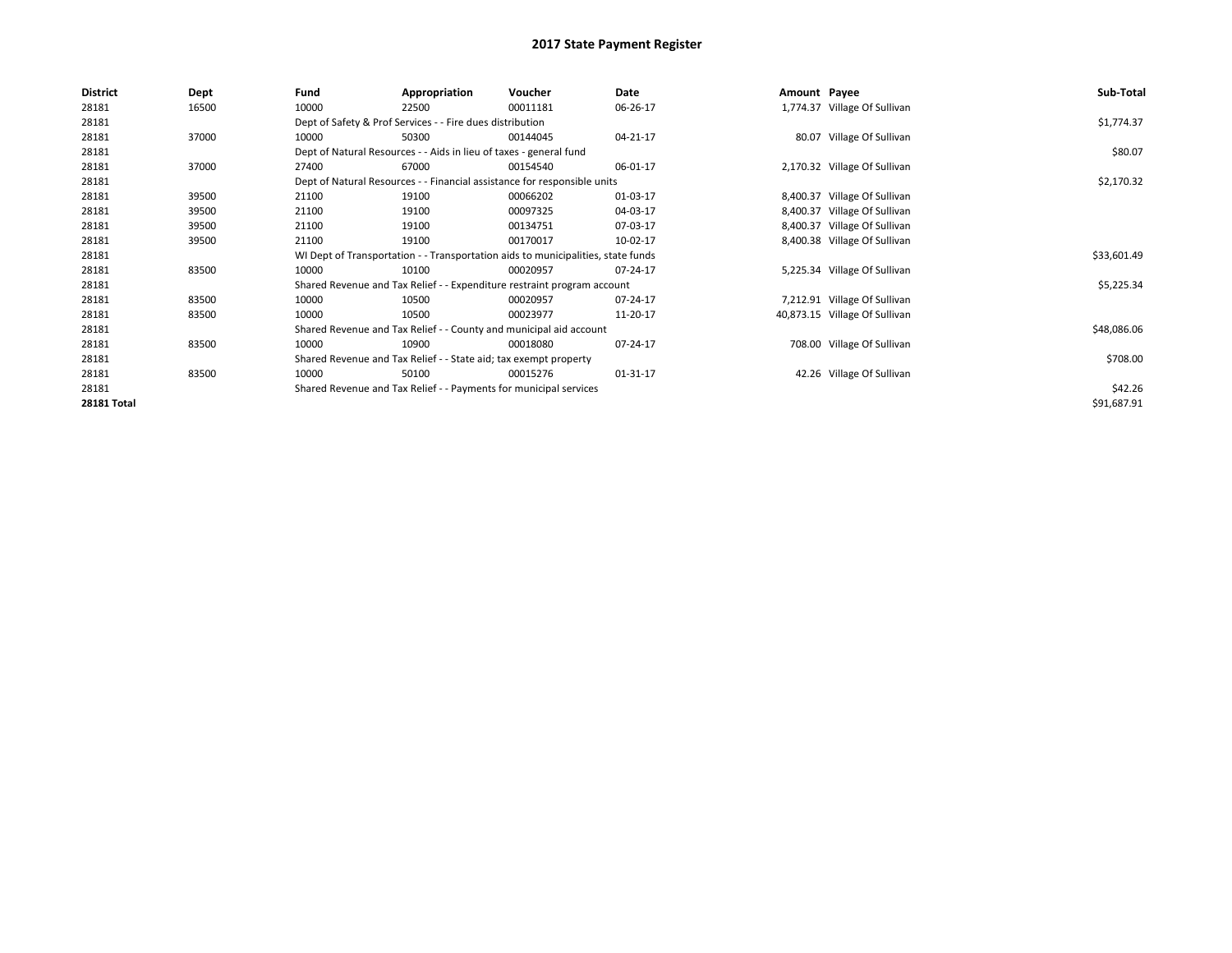| <b>District</b> | Dept  | Fund  | Appropriation                                                                              | Voucher  | Date           | Amount Payee |                                  | Sub-Total      |
|-----------------|-------|-------|--------------------------------------------------------------------------------------------|----------|----------------|--------------|----------------------------------|----------------|
| 28226           | 16500 | 10000 | 22500                                                                                      | 00011182 | 06-26-17       |              | 39,155.57 City of Fort Atkinson  |                |
| 28226           |       |       | Dept of Safety & Prof Services - - Fire dues distribution                                  |          |                |              |                                  | \$39,155.57    |
| 28226           | 37000 | 21200 | 58700                                                                                      | 00181483 | 09-13-17       |              | 25,000.00 City of Fort Atkinson  |                |
| 28226           |       |       | Dept of Natural Resources - - Resource aids -- urban forestry grants                       |          |                |              |                                  | \$25,000.00    |
| 28226           | 37000 | 27400 | 67000                                                                                      | 00154304 | 06-01-17       |              | 35,052.44 City of Fort Atkinson  |                |
| 28226           |       |       | Dept of Natural Resources - - Financial assistance for responsible units                   |          |                |              |                                  | \$35,052.44    |
| 28226           | 39500 | 21100 | 16200                                                                                      | 00067356 | 01-03-17       |              | 24,997.61 City of Fort Atkinson  |                |
| 28226           | 39500 | 21100 | 16200                                                                                      | 00098479 | 04-03-17       |              | 24,997.61 City of Fort Atkinson  |                |
| 28226           | 39500 | 21100 | 16200                                                                                      | 00135905 | 07-03-17       |              | 24,997.61 City of Fort Atkinson  |                |
| 28226           | 39500 | 21100 | 16200                                                                                      | 00171171 | 10-02-17       |              | 24,997.64 City of Fort Atkinson  |                |
| 28226           |       |       | WI Dept of Transportation - - Connecting highways aids, state funds                        |          |                |              |                                  | \$99,990.47    |
| 28226           | 39500 | 21100 | 17700                                                                                      | 00125392 | 06-13-17       |              | 24,339.00 City of Fort Atkinson  |                |
| 28226           | 39500 | 21100 | 17700                                                                                      | 00154654 | 08-17-17       |              | 61,789.00 City of Fort Atkinson  |                |
| 28226           |       |       | WI Dept of Transportation - - Tier C transit operating aids, state funds                   |          |                |              |                                  | \$86,128.00    |
| 28226           | 39500 | 21100 | 18200                                                                                      | 00072422 | $01 - 12 - 17$ |              | 29,263.00 City of Fort Atkinson  |                |
| 28226           | 39500 | 21100 | 18200                                                                                      | 00085639 | 02-16-17       |              | 27,403.00 City of Fort Atkinson  |                |
| 28226           | 39500 | 21100 | 18200                                                                                      | 00174677 | $10-12-17$     |              | 30,373.75 City of Fort Atkinson  |                |
| 28226           | 39500 | 21100 | 18200                                                                                      | 00180179 | 10-19-17       |              | 32,183.48 City of Fort Atkinson  |                |
| 28226           | 39500 | 21100 | 18200                                                                                      | 00195280 | 11-27-17       |              | 29,760.76 City of Fort Atkinson  |                |
| 28226           |       |       | WI Dept of Transportation - - Transit and other transportation-related aids, federal funds |          |                |              |                                  | \$148,983.99   |
| 28226           | 39500 | 21100 | 19100                                                                                      | 00066203 | 01-03-17       |              | 106,457.12 City of Fort Atkinson |                |
| 28226           | 39500 | 21100 | 19100                                                                                      | 00097326 | 04-03-17       |              | 106,457.12 City of Fort Atkinson |                |
| 28226           | 39500 | 21100 | 19100                                                                                      | 00134752 | 07-03-17       |              | 106,457.12 City of Fort Atkinson |                |
| 28226           | 39500 | 21100 | 19100                                                                                      | 00170018 | 10-02-17       |              | 106,457.12 City of Fort Atkinson |                |
| 28226           |       |       | WI Dept of Transportation - - Transportation aids to municipalities, state funds           |          |                |              |                                  | \$425,828.48   |
| 28226           | 45500 | 10000 | 23100                                                                                      | 00033417 | 08-18-17       |              | 3,040.00 City of Fort Atkinson   |                |
| 28226           |       |       | Department of Justice - - Law enforcement training fund, local assistance                  |          |                |              |                                  | \$3,040.00     |
| 28226           | 83500 | 10000 | 10100                                                                                      | 00020958 | 07-24-17       |              | 192,342.56 City of Fort Atkinson |                |
| 28226           |       |       | Shared Revenue and Tax Relief - - Expenditure restraint program account                    |          |                |              |                                  | \$192,342.56   |
| 28226           | 83500 | 10000 | 10500                                                                                      | 00020958 | 07-24-17       |              | 143,159.86 City of Fort Atkinson |                |
| 28226           | 83500 | 10000 | 10500                                                                                      | 00023978 | 11-20-17       |              | 811,239.20 City of Fort Atkinson |                |
| 28226           |       |       | Shared Revenue and Tax Relief - - County and municipal aid account                         |          |                |              |                                  | \$954,399.06   |
| 28226           | 83500 | 10000 | 10900                                                                                      | 00018081 | 07-24-17       |              | 46,147.00 City of Fort Atkinson  |                |
| 28226           | 83500 | 10000 | 10900                                                                                      | 00019805 | 07-24-17       |              | 4,682.00 City of Fort Atkinson   |                |
| 28226           |       |       | Shared Revenue and Tax Relief - - State aid; tax exempt property                           |          |                |              |                                  | \$50,829.00    |
| 28226           | 83500 | 10000 | 11000                                                                                      | 00020958 | 07-24-17       |              | 345.74 City of Fort Atkinson     |                |
| 28226           | 83500 | 10000 | 11000                                                                                      | 00023978 | 11-20-17       |              | 2,230.62 City of Fort Atkinson   |                |
| 28226           |       |       | Shared Revenue and Tax Relief - - Public utility distribution account                      |          |                |              |                                  | \$2,576.36     |
| 28226           | 83500 | 10000 | 50100                                                                                      | 00015277 | 01-31-17       |              | 2,290.60 City of Fort Atkinson   |                |
| 28226           |       |       | Shared Revenue and Tax Relief - - Payments for municipal services                          |          |                |              |                                  | \$2,290.60     |
| 28226 Total     |       |       |                                                                                            |          |                |              |                                  | \$2,065,616.53 |
|                 |       |       |                                                                                            |          |                |              |                                  |                |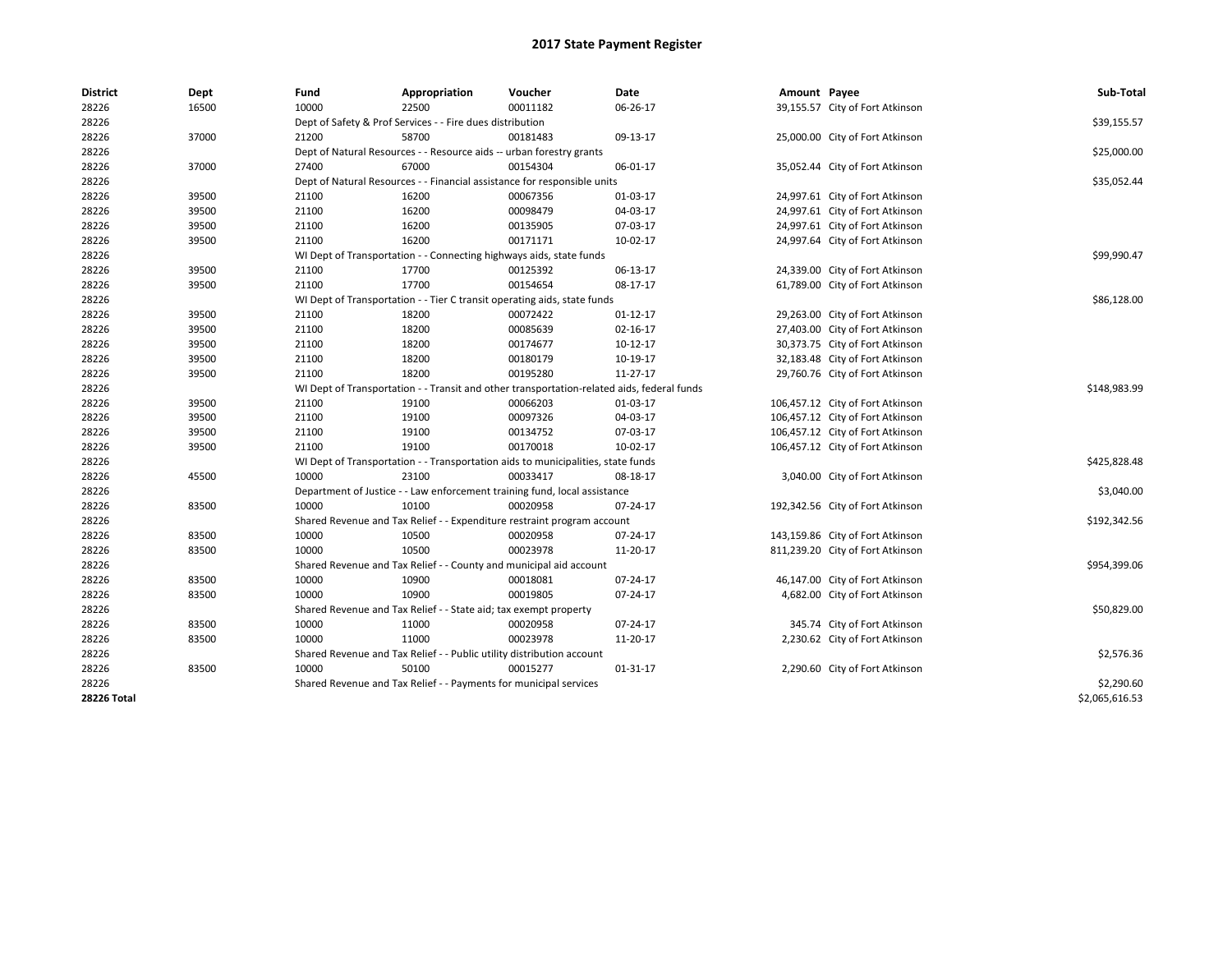| <b>District</b>    | Dept  | Fund  | Appropriation                                                                              | Voucher  | Date       | Amount Payee |                              | Sub-Total      |
|--------------------|-------|-------|--------------------------------------------------------------------------------------------|----------|------------|--------------|------------------------------|----------------|
| 28241              | 16500 | 10000 | 22500                                                                                      | 00011183 | 06-26-17   |              | 22,959.13 City Of Jefferson  |                |
| 28241              |       |       | Dept of Safety & Prof Services - - Fire dues distribution                                  |          |            |              |                              | \$22,959.13    |
| 28241              | 37000 | 27400 | 67000                                                                                      | 00154430 | 06-01-17   |              | 23,810.18 City Of Jefferson  |                |
| 28241              |       |       | Dept of Natural Resources - - Financial assistance for responsible units                   |          |            |              |                              | \$23,810.18    |
| 28241              | 39500 | 21100 | 16200                                                                                      | 00067357 | 01-03-17   |              | 6,214.53 City Of Jefferson   |                |
| 28241              | 39500 | 21100 | 16200                                                                                      | 00098480 | 04-03-17   |              | 6,214.53 City Of Jefferson   |                |
| 28241              | 39500 | 21100 | 16200                                                                                      | 00135906 | 07-03-17   |              | 6,214.53 City Of Jefferson   |                |
| 28241              | 39500 | 21100 | 16200                                                                                      | 00171172 | 10-02-17   |              | 6,214.53 City Of Jefferson   |                |
| 28241              |       |       | WI Dept of Transportation - - Connecting highways aids, state funds                        |          |            |              |                              | \$24,858.12    |
| 28241              | 39500 | 21100 | 17700                                                                                      | 00125393 | 06-12-17   |              | 8,356.00 City Of Jefferson   |                |
| 28241              | 39500 | 21100 | 17700                                                                                      | 00154655 | 08-16-17   |              | 36,860.00 City Of Jefferson  |                |
| 28241              |       |       | WI Dept of Transportation - - Tier C transit operating aids, state funds                   |          |            |              |                              | \$45,216.00    |
| 28241              | 39500 | 21100 | 18200                                                                                      | 00085641 | 02-16-17   |              | 18,571.00 City Of Jefferson  |                |
| 28241              | 39500 | 21100 | 18200                                                                                      | 00099370 | 03-31-17   |              | 25,070.00 City Of Jefferson  |                |
| 28241              | 39500 | 21100 | 18200                                                                                      | 00174652 | $10-12-17$ |              | 14,480.56 City Of Jefferson  |                |
| 28241              | 39500 | 21100 | 18200                                                                                      | 00180178 | 10-19-17   |              | 14,785.86 City Of Jefferson  |                |
| 28241              | 39500 | 21100 | 18200                                                                                      | 00195283 | 11-27-17   |              | 14,847.84 City Of Jefferson  |                |
| 28241              |       |       | WI Dept of Transportation - - Transit and other transportation-related aids, federal funds |          |            |              |                              | \$87,755.26    |
| 28241              | 39500 | 21100 | 19100                                                                                      | 00066204 | 01-03-17   |              | 84,375.14 City Of Jefferson  |                |
| 28241              | 39500 | 21100 | 19100                                                                                      | 00097327 | 04-03-17   |              | 84,375.14 City Of Jefferson  |                |
| 28241              | 39500 | 21100 | 19100                                                                                      | 00134753 | 07-03-17   |              | 84,375.14 City Of Jefferson  |                |
| 28241              | 39500 | 21100 | 19100                                                                                      | 00170019 | 10-02-17   |              | 84,375.14 City Of Jefferson  |                |
| 28241              |       |       | WI Dept of Transportation - - Transportation aids to municipalities, state funds           |          |            |              |                              | \$337,500.56   |
| 28241              | 43500 | 00005 | 16300                                                                                      | 01LGS    | 11-17-17   |              | 28,301.89 City Of Jefferson  |                |
| 28241              |       |       | Department of Health Services - - Guardianship grant program                               |          |            |              |                              | \$28,301.89    |
| 28241              | 45500 | 10000 | 23100                                                                                      | 00029930 | 06-16-17   |              | 2,400.00 City Of Jefferson   |                |
| 28241              | 45500 | 10000 | 23100                                                                                      | 00030698 | 06-30-17   |              | 630.00 City Of Jefferson     |                |
| 28241              | 45500 | 10000 | 23100                                                                                      | 00032395 | 08-02-17   |              | 3,211.08 City Of Jefferson   |                |
| 28241              |       |       | Department of Justice - - Law enforcement training fund, local assistance                  |          |            |              |                              | \$6,241.08     |
| 28241              | 45500 | 10000 | 28400                                                                                      | 00028872 | 06-02-17   |              | 80.91 City Of Jefferson      |                |
| 28241              |       |       | Department of Justice - - Internet Crimes Against Childr                                   |          |            |              |                              | \$80.91        |
| 28241              | 83500 | 10000 | 10100                                                                                      | 00020959 | 07-24-17   |              | 137,521.53 City Of Jefferson |                |
| 28241              |       |       | Shared Revenue and Tax Relief - - Expenditure restraint program account                    |          |            |              |                              | \$137,521.53   |
| 28241              | 83500 | 10000 | 10500                                                                                      | 00020959 | 07-24-17   |              | 96,911.57 City Of Jefferson  |                |
| 28241              | 83500 | 10000 | 10500                                                                                      | 00023979 | 11-20-17   |              | 520,863.69 City Of Jefferson |                |
| 28241              |       |       | Shared Revenue and Tax Relief - - County and municipal aid account                         |          |            |              |                              | \$617,775.26   |
| 28241              | 83500 | 10000 | 10900                                                                                      | 00018082 | 07-24-17   |              | 9,198.00 City Of Jefferson   |                |
| 28241              | 83500 | 10000 | 10900                                                                                      | 00019806 | 07-24-17   |              | 4,749.00 City Of Jefferson   |                |
| 28241              |       |       | Shared Revenue and Tax Relief - - State aid; tax exempt property                           |          |            |              |                              | \$13,947.00    |
| 28241              | 83500 | 10000 | 11000                                                                                      | 00020959 | 07-24-17   |              | 786.78 City Of Jefferson     |                |
| 28241              | 83500 | 10000 | 11000                                                                                      | 00023979 | 11-20-17   |              | 4,458.12 City Of Jefferson   |                |
| 28241              |       |       | Shared Revenue and Tax Relief - - Public utility distribution account                      |          |            |              |                              | \$5,244.90     |
| 28241              | 83500 | 52100 | 36300                                                                                      | 00015839 | 03-27-17   |              | 19,133.04 City Of Jefferson  |                |
| 28241              |       |       | Shared Revenue and Tax Relief - - Lottery and gaming credit                                |          |            |              |                              | \$19,133.04    |
| <b>28241 Total</b> |       |       |                                                                                            |          |            |              |                              | \$1,370,344.86 |
|                    |       |       |                                                                                            |          |            |              |                              |                |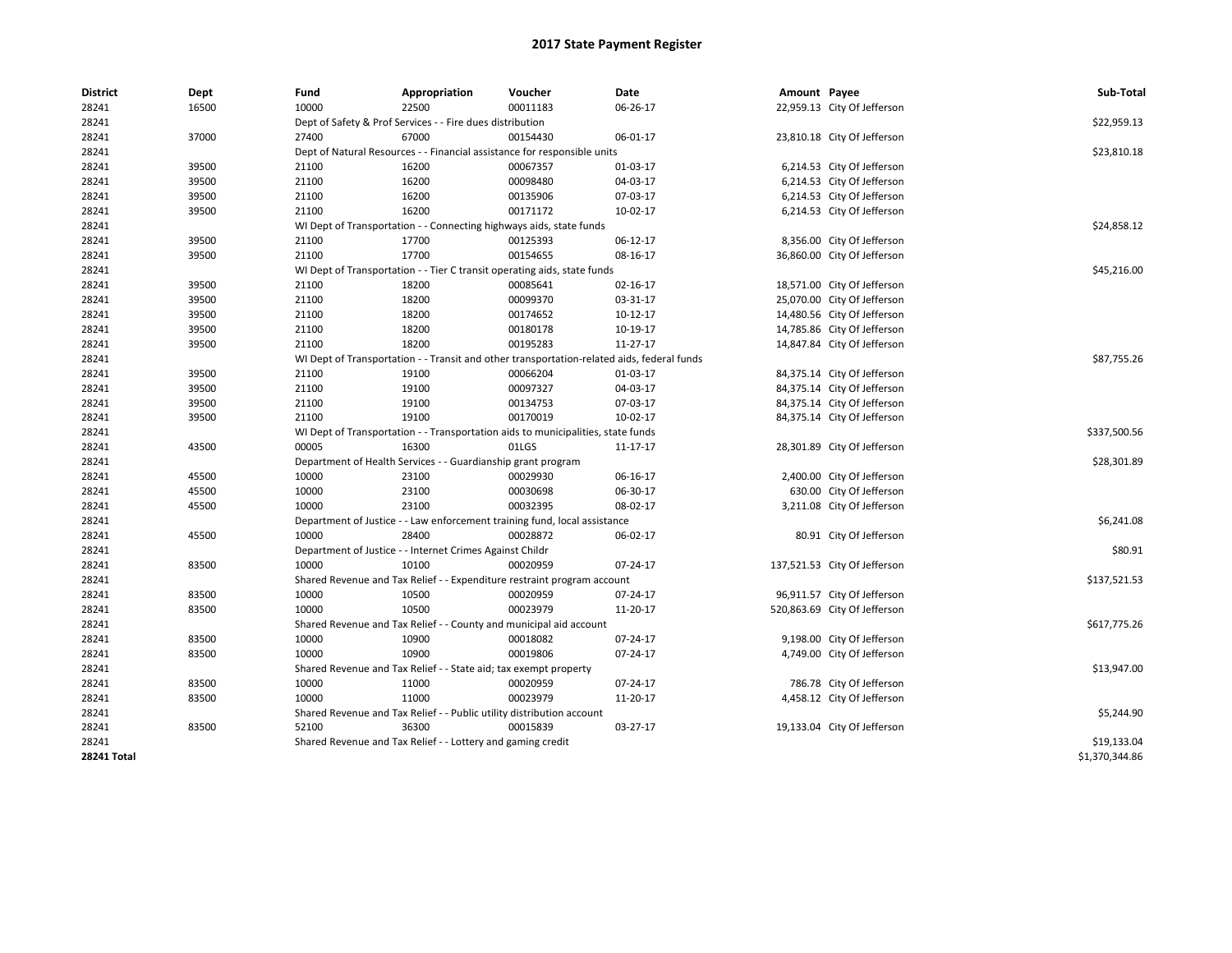| <b>District</b> | Dept  | Fund  | Appropriation                                                      | Voucher                                                                                    | Date           | Amount Payee |                               | Sub-Total    |
|-----------------|-------|-------|--------------------------------------------------------------------|--------------------------------------------------------------------------------------------|----------------|--------------|-------------------------------|--------------|
| 28246           | 16500 | 10000 | 22500                                                              | 00011184                                                                                   | 06-26-17       |              | 20,107.52 City of Lake Mills  |              |
| 28246           |       |       | Dept of Safety & Prof Services - - Fire dues distribution          |                                                                                            |                |              |                               | \$20,107.52  |
| 28246           | 37000 | 10000 | 50300                                                              | 00126075                                                                                   | 02-06-17       |              | 10,848.88 City of Lake Mills  |              |
| 28246           | 37000 | 10000 | 50300                                                              | 00143315                                                                                   | 04-21-17       |              | 237.75 City of Lake Mills     |              |
| 28246           | 37000 | 10000 | 50300                                                              | 00143316                                                                                   | 04-21-17       |              | 59.76 City of Lake Mills      |              |
| 28246           |       |       | Dept of Natural Resources - - Aids in lieu of taxes - general fund |                                                                                            |                |              |                               | \$11,146.39  |
| 28246           | 37000 | 21200 | 66300                                                              | 00148911                                                                                   | 05-11-17       |              | 18,750.00 City of Lake Mills  |              |
| 28246           |       |       | Dept of Natural Resources - - Environmental aids - lake protection |                                                                                            |                |              |                               | \$18,750.00  |
| 28246           | 37000 | 27400 | 67000                                                              | 00154310                                                                                   | 06-01-17       |              | 19,680.30 City of Lake Mills  |              |
| 28246           |       |       |                                                                    | Dept of Natural Resources - - Financial assistance for responsible units                   |                |              |                               | \$19,680.30  |
| 28246           | 37000 | 36300 | <b>TX100</b>                                                       | 00124442                                                                                   | 02-06-17       |              | 104,213.57 City of Lake Mills |              |
| 28246           |       |       | Dept of Natural Resources - - DNR-DAM SAFETY PROJECTS              |                                                                                            |                |              |                               | \$104,213.57 |
| 28246           | 39500 | 21100 | 16200                                                              | 00067358                                                                                   | 01-03-17       |              | 5,441.74 City of Lake Mills   |              |
| 28246           | 39500 | 21100 | 16200                                                              | 00098481                                                                                   | 04-03-17       |              | 5,441.74 City of Lake Mills   |              |
| 28246           | 39500 | 21100 | 16200                                                              | 00135907                                                                                   | 07-03-17       |              | 5,441.74 City of Lake Mills   |              |
| 28246           | 39500 | 21100 | 16200                                                              | 00171173                                                                                   | 10-02-17       |              | 5,441.74 City of Lake Mills   |              |
| 28246           |       |       |                                                                    | WI Dept of Transportation - - Connecting highways aids, state funds                        |                |              |                               | \$21,766.96  |
| 28246           | 39500 | 21100 | 17700                                                              | 00125394                                                                                   | 06-13-17       |              | 5,009.00 City of Lake Mills   |              |
| 28246           | 39500 | 21100 | 17700                                                              | 00154656                                                                                   | 08-17-17       |              | 13,554.00 City of Lake Mills  |              |
| 28246           |       |       |                                                                    | WI Dept of Transportation - - Tier C transit operating aids, state funds                   |                |              |                               | \$18,563.00  |
| 28246           | 39500 | 21100 | 18200                                                              | 00085647                                                                                   | 02-16-17       |              | 6,656.00 City of Lake Mills   |              |
| 28246           | 39500 | 21100 | 18200                                                              | 00174666                                                                                   | 10-12-17       |              | 7,111.34 City of Lake Mills   |              |
| 28246           | 39500 | 21100 | 18200                                                              | 00174700                                                                                   | $10-12-17$     |              | 6,520.69 City of Lake Mills   |              |
| 28246           | 39500 | 21100 | 18200                                                              | 00195287                                                                                   | 11-27-17       |              | 7,622.14 City of Lake Mills   |              |
| 28246           |       |       |                                                                    | WI Dept of Transportation - - Transit and other transportation-related aids, federal funds |                |              |                               | \$27,910.17  |
| 28246           | 39500 | 21100 | 19100                                                              | 00066205                                                                                   | 01-03-17       |              | 73,481.54 City of Lake Mills  |              |
| 28246           | 39500 | 21100 | 19100                                                              | 00097328                                                                                   | 04-03-17       |              | 73,481.54 City of Lake Mills  |              |
| 28246           | 39500 | 21100 | 19100                                                              | 00134754                                                                                   | 07-03-17       |              | 73,481.54 City of Lake Mills  |              |
| 28246           | 39500 | 21100 | 19100                                                              | 00170020                                                                                   | 10-02-17       |              | 73,481.55 City of Lake Mills  |              |
| 28246           |       |       |                                                                    | WI Dept of Transportation - - Transportation aids to municipalities, state funds           |                |              |                               | \$293,926.17 |
| 28246           | 39500 | 21100 | 36500                                                              | 00073181                                                                                   | $01 - 12 - 17$ |              | 72.86 City of Lake Mills      |              |
| 28246           | 39500 | 21100 | 36500                                                              | 00103717                                                                                   | 04-07-17       |              | 66.71 City of Lake Mills      |              |
| 28246           | 39500 | 21100 | 36500                                                              | 00124828                                                                                   | 06-06-17       |              | 51.17 City of Lake Mills      |              |
| 28246           | 39500 | 21100 | 36500                                                              | 00083621                                                                                   | 02-08-17       |              | 99.38 City of Lake Mills      |              |
| 28246           | 39500 | 21100 | 36500                                                              | 00092858                                                                                   | 03-09-17       |              | 62.49 City of Lake Mills      |              |
| 28246           | 39500 | 21100 | 36500                                                              | 00113691                                                                                   | 05-04-17       |              | 67.90 City of Lake Mills      |              |
| 28246           | 39500 | 21100 | 36500                                                              | 00151307                                                                                   | 08-07-17       |              | 45.96 City of Lake Mills      |              |
| 28246           | 39500 | 21100 | 36500                                                              | 00165379                                                                                   | 09-15-17       |              | 48.71 City of Lake Mills      |              |
| 28246           | 39500 | 21100 | 36500                                                              | 00175965                                                                                   | 10-06-17       |              | 47.59 City of Lake Mills      |              |
| 28246           | 39500 | 21100 | 36500                                                              | 00189094                                                                                   | 11-07-17       |              | 53.01 City of Lake Mills      |              |
| 28246           | 39500 | 21100 | 36500                                                              | 00200885                                                                                   | 12-13-17       |              | 59.06 City of Lake Mills      |              |
| 28246           |       |       |                                                                    | WI Dept of Transportation - - Highway system management and operations, state funds        |                |              |                               | \$674.84     |
| 28246           | 39500 | 21100 | 36800                                                              | 00073181                                                                                   | 01-12-17       |              | 531.52 City of Lake Mills     |              |
| 28246           | 39500 | 21100 | 36800                                                              | 00103717                                                                                   | 04-07-17       |              | 507.44 City of Lake Mills     |              |
| 28246           | 39500 | 21100 | 36800                                                              | 00124828                                                                                   | 06-06-17       |              | 732.70 City of Lake Mills     |              |
| 28246           | 39500 | 21100 | 36800                                                              | 00083621                                                                                   | 02-08-17       |              | 814.28 City of Lake Mills     |              |
| 28246           | 39500 | 21100 | 36800                                                              | 00092858                                                                                   | 03-09-17       |              | 482.66 City of Lake Mills     |              |
| 28246           | 39500 | 21100 | 36800                                                              | 00113691                                                                                   | 05-04-17       |              | 596.86 City of Lake Mills     |              |
| 28246           | 39500 | 21100 | 36800                                                              | 00139325                                                                                   | 06-30-17       |              | 718.91 City of Lake Mills     |              |
| 28246           | 39500 | 21100 | 36800                                                              | 00151307                                                                                   | 08-07-17       |              | 774.37 City of Lake Mills     |              |
| 28246           | 39500 | 21100 | 36800                                                              | 00165379                                                                                   | 09-15-17       |              | 1,200.09 City of Lake Mills   |              |
| 28246           | 39500 | 21100 | 36800                                                              | 00175965                                                                                   | 10-06-17       |              | 611.93 City of Lake Mills     |              |
|                 |       |       |                                                                    |                                                                                            |                |              |                               |              |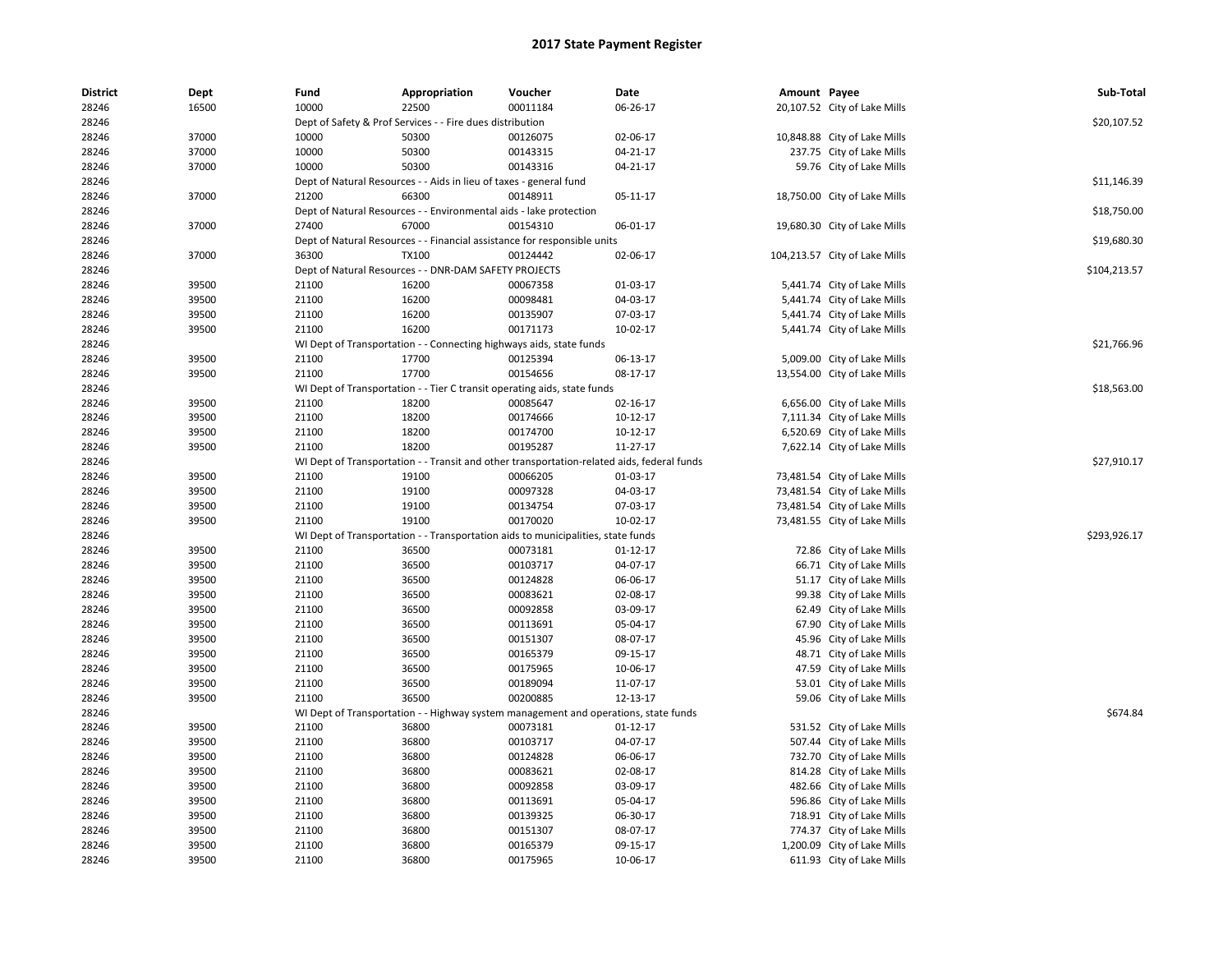| <b>District</b> | Dept  | Fund                                                              | Appropriation                                                             | <b>Voucher</b>                                                            | Date     | Amount Payee |                               | Sub-Total    |  |  |
|-----------------|-------|-------------------------------------------------------------------|---------------------------------------------------------------------------|---------------------------------------------------------------------------|----------|--------------|-------------------------------|--------------|--|--|
| 28246           | 39500 | 21100                                                             | 36800                                                                     | 00189094                                                                  | 11-07-17 |              | 771.70 City of Lake Mills     |              |  |  |
| 28246           | 39500 | 21100                                                             | 36800                                                                     | 00200885                                                                  | 12-13-17 |              | 675.22 City of Lake Mills     |              |  |  |
| 28246           |       |                                                                   |                                                                           | WI Dept of Transportation - - Routine maintenance activities, state funds |          |              |                               | \$8,417.68   |  |  |
| 28246           | 45500 | 10000                                                             | 23100                                                                     | 00039165                                                                  | 12-20-17 |              | 1,280.00 City of Lake Mills   |              |  |  |
| 28246           |       |                                                                   | Department of Justice - - Law enforcement training fund, local assistance |                                                                           |          |              |                               |              |  |  |
| 28246           | 83500 | 10000                                                             | 10500                                                                     | 00020960                                                                  | 07-24-17 |              | 51,758.38 City of Lake Mills  |              |  |  |
| 28246           | 83500 | 10000                                                             | 10500                                                                     | 00023980                                                                  | 11-20-17 |              | 293,297.50 City of Lake Mills |              |  |  |
| 28246           |       |                                                                   |                                                                           | Shared Revenue and Tax Relief - - County and municipal aid account        |          |              |                               | \$345,055.88 |  |  |
| 28246           | 83500 | 10000                                                             | 10900                                                                     | 00018083                                                                  | 07-24-17 |              | 5,567.00 City of Lake Mills   |              |  |  |
| 28246           | 83500 | 10000                                                             | 10900                                                                     | 00019807                                                                  | 07-24-17 |              | 10,941.00 City of Lake Mills  |              |  |  |
| 28246           |       |                                                                   | Shared Revenue and Tax Relief - - State aid; tax exempt property          |                                                                           |          |              |                               | \$16,508.00  |  |  |
| 28246           | 83500 | 10000                                                             | 11000                                                                     | 00020960                                                                  | 07-24-17 |              | 474.14 City of Lake Mills     |              |  |  |
| 28246           | 83500 | 10000                                                             | 11000                                                                     | 00023980                                                                  | 11-20-17 |              | 2,706.67 City of Lake Mills   |              |  |  |
| 28246           |       |                                                                   | Shared Revenue and Tax Relief - - Public utility distribution account     |                                                                           |          |              |                               | \$3,180.81   |  |  |
| 28246           | 83500 | 10000                                                             | 50100                                                                     | 00015278                                                                  | 01-31-17 |              | 2,305.84 City of Lake Mills   |              |  |  |
| 28246           |       | Shared Revenue and Tax Relief - - Payments for municipal services |                                                                           | \$2,305.84                                                                |          |              |                               |              |  |  |
| 28246           | 83500 | 52100                                                             | 36300                                                                     | 00015840                                                                  | 03-27-17 |              | 11,770.32 City of Lake Mills  |              |  |  |
| 28246           |       |                                                                   | Shared Revenue and Tax Relief - - Lottery and gaming credit               |                                                                           |          |              |                               | \$11,770.32  |  |  |
| 28246 Total     |       |                                                                   |                                                                           |                                                                           |          |              |                               | \$925,257.45 |  |  |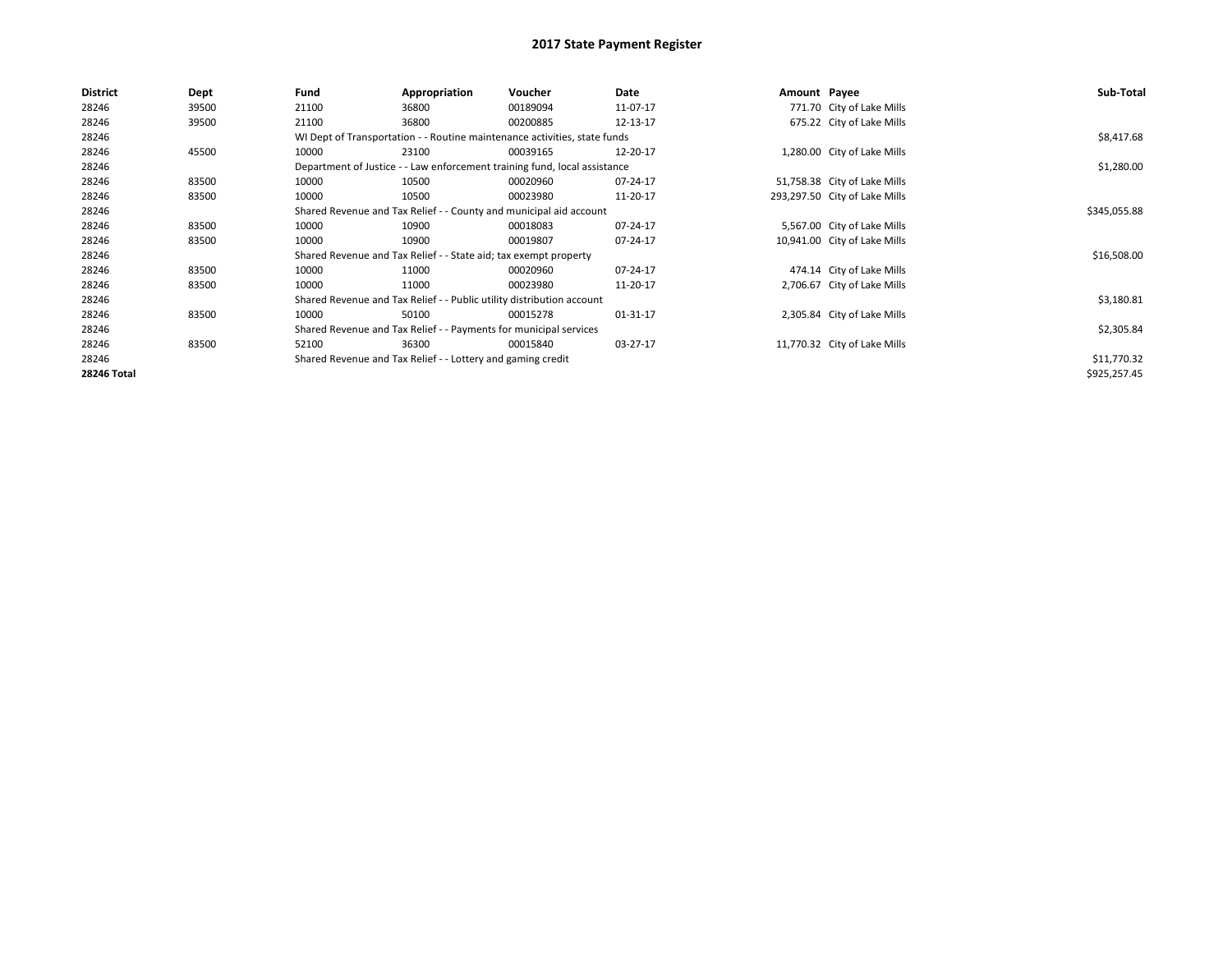| <b>District</b> | Dept  | Fund                                                                      | Appropriation                                                                    | Voucher    | <b>Date</b> | Amount Payee |                             | Sub-Total      |
|-----------------|-------|---------------------------------------------------------------------------|----------------------------------------------------------------------------------|------------|-------------|--------------|-----------------------------|----------------|
| 28290           | 16500 | 10000                                                                     | 22500                                                                            | 00011185   | 06-26-17    |              | 9,250.12 City Of Waterloo   |                |
| 28290           |       |                                                                           | Dept of Safety & Prof Services - - Fire dues distribution                        |            |             |              |                             | \$9,250.12     |
| 28290           | 37000 | 27400                                                                     | 67000                                                                            | 00154897   | 06-01-17    |              | 12,362.69 City Of Waterloo  |                |
| 28290           |       |                                                                           | Dept of Natural Resources - - Financial assistance for responsible units         |            |             |              |                             | \$12,362.69    |
| 28290           | 39500 | 21100                                                                     | 19100                                                                            | 00066206   | 01-03-17    |              | 51,477.72 City Of Waterloo  |                |
| 28290           | 39500 | 21100                                                                     | 19100                                                                            | 00097329   | 04-03-17    |              | 51,477.72 City Of Waterloo  |                |
| 28290           | 39500 | 21100                                                                     | 19100                                                                            | 00134755   | 07-03-17    |              | 51,477.72 City Of Waterloo  |                |
| 28290           | 39500 | 21100                                                                     | 19100                                                                            | 00170021   | 10-02-17    |              | 51,477.75 City Of Waterloo  |                |
| 28290           |       |                                                                           | WI Dept of Transportation - - Transportation aids to municipalities, state funds |            |             |              |                             | \$205,910.91   |
| 28290           | 43500 | 00005                                                                     | 16300                                                                            | 01LGS      | 11-17-17    |              | 3,169.81 City Of Waterloo   |                |
| 28290           |       |                                                                           | Department of Health Services - - Guardianship grant program                     |            |             |              |                             | \$3,169.81     |
| 28290           | 45500 | 10000                                                                     | 23100                                                                            | 00035855   | 10-16-17    |              | 1,120.00 City Of Waterloo   |                |
| 28290           |       | Department of Justice - - Law enforcement training fund, local assistance |                                                                                  | \$1,120.00 |             |              |                             |                |
| 28290           | 50500 | 10000                                                                     | 74500                                                                            | 00052641   | 06-14-17    |              | 2,245.88 City Of Waterloo   |                |
| 28290           |       |                                                                           | Department of Administration - - Federal aid; individuals and organizations      |            |             |              |                             | \$2,245.88     |
| 28290           | 83500 | 10000                                                                     | 10100                                                                            | 00020961   | 07-24-17    |              | 70,631.53 City Of Waterloo  |                |
| 28290           |       |                                                                           | Shared Revenue and Tax Relief - - Expenditure restraint program account          |            |             |              |                             | \$70,631.53    |
| 28290           | 83500 | 10000                                                                     | 10500                                                                            | 00020961   | 07-24-17    |              | 59,568.63 City Of Waterloo  |                |
| 28290           | 83500 | 10000                                                                     | 10500                                                                            | 00023981   | 11-20-17    |              | 334,385.74 City Of Waterloo |                |
| 28290           |       |                                                                           | Shared Revenue and Tax Relief - - County and municipal aid account               |            |             |              |                             | \$393,954.37   |
| 28290           | 83500 | 10000                                                                     | 10900                                                                            | 00018084   | 07-24-17    |              | 3,007.00 City Of Waterloo   |                |
| 28290           | 83500 | 10000                                                                     | 10900                                                                            | 00019808   | 07-24-17    |              | 419,529.00 City Of Waterloo |                |
| 28290           |       |                                                                           | Shared Revenue and Tax Relief - - State aid; tax exempt property                 |            |             |              |                             | \$422,536.00   |
| 28290           | 83500 | 10000                                                                     | 11000                                                                            | 00020961   | 07-24-17    |              | 12.91 City Of Waterloo      |                |
| 28290           | 83500 | 10000                                                                     | 11000                                                                            | 00023981   | 11-20-17    |              | 78.25 City Of Waterloo      |                |
| 28290           |       |                                                                           | Shared Revenue and Tax Relief - - Public utility distribution account            |            |             |              |                             | \$91.16        |
| 28290           | 83500 | 52100                                                                     | 36300                                                                            | 00015841   | 03-27-17    |              | 7,606.68 City Of Waterloo   |                |
| 28290           |       |                                                                           | Shared Revenue and Tax Relief - - Lottery and gaming credit                      |            |             |              |                             | \$7,606.68     |
| 28290 Total     |       |                                                                           |                                                                                  |            |             |              |                             | \$1,128,879.15 |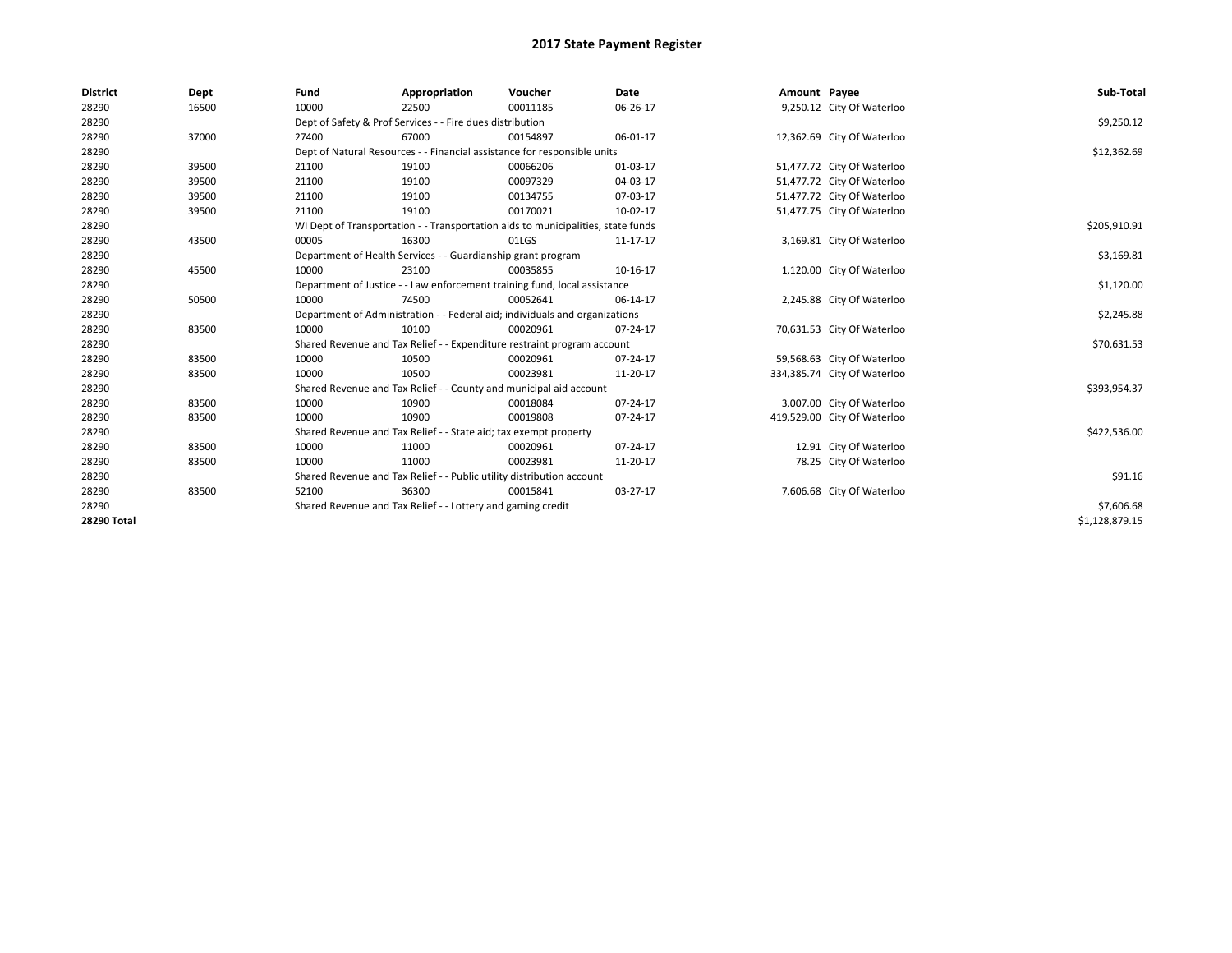| 28291<br>16500<br>10000<br>22500<br>00012420<br>06-30-17<br>54,137.72 City of Watertown             |                |
|-----------------------------------------------------------------------------------------------------|----------------|
| 28291<br>Dept of Safety & Prof Services - - Fire dues distribution                                  | \$54,137.72    |
| 28291<br>37000<br>27400<br>67000<br>00155149<br>06-01-17<br>99,211.31 City of Watertown             |                |
| 28291<br>Dept of Natural Resources - - Financial assistance for responsible units                   | \$99,211.31    |
| 28291<br>37000<br>27400<br>67300<br>00155149<br>06-01-17<br>6,151.13 City of Watertown              |                |
| 28291<br>Dept of Natural Resources - - Recycling consolidation grants                               | \$6,151.13     |
| TX100<br>28291<br>37000<br>36300<br>00204315<br>12-28-17<br>200,000.00 City of Watertown            |                |
| 28291<br>Dept of Natural Resources - - DNR-DAM SAFETY PROJECTS                                      | \$200,000.00   |
| 00067359<br>28291<br>39500<br>21100<br>16200<br>01-03-17<br>12,407.71 City of Watertown             |                |
| 28291<br>39500<br>21100<br>16200<br>00098482<br>04-03-17<br>12,407.71 City of Watertown             |                |
| 28291<br>39500<br>21100<br>16200<br>00135908<br>07-03-17<br>12,407.71 City of Watertown             |                |
| 16200<br>00171174<br>28291<br>39500<br>21100<br>10-02-17<br>12,407.72 City of Watertown             |                |
| 28291<br>WI Dept of Transportation - - Connecting highways aids, state funds                        | \$49,630.85    |
| 28291<br>39500<br>21100<br>17700<br>00125425<br>06-12-17<br>47,898.00 City of Watertown             |                |
| 00154915<br>28291<br>39500<br>21100<br>17700<br>08-16-17<br>129,554.00 City of Watertown            |                |
| 28291<br>WI Dept of Transportation - - Tier C transit operating aids, state funds                   | \$177,452.00   |
| 28291<br>39500<br>18200<br>00085636<br>21100<br>02-16-17<br>57,128.00 City of Watertown             |                |
| 28291<br>39500<br>21100<br>18200<br>00091239<br>03-06-17<br>44,000.00 City of Watertown             |                |
| 28291<br>39500<br>21100<br>18200<br>00175338<br>10-10-17<br>16,882.40 City of Watertown             |                |
| 28291<br>39500<br>21100<br>18200<br>00180139<br>10-19-17<br>60,720.48 City of Watertown             |                |
| 18200<br>00180141<br>28291<br>39500<br>21100<br>10-19-17<br>61,475.35 City of Watertown             |                |
| 28291<br>39500<br>21100<br>18200<br>00184207<br>10-31-17<br>25,070.40 City of Watertown             |                |
| 18200<br>00195322<br>11-27-17<br>28291<br>39500<br>21100<br>60,323.76 City of Watertown             |                |
| 28291<br>WI Dept of Transportation - - Transit and other transportation-related aids, federal funds | \$325,600.39   |
| 28291<br>19100<br>00066207<br>39500<br>21100<br>01-03-17<br>229,833.09 City of Watertown            |                |
| 28291<br>39500<br>21100<br>19100<br>00097330<br>04-03-17<br>229,833.09 City of Watertown            |                |
| 00134756<br>28291<br>39500<br>21100<br>19100<br>07-03-17<br>229,833.09 City of Watertown            |                |
| 00170022<br>28291<br>39500<br>21100<br>19100<br>10-02-17<br>229,833.10 City of Watertown            |                |
| 28291<br>WI Dept of Transportation - - Transportation aids to municipalities, state funds           | \$919,332.37   |
| 28291<br>43500<br>00005<br>16300<br>01LGS<br>11-17-17<br>24,905.66 City of Watertown                |                |
| 28291<br>Department of Health Services - - Guardianship grant program                               | \$24,905.66    |
| 28291<br>83500<br>10000<br>10100<br>00020962<br>07-24-17<br>435,262.81 City of Watertown            |                |
| 10000<br>00023982<br>11-20-17<br>28291<br>83500<br>10100<br>0.01 City of Watertown                  |                |
| 28291<br>Shared Revenue and Tax Relief - - Expenditure restraint program account                    | \$435,262.82   |
| 28291<br>83500<br>10000<br>10500<br>00020962<br>07-24-17<br>390,756.80 City of Watertown            |                |
| 28291<br>83500<br>10000<br>10500<br>00023982<br>11-20-17<br>2,189,382.89 City of Watertown          |                |
| 28291<br>Shared Revenue and Tax Relief - - County and municipal aid account                         | \$2,580,139.69 |
| 28291<br>83500<br>10000<br>10900<br>00018085<br>07-24-17<br>25,106.00 City of Watertown             |                |
| 10000<br>10900<br>28291<br>83500<br>00019809<br>07-24-17<br>15,620.00 City of Watertown             |                |
| 28291<br>Shared Revenue and Tax Relief - - State aid; tax exempt property                           | \$40,726.00    |
| 10000<br>00020962<br>28291<br>83500<br>11000<br>07-24-17<br>2,022.75 City of Watertown              |                |
| 00023982<br>28291<br>83500<br>10000<br>11000<br>11-20-17<br>12,119.59 City of Watertown             |                |
| 28291<br>Shared Revenue and Tax Relief - - Public utility distribution account                      | \$14,142.34    |
| 28291<br>83500<br>10000<br>30200<br>00020100<br>07-24-17<br>281,567.48 City of Watertown            |                |
| 00022145<br>28291<br>83500<br>10000<br>30200<br>07-24-17<br>1,279,318.38 City of Watertown          |                |
| 28291<br>Shared Revenue and Tax Relief - - School levy tax credit and first dollar credit           | \$1,560,885.86 |
| 28291<br>83500<br>10000<br>50100<br>00015279<br>01-31-17<br>2,443.28 City of Watertown              |                |
| 28291<br>Shared Revenue and Tax Relief - - Payments for municipal services                          | \$2,443.28     |
| 83500<br>52100<br>03-27-17<br>28291<br>36300<br>00016150<br>352,673.26 City of Watertown            |                |
| 28291<br>Shared Revenue and Tax Relief - - Lottery and gaming credit                                | \$352,673.26   |
| 28291 Total                                                                                         | \$6,842,694.68 |